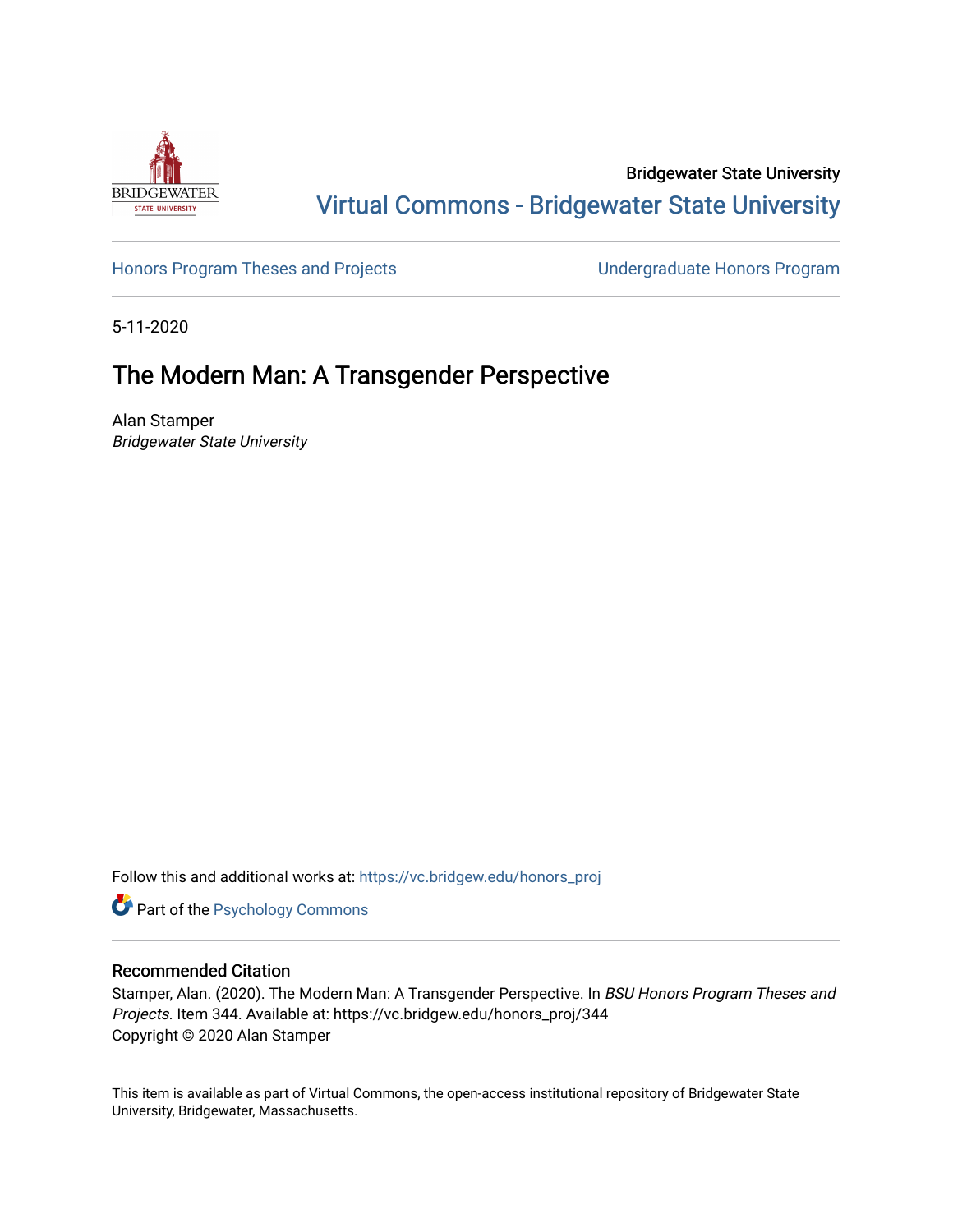The Modern Man: A Transgender Perspective

Alan Stamper

Submitted in Partial Completion of the Requirements for Commonwealth Honors in Psychology

Bridgewater State University

May 11, 2020

Dr. Joseph Schwab, Thesis Advisor Dr. Theresa Jackson, Committee Member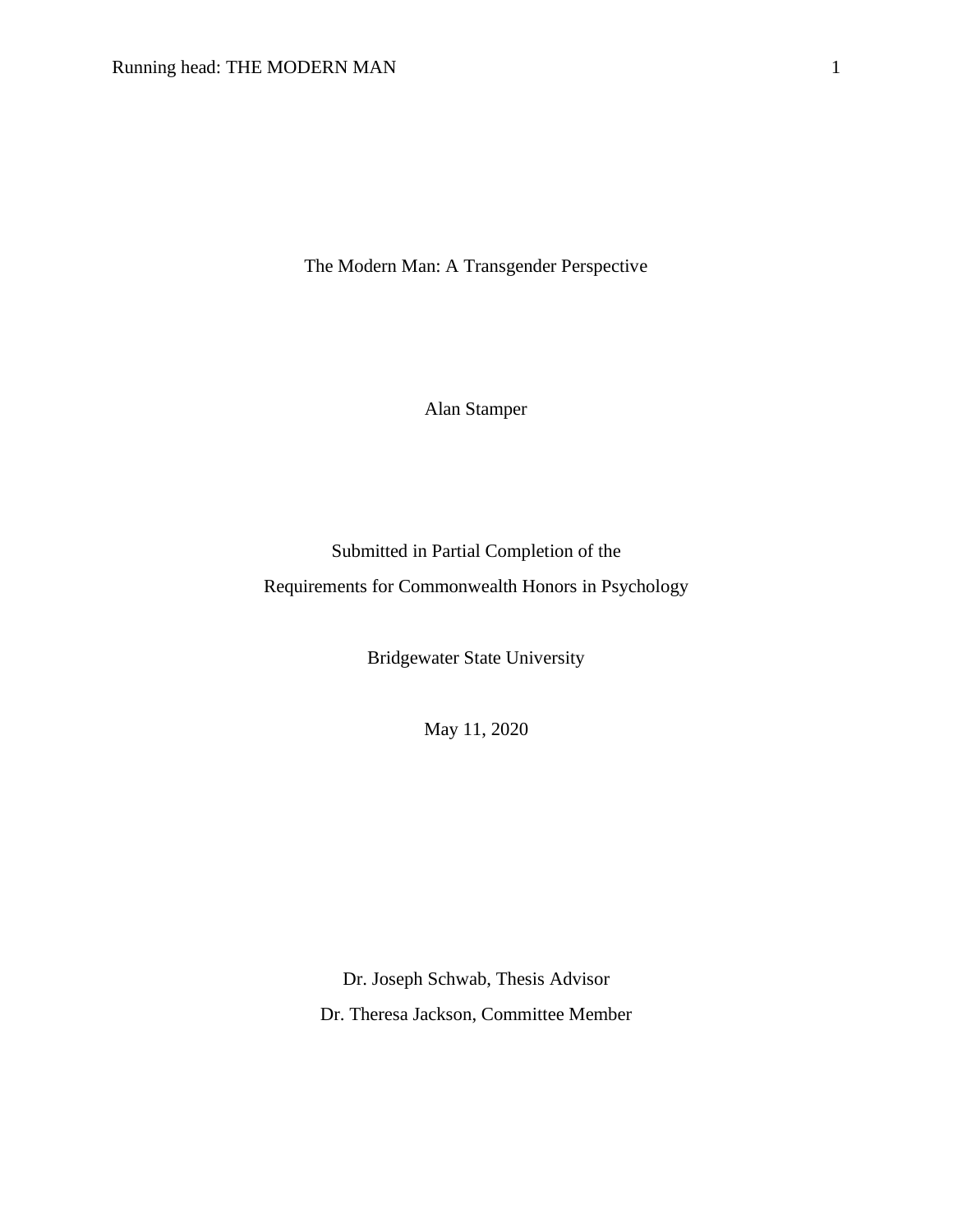#### Abstract

Gender identity has often been assumed to be a simple dichotomous mechanism where an individual is labeled as either a man or a woman. However, this simple mechanism has been shown to be more complex within the transgender population. The purpose of this project was to understand how transindividuals navigate masculine norms through their gender identity development. Nine transgender (2 transwomen, 3 transmen, 2 gender fluid, 1 nonbinary malealigned, 1 nonbinary female-aligned) college students aged 18 to 28 ( $M = 20.89$ ,  $SD = 3.33$ ) were recruited for a one-hour life-story interview focused on their gender development. These interviews were then transcribed verbatim and qualitatively analyzed using thematic analysis (Braun & Clarke, 2006). The results revealed external and internalized restrictions to becoming trans, such as the restrictiveness of gender categories, transphobia, and lack of agency in gender expression, as well as various strategies participants utilized to overcome these restrictions, such as support systems, safe spaces, and cognitive remapping of gender categories. This work can provide clinicians, therapists, and other healthcare experts information on perceived impediments the transcommunity faces, as well as strategies they utilize to overcome these obstacles in their gender identity development.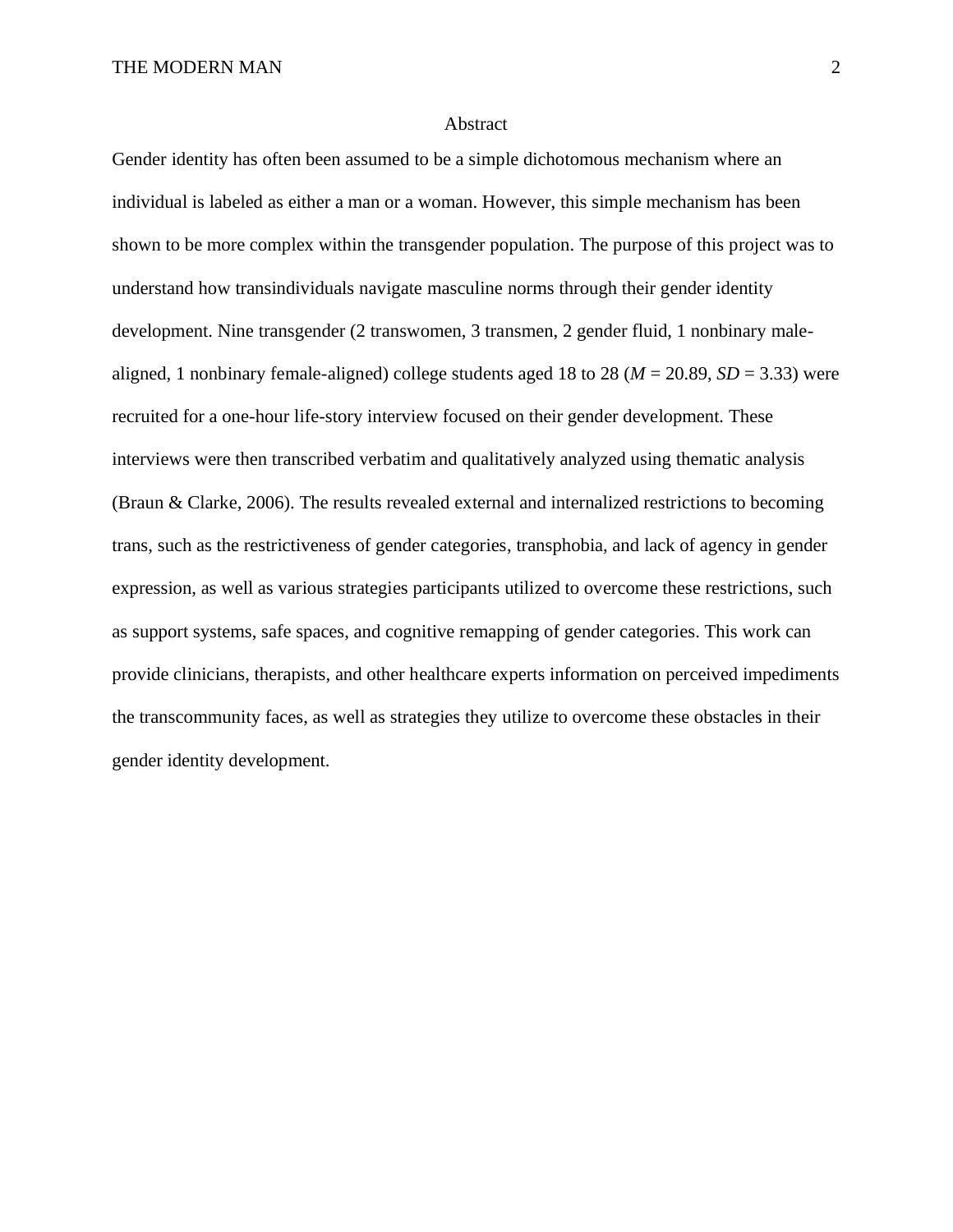## The Modern Man: A Transgender Perspective

The transgender community (transcommunity) is an emerging and growing population that has challenged prior notions of what we thought gender was (Flores, Herman, Gates, & Brown, 2016). However, little research has been done to observe the specific nuances of this population's understanding of the use of current gender norms, specifically masculine norms. Instead, most research has focused on medical risks and complications associated with being transgender (De Santis, Hauglum, Deleon, Provencio-Vasquez, & Rodriguez, 2016; Taliaferro, McMorris, & Eisenberg, 2018), which can act to discourage transgender individuals from engaging with their transgender identity due to the negative outlook this research suggests for transgender individuals. Previous research has also suggested adhering to masculine norms benefits transmen's identity development by reducing external backlash (Herman-Jeglinska, Grabowska, & Dulko, 2002). However, recent research suggested transmen are no longer adhering to masculine norms (Vegter, 2013).

Therefore, this study is aimed at understanding if transindividuals are currently adhering to masculine norms, and why individuals would travel down what has been suggested to be the more difficult path of adhering to the strict gender norms of masculinity (Devor, 2004; Levitt & Ippolito, 2014). Understanding this will not only help us understand the transexperience, which in turn may help us understand gender more comprehensively, but will also provide professional clinicians a better understanding of how to help patients who identify as transgender or are questioning their gender identity.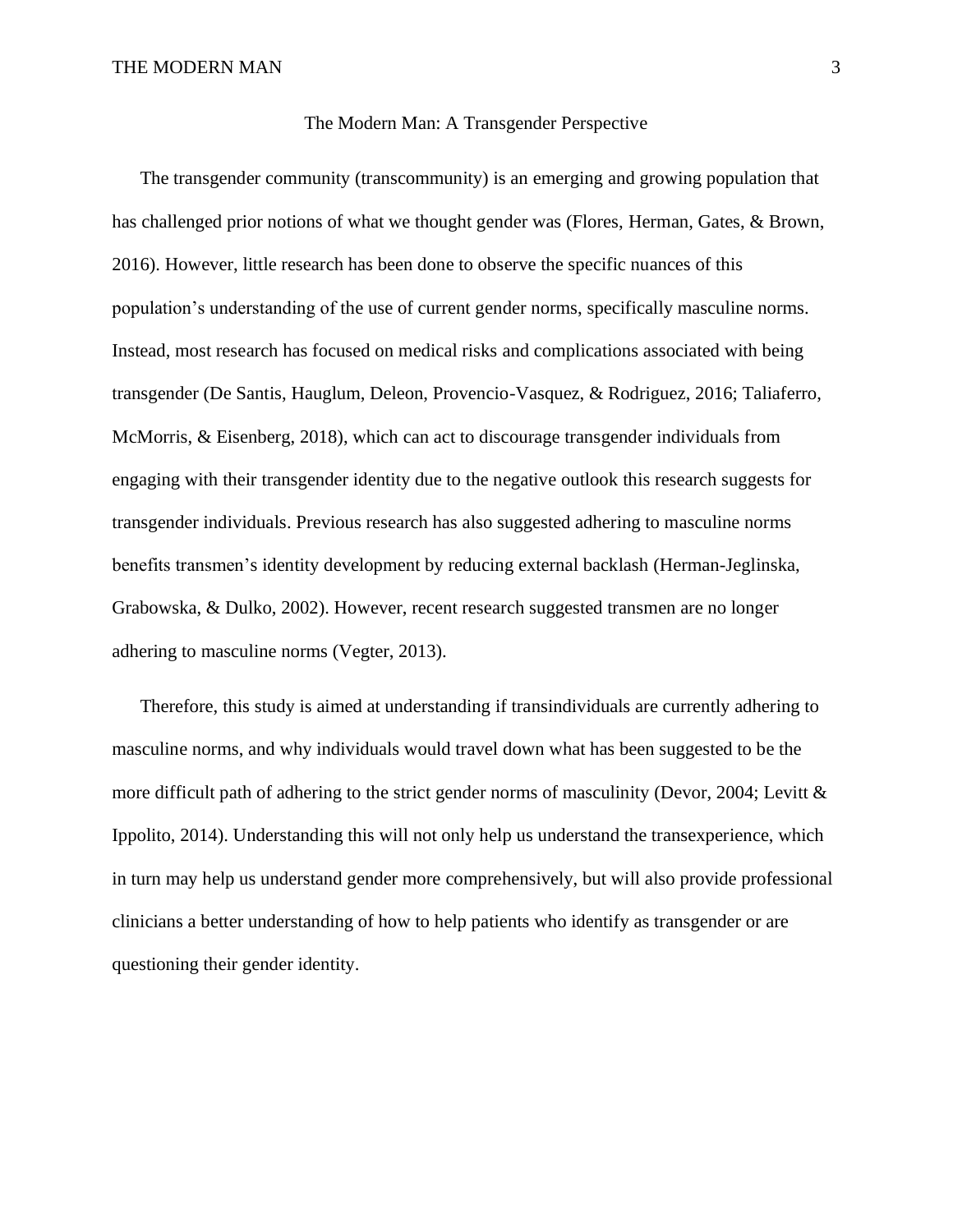## **Defining Transgender**

Before one can begin to understand what being transgender means, it is important to understand the distinct differences between sex and gender. Gender specifically refers to the social construct created by society that gives the individual a certain set of rules to follow in order to be fully accepted as that gender. Sex, on the other hand, refers to the biological component where an individual is assigned male or female based on their sexual organs at birth (Devor, 2004; Diamond, Pardo, Butterworth, 2011; Rubin, 2003). While these two concepts are not explicitly linked, as sex is predominantly biological and gender is predominantly social, it is often assumed that one's sex must match their gender.

The majority of our society identifies as cisgender. This simply means that these individuals will see their assigned sex at birth and their gender identity as being congruent. Therefore, they will often develop throughout their life with little to no questioning of their gender identity, as their gender identity is considered to be the norm, or master narrative, in our society (McLean & Syed, 2015). This then perpetuates the master narrative of the gender binary, which assumes that gender identity is in congruence with assigned sex for all individuals, resulting in the belief that there are only two mutually exclusive categories of men and women.

However, for transgender individuals, there is some sort of disconnect between their assigned sex at birth and their chosen gender (Devor, 2004; Levitt & Ippolito, 2014; Rubin, 2003). Some examples of transgender identities include, but are not limited to, transwomen (individuals who were assigned a male sex at birth but identify as a woman), transmen (individuals who were assigned a female sex at birth but identify as a man), and non-binary (individuals who were assigned a male or female sex at birth but do not fully identify as a man or a woman). As one can see, there are more differences than there are similarities among individuals in the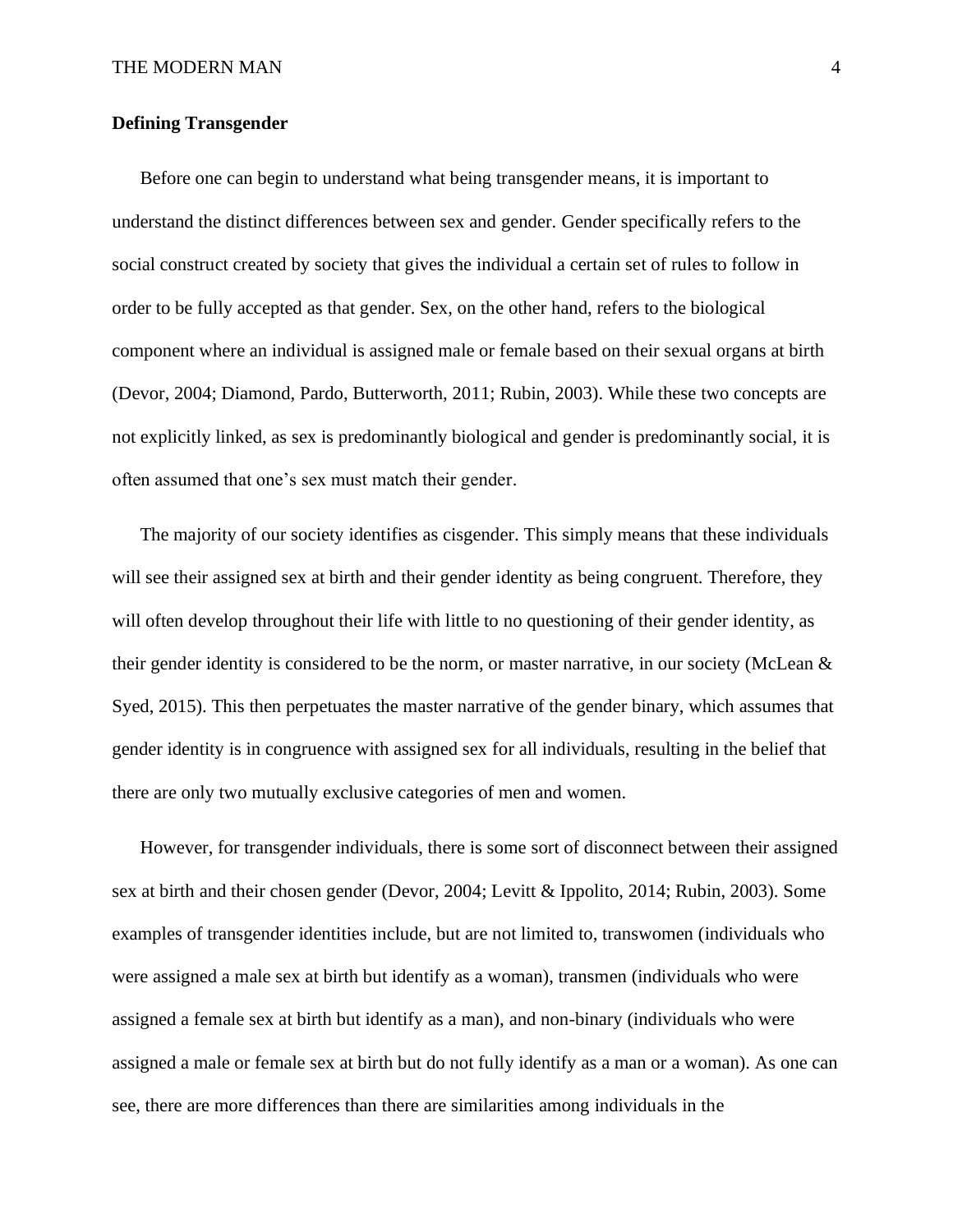transcommunity, as each identity is unique and understood in a different way, so no single definition is all-encompassing (Devor, 2004; Diamond, Pardo, Butterworth, 2011; Levitt & Ippolito, 2014). However, all of these individuals work to challenge the binary model of gender.

This binary model of gender, which assumes there are only two mutually exclusive genders (men and women), has been one of the most pervasive identity models in society. In everyday life we abide by this model in myriad ways, from separating restrooms into male and female rooms, to organizing stores into men's and women's sections. The fact that this identity model has influenced so much of our lives makes deconstructing it an incredibly difficult task (McLean & Syed, 2015). Due to this difficulty of separating from such a widely accepted model, many transgender individuals have struggled to explore their gender identity within the binary model.

## **Transgender Identity Development**

While individuals who identify as transgender work to fight the binary model of gender, they do so in distinctly different ways. Some work within the binary model to make it more fluid, allowing themselves to not be defined as wholly a man or a woman, but somewhere in between. Others will work outside of the binary model of gender entirely, constructing their own gender identity based solely on their own personal beliefs. These individuals represent a non-binary model of transgender and are actively attempting to de-gender their surroundings as well as themselves. Some will often try to express their gender in the most ambiguous way they can, to achieve their goal to be identified as neither a man nor a woman (Diamond, Pardo, Butterworth, 2011).

Even within the category of non-binary transgender there are individual types of narratives. Ekins and King (1999) describe two narratives of these individuals termed negation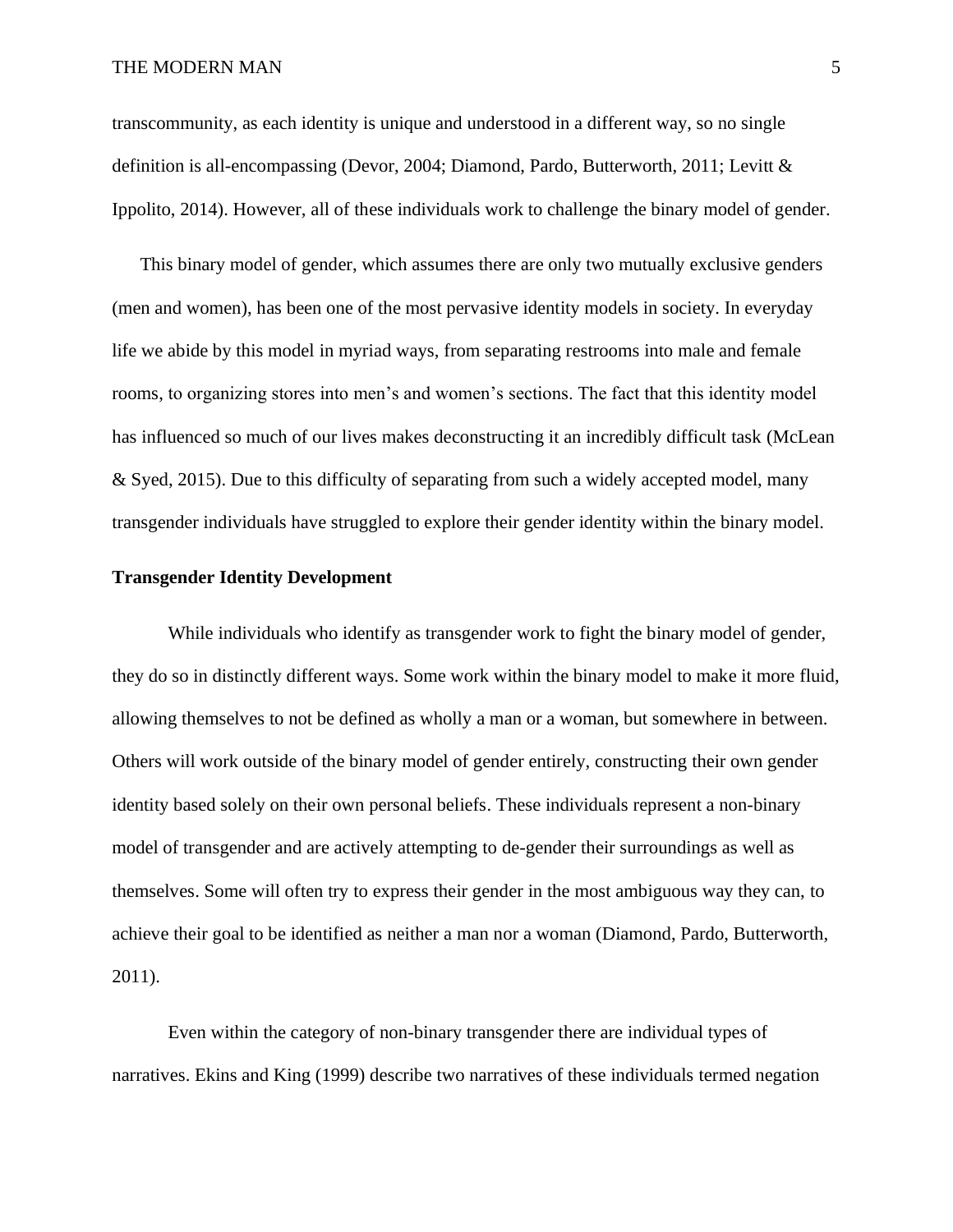and transcendence narrative models. In negation, the individuals are attempting to eliminate gender entirely on a personal level. In this model, the individual will attempt to become completely ambiguous in their presentation. Similarly, in the transcendence model, the individual will again try to become as ambiguous in their gender expression as possible to eliminate it. However, the main difference between these two models is the level in which the individual engages in activism. In the transcendence model the individual will attempt to eliminate gender not just for themselves, but for their external world as well. These individuals may attempt to shock and awe society, thereby forcing society to question what gender is (Ekins & King, 1999). While an individual does have a certain amount of agency in their development, they do not create an identity in a vacuum. As such, one cannot understand an individual's identity development without considering the cultural context they exist within.

**Master narratives.** The concept of master narratives takes the individual's cultural context into direct consideration as being a major influential power in their identity development (McLean & Syed, 2015). When an individual follows the master narrative for their culture, they are more likely to be socially accepted in that context. These master narratives can apply to all facets of identity including race, gender, age, occupation, and sexual orientation. However, while they do provide guidelines for those who fit into the master narrative, they can create turmoil when one does not identify with the master narrative of their culture.

For transgender individuals, who do not fit into the master narrative of the gender binary, they must begin to construct or find an alternative narrative to better suit their identity. However, as master narratives are by definition compulsory, in order for an individual to create an alternative narrative they must first engage with the master narrative.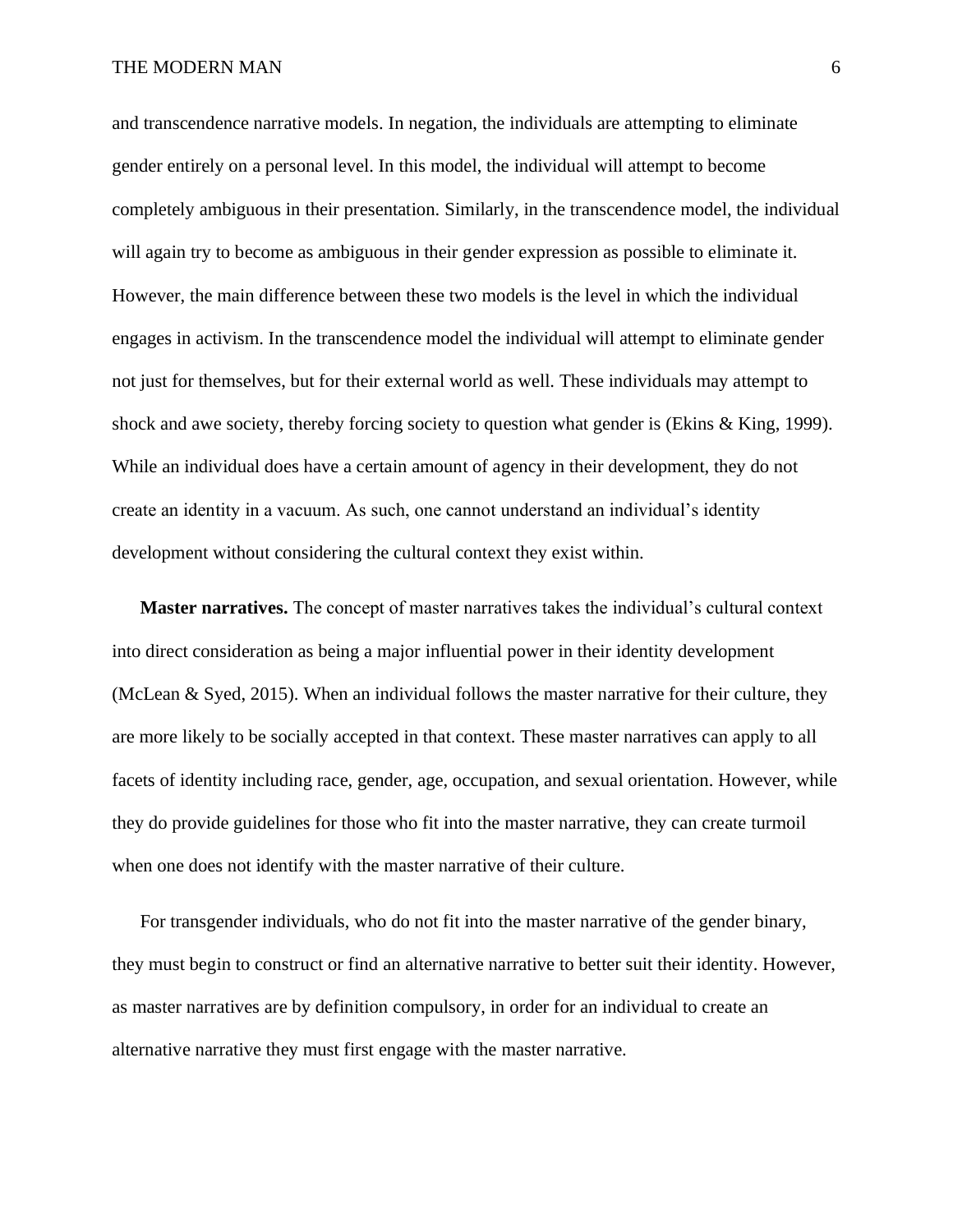For transgender individuals, this can prove to be doubly challenging as they often must engage with not only the master narrative of their prescribed binary gender, such as norms of masculinity for males and norms of femininity for females, but that of the other binary gender as well. For example, an individual who was assigned the sex of male at birth will have to understand himself within the master narrative of masculinity. However, if he should struggle with this narrative, he can then engage in the master narrative of femininity to better understand his identity. Therefore, according to this theoretical model, all transgender identities must consider both master narratives for men and women and then either attempt to follow one of the narratives or work to construct an alternative narrative to best fit their gender identity.

This process of constructing a transgender identity is not one that is gained overnight. As gender identity itself is complex, adopting a transgender identity takes time. This process is typically achieved through the exploration of various and typically marginalized identities, and understanding which identities fit better or worse. One way in which an individual determines if a certain identity fits better than another is through processes that Devor (2004) describes as witnessing and mirroring.

**Witnessing and mirroring.** Witnessing provides an individual with a negative identity, or who they do not identify as. This construct requires a witness who is outside of the individual's chosen identity group that can provide validation to the individual that they are not similar to the witness. This thereby reinforces the individual's gender identity by solidifying the negative component of their identity, which will act to reinforce the positive component, or what they positively identify as. For example, an individual who is questioning their gender and trying out the label of a transman would be likely to find distinct differences between themselves and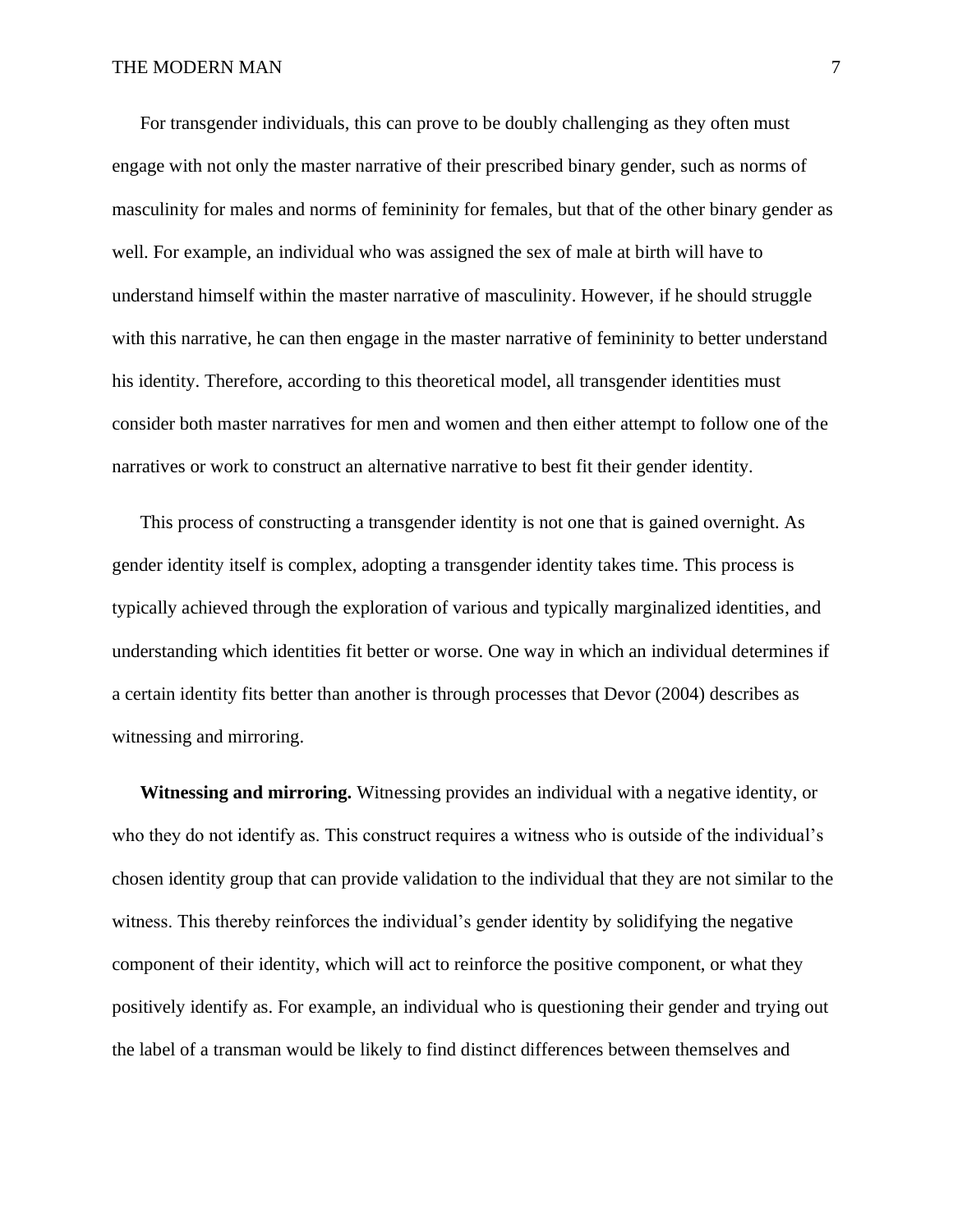cisgender women. By rejecting femininity early on in their transition, they are often better able to engage with their masculinity.

The positive component of Devor's (2004) model of transgender identity development is referred to as mirroring. This occurs when the individual finds a similar peer in the gender identity group with which they identify. The individual will then use this peer as a role model and attempt to mirror aspects of them, thereby fully engaging in their gender identity. This peer will hopefully then validate their identity and see the individual as a genuine member of their ingroup and not an outsider, thereby confirming the individual's identity. For example, a transman would be likely to look for another transman or cisgender man as a role model and will attempt to mirror some of his behaviors and attitudes in order to be more widely accepted as a transman within his community. While witnessing and mirroring can help one understand their gender identity, it does not protect them from backlash from unaccepting peers.

**Transprejudice.** This backlash has often resulted from society not accepting the transcommunity's opposition to the typical binary model of gender. Transprejudice, or prejudice that is directed towards a transgender group or individual, is often more likely to occur when the individual's gender expression does not match their externally perceived gender identity. For example, transmen who appear feminine and transwomen who appear masculine are more likely to be victims of transprejudice than masculine transmen and feminine transwomen (White  $\&$ Jenkins, 2017). This acts as a roadblock for many transgender individuals, who are just trying to understand who they are, but often do not continue that path due to transprejudice attacks. The reasons for why these individuals are more often victims of transprejudice are not yet fully understood. However, this could be a result of our society not fully understanding what it means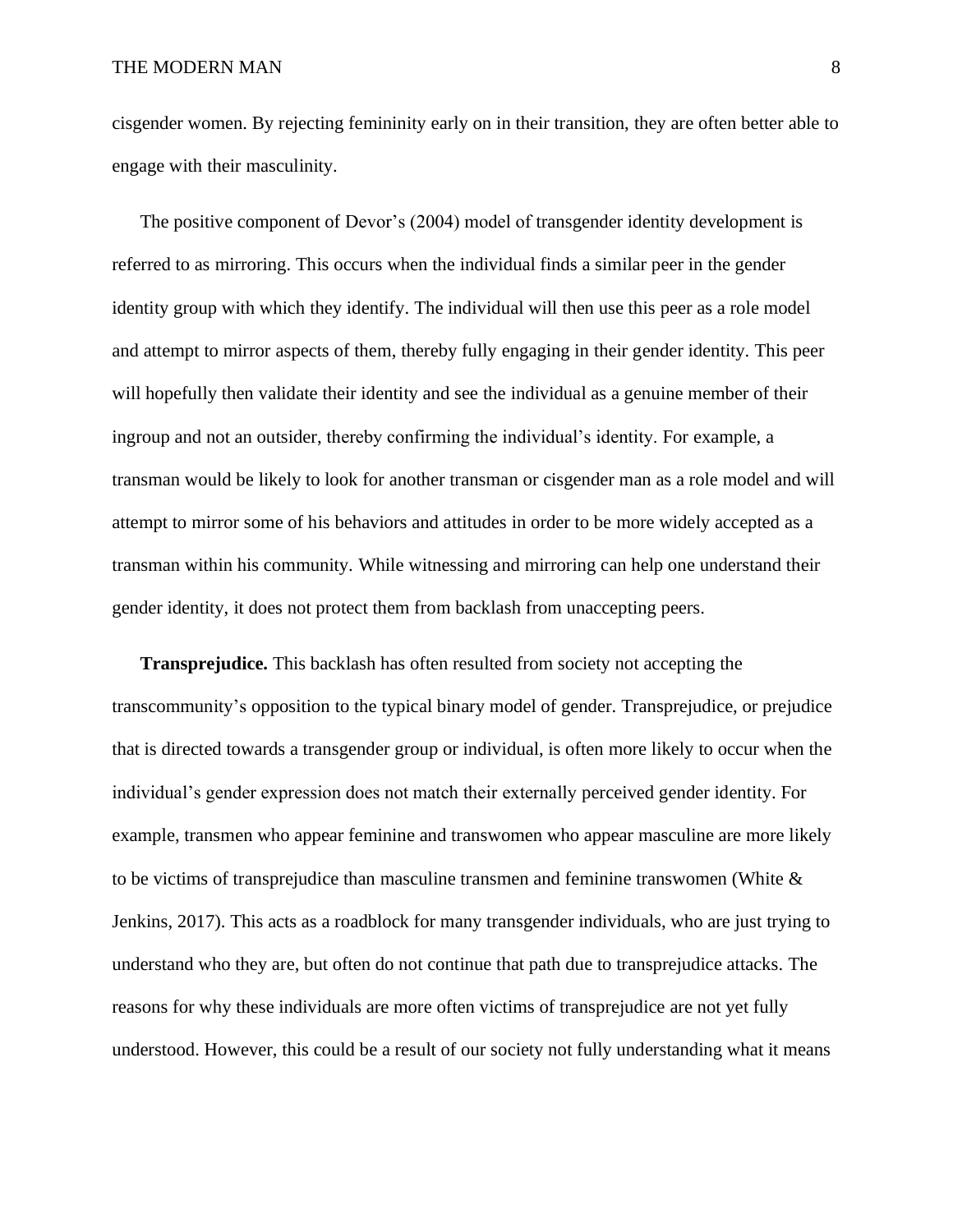to be transgender, even though this community is able to provide a new insight on gender that most people are not yet aware of.

## **Masculinity**

Recently, there has been a growing interest in reviewing what it means to identify as a man in the transgender community. Vegter (2013) found that many transgender individuals, specifically transmen, do not believe that being masculine is necessary in order to identify as a transman. Her research also suggests that these individuals do not overcompensate on masculine gender roles, for they do not feel they need to be overtly masculine to be a man, as previous research had suggested (Herman-Jeglinska, Grabowska, & Dulko, 2002).

While the transcommunity seems to have changed their ideology of what it means to be a man, individuals who were assigned a male gender at birth but have transitioned to women often have more difficulty transitioning in our society than individuals who were assigned a female gender at birth but have transitioned to men (Devor, 2004; Levitt & Ippolito, 2014; Pollock & Eyre, 2012). This is due to society being more accepting of masculine women, or "tomboys," than feminine men. Though it should be noted that being labeled a tomboy can have its own damaging implications of people disregarding the individual's expression of their true identity (Levitt & Ippolito, 2014). But, identifying as a tomboy can act as a mediating step in the process of transitioning for some transmen, thereby making the transition smoother. This begs the question of what role masculinity plays in an individual's gender development, and whether it is necessary for individuals who are transitioning to adopt masculine gender roles and norms. These findings challenge what we thought we knew about the role of masculinity in transgender identity development and shows there is still much more research to be done in order to fully understand not only transgender identity, but gender identity as a whole.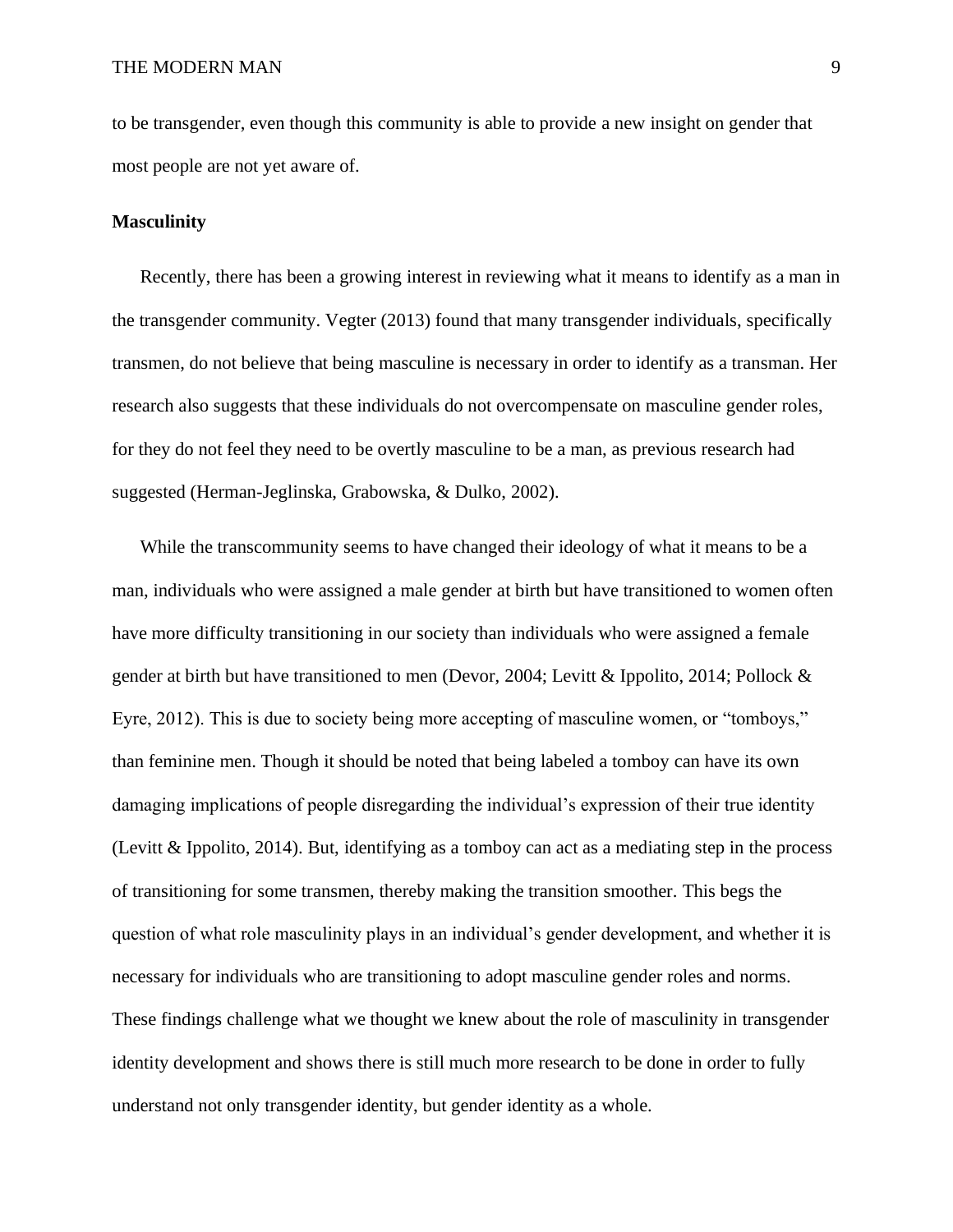Our society has identified specific traits and norms that should be adhered to in order to identify as a man. These traits and norms are all agentic, meaning they focus primarily on being goal-oriented, unemotional, strong, and independent (Heilman, 2012). While adhering to these agentic traits, men must also distance themselves from communal traits, which include being emotional, kind, caring, and dependent, as these traits are often prescribed to women. In addition, one of the most important concepts that revolves around masculinity is the concept of power being designated to a hierarchy of various masculinities.

Masculinity can take multiple forms, and Hanke (1992) describes the common forms of masculinity in a tiered hierarchy. The top tier, which has the most social power, is hegemonic masculinity. This type of masculinity is seen as the alpha-male where a man is described as strong, tough, dominant, and unemotional. The second tier of masculinity is described as caring, nurturing, and emotionally aware, which is labeled conservative masculinity and adopts more communal traits. The lowest tier of the hierarchy is subordinated masculinity, which includes any type of masculinity that is viewed as not being masculine. In this sense, subordinated masculinity is often defined by what hegemonic masculinity is not.

This idea of a hierarchy of masculinities, where the top tier describes what a man is and the bottom tier describes what a man is not, may help explain how transgender individuals identify or do not identify as a man. Transmen, according to Vegter (2013), are not engaging in typical masculine norms, thereby subjugating themselves to a lower tier of masculinity. This helps them to adopt an identity as a man, but not the stereotypical type of man. Therefore, for individuals who do not want to identify with the stereotypical qualities of a man, they will often encounter more difficulties in finding an identity of a man, as other men will perceive them as less of a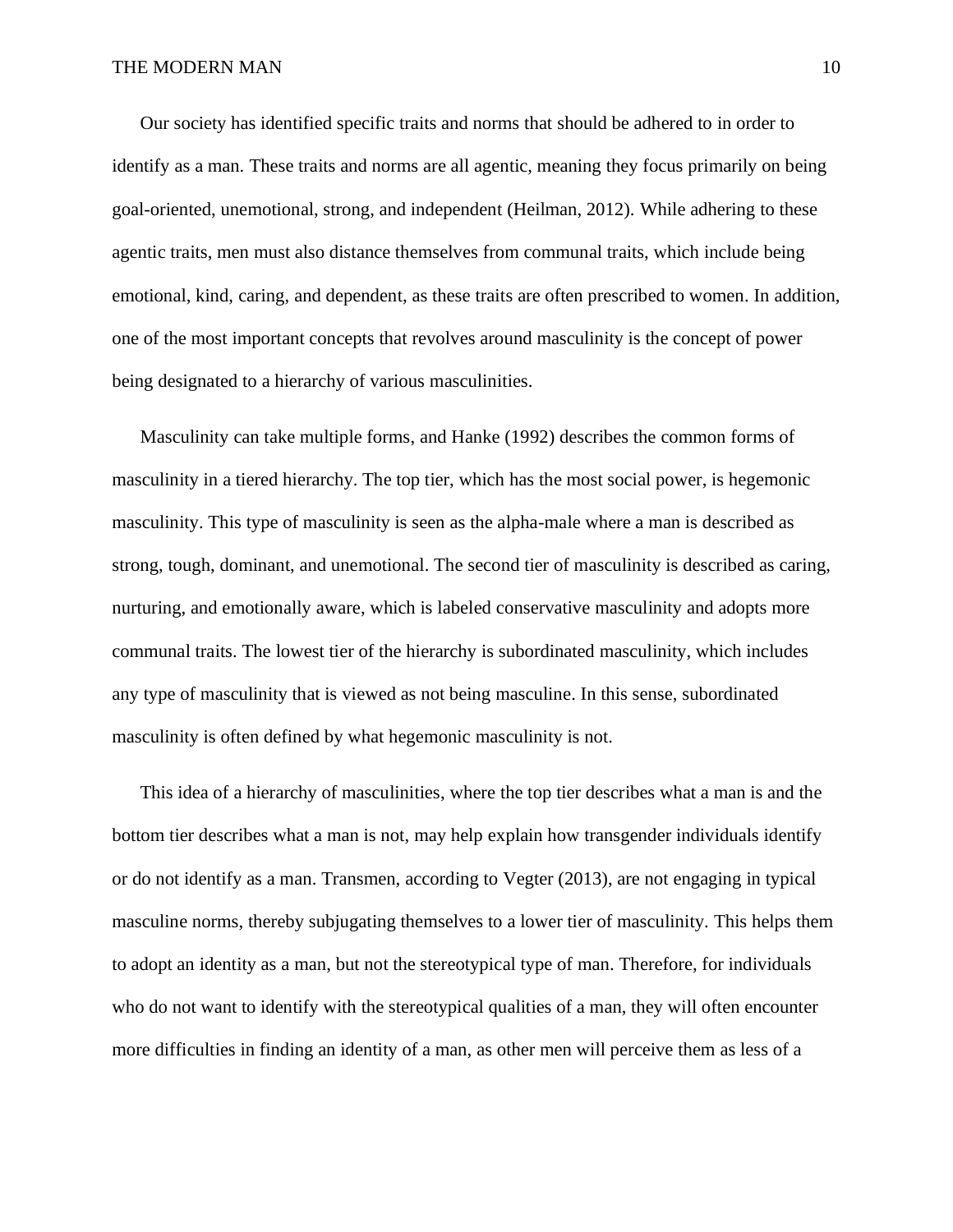man. On the other hand, when individuals do endorse hegemonic forms of masculinity, they are more likely to engage in behaviors that are detrimental to one's health.

Addis, Reigeluth, and Schwab (2016) discussed the various negative outcomes for conforming to hegemonic masculinity. Some of the most notable negative outcomes are inability to regulate emotions, endorsement of rape culture, aggressive behavior, and negative coping mechanisms. In addition to these negative outcomes, individuals who conform to hegemonic masculine norms will also be more likely to not seek professional help when needed, such as seeking mental health counseling when encountering difficulties in life. This suggests that if the transgender population is aware of these negative outcomes, they may be discouraged to endorse hegemonic masculinity and would be more likely to find alternative forms of masculinity.

However, these studies on conformity to masculine norms have been done strictly on cisgender men in our society. Therefore, it has yet to be discovered how other populations, such as the transcommunity, react to these masculine norms and whether they are likely to conform to these norms, knowing that there are negative outcomes associated with them. It is also not yet understood how individuals who do not wish to identify with a masculine gender would view these norms of masculinity. In order to fully understand how these norms and negative outcomes of masculinity function, the perspectives of all members of the society they affect must be taken into account.

## **Current Study**

The current study is aimed at understanding if transindividuals are currently adhering to masculine norms, and why individuals would travel down what has been suggested to be the more difficult path of conforming to these strict masculine norms in their gender identity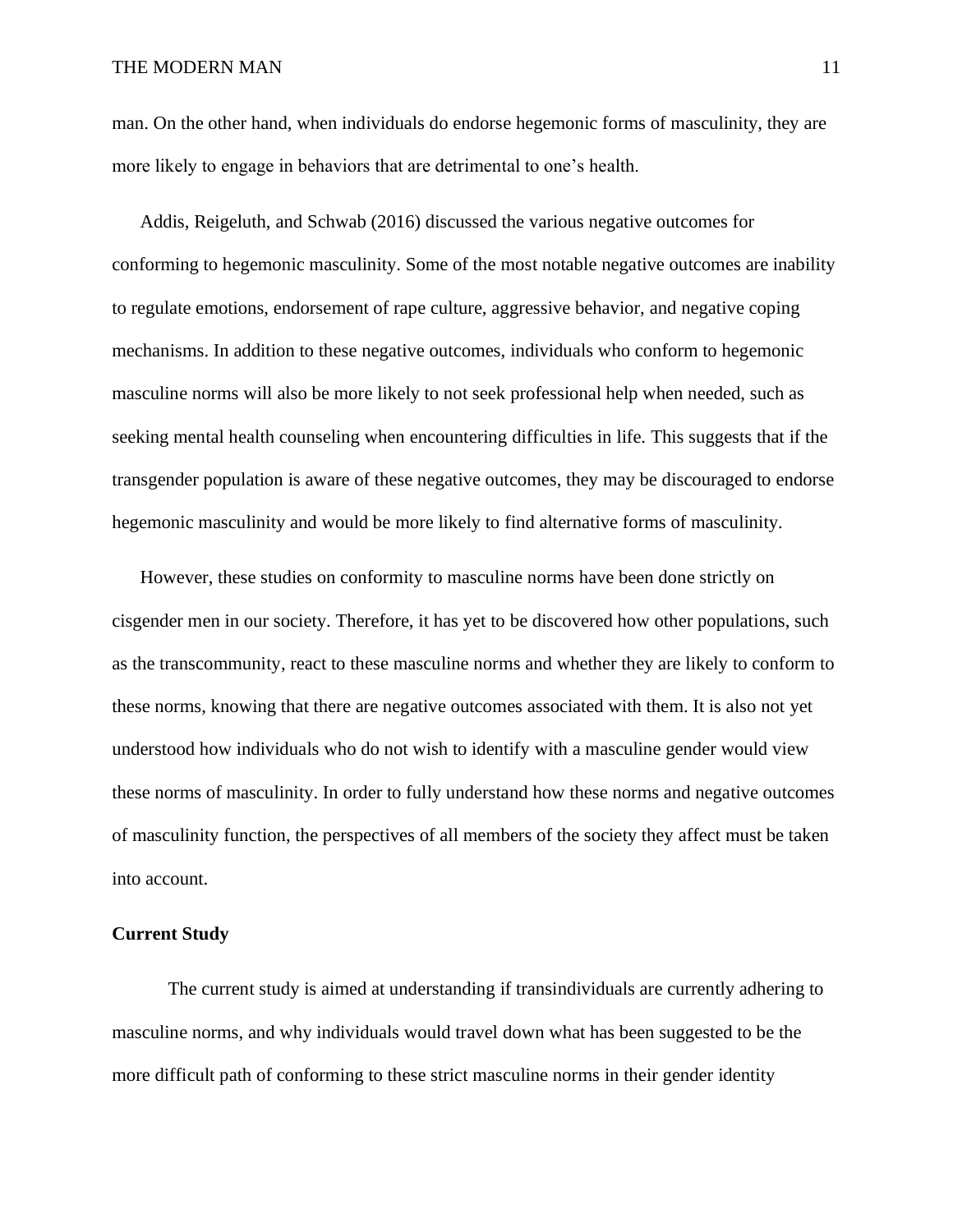development. Since hegemonic masculinity is the master narrative for men and master narratives are compulsory for all genders, transgender individuals must make sense of their gender in relation to the master narrative. What is yet to be understood is how they engage with this master narrative in constructing their gender identity and if they are accepting or rejecting hegemonic masculinity or a combination of both.

Additionally, the transgender population is able to provide a unique perspective on gender roles and expression, for they often have insight and personal experiences from masculine, feminine, and non-binary genders (Riggle, Rostosky, McCants, & Pascale-Hague, 2011). This therefore allows us to include all members from the transcommunity to provide insight on how they align with concepts and norms of masculinity found within our society. This is due to the fact that every individual in the community will be able to look at gender norms from an outsider's perspective, thereby allowing for an interpretation of gender that is not often heard, which will allow us to understand how these individuals are engaging with the master narrative of masculinity as well as the masculine norms within our society.

In order to understand the nuances of the transcommunity's engagement with masculine norms, a qualitative life-story interview study was utilized with transgender individuals. This allowed for a collection of data that was then analyzed to find common themes related to transgender identity development. Specifically, the participants were asked questions aimed towards understanding how they perceive and understand masculinity and the gender binary, as well as various restrictions they faced in developing a transgender identity and how they overcame those restrictions.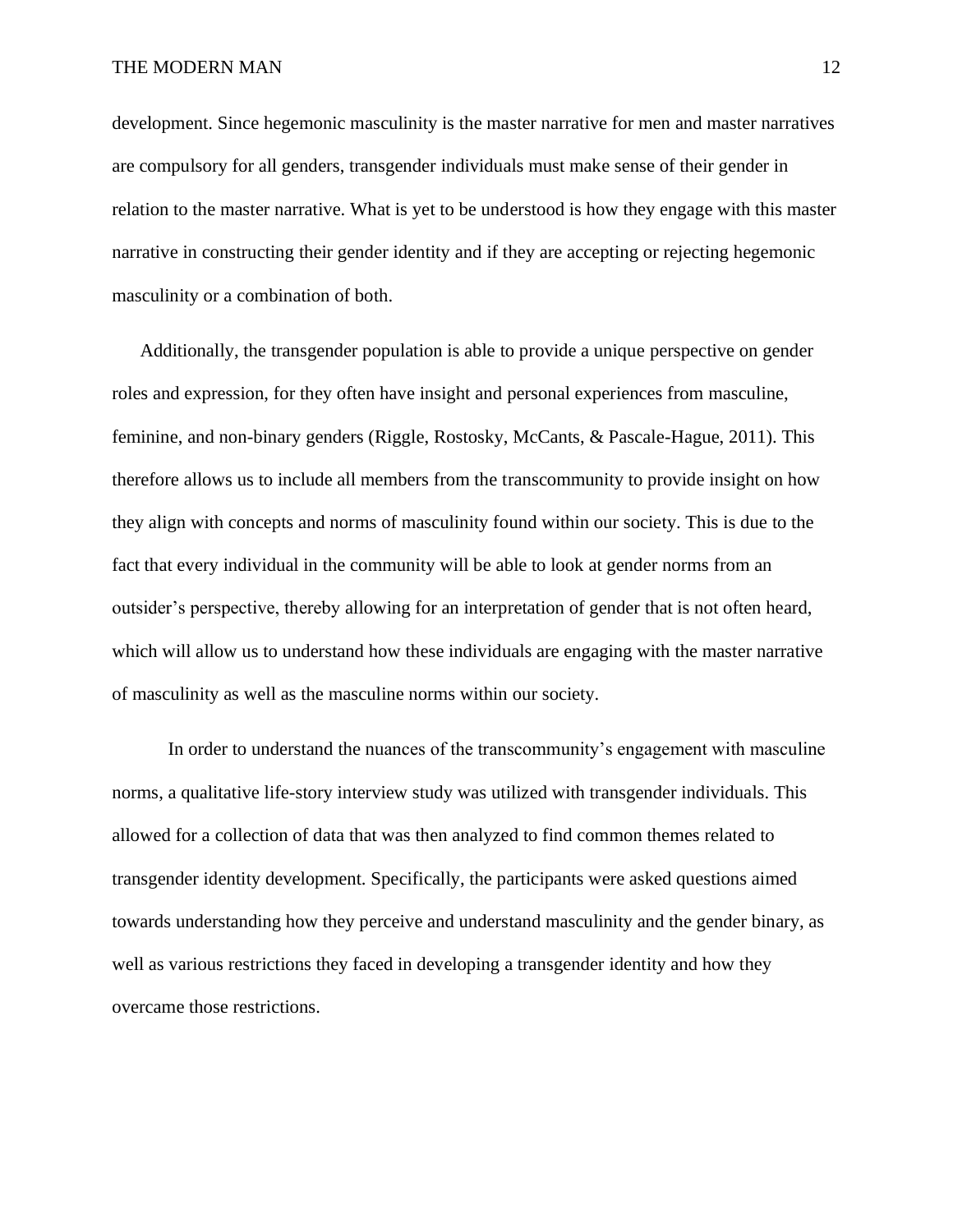## **Method**

## **Participants**

Participants in this study included any individual who identifies as transgender. This includes transmen, transwomen, non-binary, and any other identity that may be found in the transcommunity (e.g. demi-girl, demi-boy, neutrois, gender fluid, transmasculine, transfeminine, etc.). Participants were recruited with help from students and staff of the GLBTA Pride Center at Bridgewater State University (BSU). In total, nine participants were recruited. Of these nine participants, two identified as transwomen, three as transmen, two as gender fluid, one as nonbinary male-aligned, and one as nonbinary female-aligned. Participants were between the ages of 18 and 28 ( $M = 20.89$ ,  $SD = 3.33$ ), with all participants identifying as White/European American. Participants' socioeconomic status was determined by the participant's mother's education level, which included three with a graduate school degree, one with some graduate school experience, two with a college degree, one with some college experience, and two with a high school degree. As for sexuality, three participants identified as queer, four as pansexual, one as lesbian, and one as polysexual. Participants also provided the pronouns they currently use which included two participants who use she/her pronouns, four who use they/them pronouns, and three who use he/him pronouns.

Recruitment strategies for this project included convenience and snowball sampling, as I went to several transgender support groups on BSU's campus, including the Transgender Identities Peer Support Group (TIG) and the Lavender Living Learning Community. TIG is an on-campus support group for transgender individuals and allies. The group was designed to encourage transindividuals to share their perspectives, opinions, and experiences related to their gender identity. The Lavender Living Learning Community, on the other hand, is a dormitory at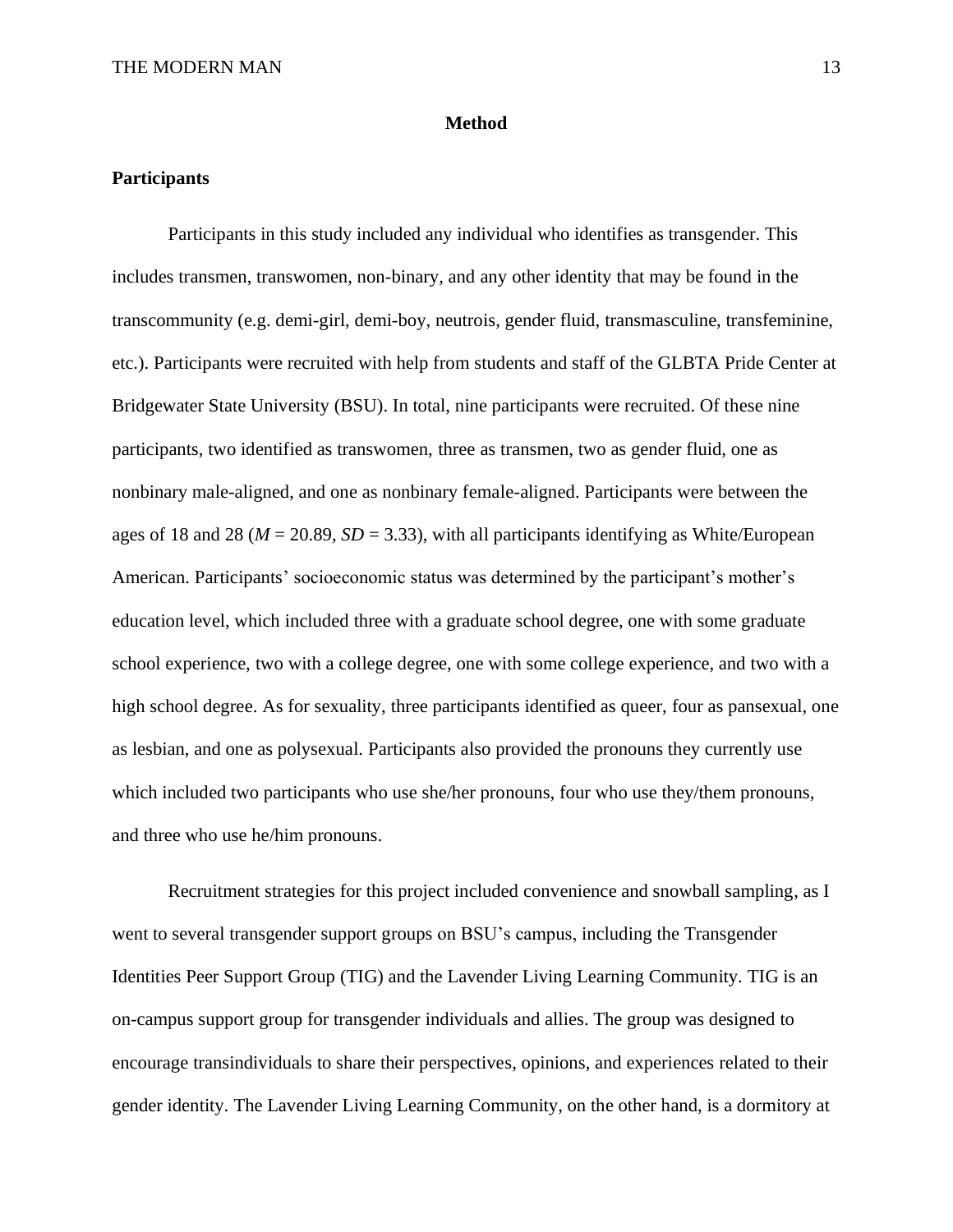BSU for the LGBTQ community and allies to cohabitate and take classes related to the LGBTQ community together. While meeting with both of these groups, I introduced myself as a cisgender male ally and explained the purpose of the study, the interview process, the \$20 cash compensation they would receive for participating in the study, and the potential positive outcomes of the study. Since I do identify as an outsider, a cisgender male, to the transcommunity, it was important to work within the community to encourage individuals to participate, while showing my genuine interest in helping the community. Individuals from these two groups that showed interest in the study provided their e-mail address and were then sent a recruitment script (see Appendix A). Additionally, flyers were created with help from students and staff at the Pride Center and posted around campus (see Appendix B). Participants were also given a flyer to show to others who may qualify for the study.

## **Procedure**

Upon recruitment, participants were asked to come to the Psychology Lab at BSU to take part in a gender-focused life-story interview that would last between one and two hours. Prior to the start of the interview, participants filled out a demographic form requesting information regarding their age, ethnic background, gender identity, and sexual identity (see Appendix C). They also signed a consent form, which was made in congruence with BSU's Institutional Review Board (see Appendix D). At the end of the interview, participants were debriefed by being reminded of the information on the consent form, which states that they can ask myself or Dr. Schwab questions regarding the study, and should they feel anxious, worried, or feel the need to talk to a professional, contact information for the Counseling Center on campus and Pride Center are provided. After debriefing, participants were given the \$20 cash compensation.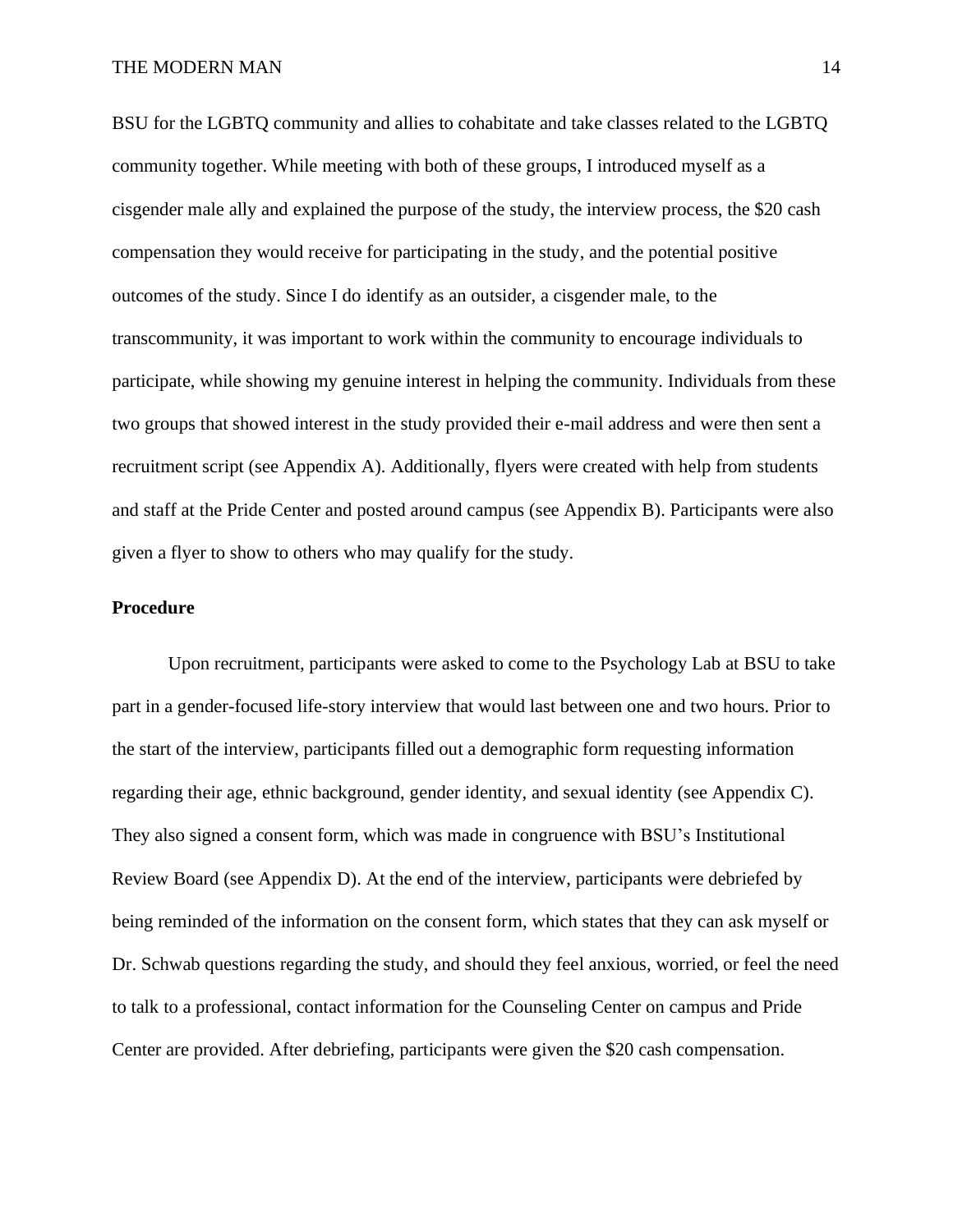This study utilized an active interview approach to collecting data (Holstein & Gubrium, 2003). This method allows for an unbiased collection of data from participants. The active interview style of research not only allows for a wider breadth of data to be collected, but also gives the participant the ability to create new meaning from their experiences during the interview. An active interview differs from other general interviews by having a looser structure, thereby allowing freer flow within the interview. This structure should help participants feel in control and safe in the interview setting and empower them to share their story. As this method of interview requires the interviewer to be practiced in interviewing participants, I was the only one conducting the interviews, as I have had experience interviewing participants in other research projects here at BSU.

The structure of the interview was similar to a life-story interview, which is used commonly by researchers to help the participant tell their story (Atkinson, 1998). Additionally, to aid the interviewer in ascertaining the necessary information from the participant, an interview script was utilized with pre-determined questions following the structure of a life-story interview (see Appendix E). The first half of the interview was a life-story interview focused on gender in order to understand the participant's personal experiences of gender identity development. This half was split into three parts: childhood, adolescent, and present-day experiences. In the childhood experiences section, participants were asked questions such as, "What was your family life like?" "Who did you live with?" and "What was the first experience you had with gender?" In the adolescent experiences section, participants were asked questions such as, "What was adolescence like (middle school, junior high, high school)?" "How did your views/opinions of gender change or not change from childhood?" and "What were a few events in your adolescence that you feel influenced your gender identity?" In the present-day experiences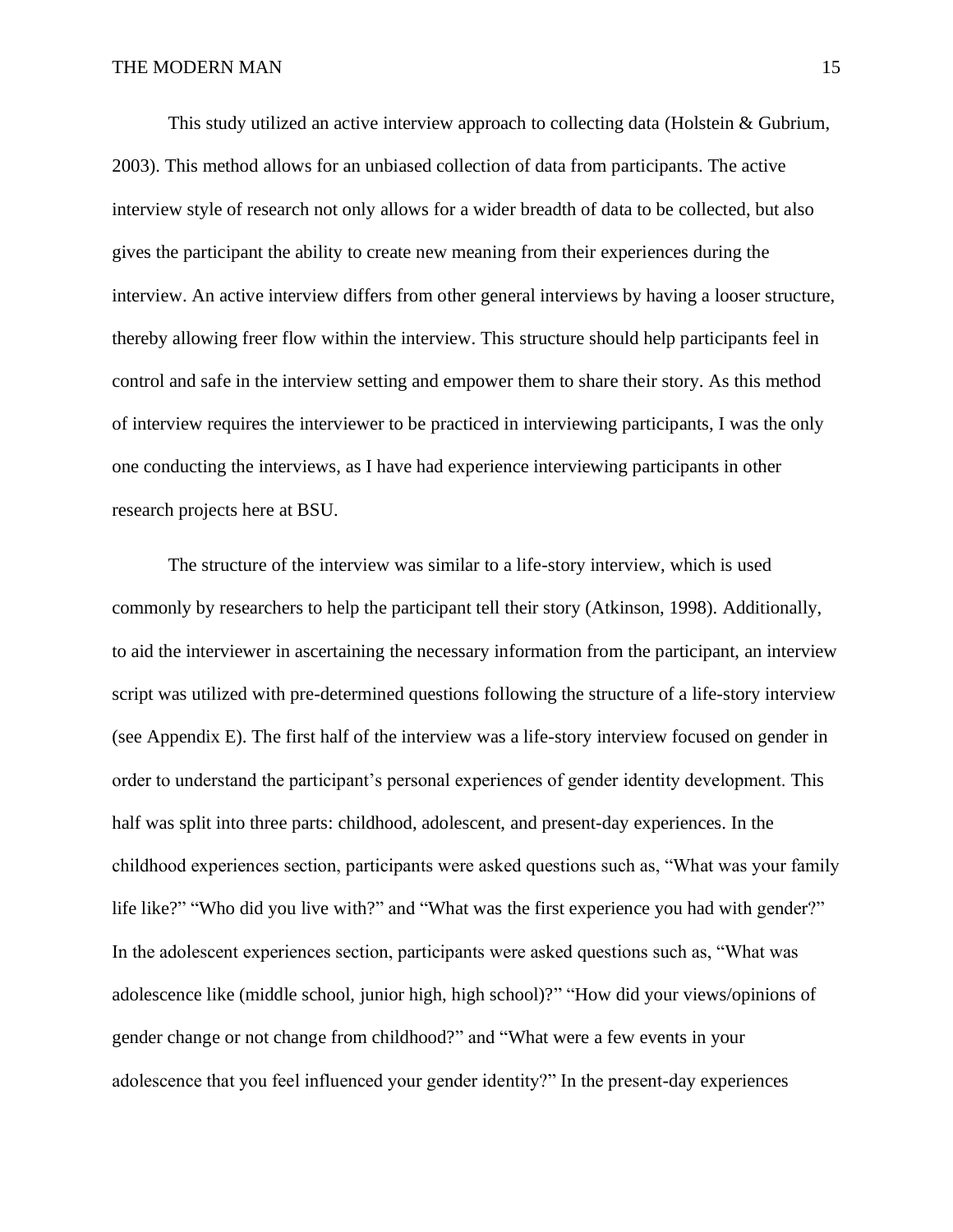section, participants were asked questions such as, "What gender do you identify as now and why?" "How do you express your gender?" and "How do you think other perceive your gender?"

The second half of the interview was primarily focused on the participant's alignment with masculine norms in society and how these norms may have affected their gender identity development. A few questions that were asked included, "What does it mean to be a man?" "What characteristics must a person have to be man?" "You told me earlier you identify as (participant's gender identity), how much of your identity do you see is male and why?" and "What characteristics do you associate with masculinity?" As this was an active interview, the questions asked varied slightly between participants based on the life-story interview portion of the interview. Follow-up questions were also used to encourage participants to continue explaining their thoughts such as, "Can you explain that more?" "Do you have any moments or experiences that depict that?" and "Are there any memories that you associate with that?" In addition to follow-up questions, a common strategy utilized in this interview was summarizing what the participant said in the form of a question, which often lead to a deeper explanation of the topic.

## **Reflexivity**

As a straight cisgender man, I was an outsider to the transcommunity and therefore decided in order to better connect with participants to take various steps in bridging the gap to allow for a more comfortable interview setting. The first step was to become safe-zone trained, which requires attending a four-week training program provided by the BSU Pride Center to educate individuals on LGBTQ matters and how to make the space they are in feel safe to individuals from the LGBTQ community. Upon completion of safe-zone training, I was officially recognized as an ally to the transcommunity, showing that I am here to help support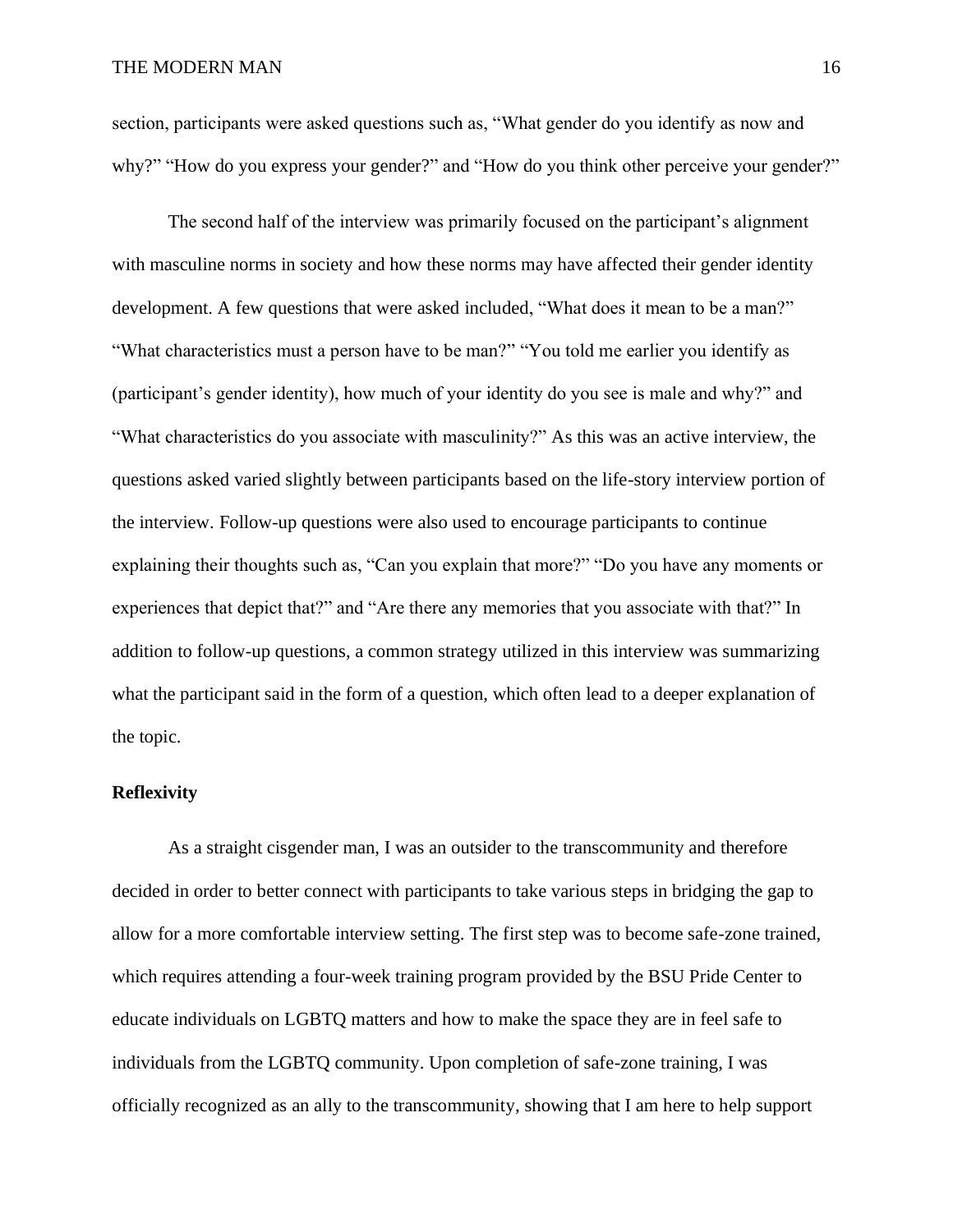trans individuals. I also attended various LGBTQ social meetings including TIG and The Lavender Living Learning Community to listen to transgender individuals speak about their struggles and triumphs regarding their gender identity.

As an ally to the transcommunity, my first goal through this project was to get a clearer understanding of how transgender individuals develop their gender identity. This information can then be used not only in future research projects, but also to aid mental health counselors and physicians, who work with transgender individuals, as well as family members and friends, who know someone that identifies as transgender, better understand and support these individuals through their gender identity development.

## **Analysis**

The audio from each interview was recorded and then transcribed verbatim. This allowed for analysis of the transcripts using a qualitative thematic analysis (Braun & Clarke, 2006). This method of analysis requires the researcher to group data from the transcripts into codes, or commonalities found throughout the interview as well as across multiple interviews, which are then further analyzed and put into larger groups, or themes. These themes reflect larger units of common information found within multiple interviews, suggesting a common pool of knowledge shared between participants.

In order to create these themes and subthemes, however, specific steps were taken following the structure proposed by Braun and Clarke (2006). In the first stage of analysis, the transcript of the interview was simply read through by me, my research mentor, and five other undergraduate researchers as we highlighted any segments which contained information that we believed could be relevant. A code was then assigned to each segment to succinctly describe the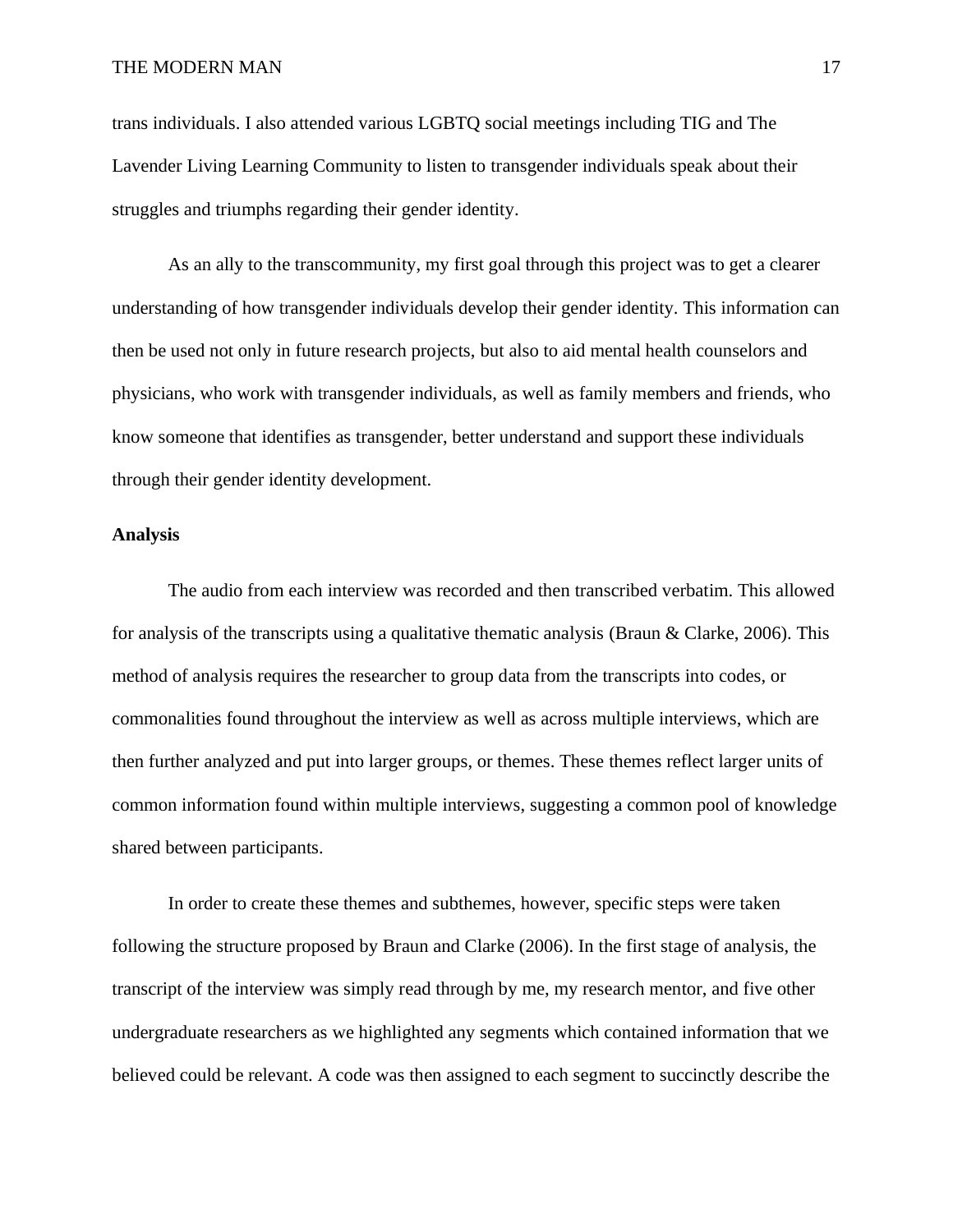information contained within it. This resulted in a large list of codes, which was then revised following the second reading of the transcript. The next step was to group similar codes into more comprehensive groups of themes and subthemes. For example, if a researcher found multiple codes of the participant seeking help from friends, family, and online peers, a theme could be created for support systems with the subthemes of in-person and online support.

This method was repeated for all transcripts. However, after each subsequent transcript was coded and organized into themes, we then compared themes within the current and previous transcripts to better organize the themes, so they were reflective of data found in all transcripts. After all transcripts had been analyzed, specific quotes were collected to exemplify each theme and subtheme in the results section.

The overarching goal of this project was to begin opening a dialogue of gender identity development with the transcommunity, whose voices are often not heard, to better understand gender identity in today's society. Achieving this goal will then allow for further research to be done in this area, which will continue this dialogue and bring in more perspectives on gender identity development, thereby adding more information on gender as a whole.

#### **Results**

From the thematic analysis of transcripts of the nine participants, whose demographic information including their chosen pseudonym, gender identity, age, and pronouns can be found in Table 1, two major themes were created: "Restrictions to becoming trans" and "Overcoming restrictions." Within the theme of "Restrictions to becoming trans," a total of six subthemes were categorized into two separate groups titled "External restrictions" and "Internalized restrictions," each describing the nuances of various impediments transgender individuals face in their gender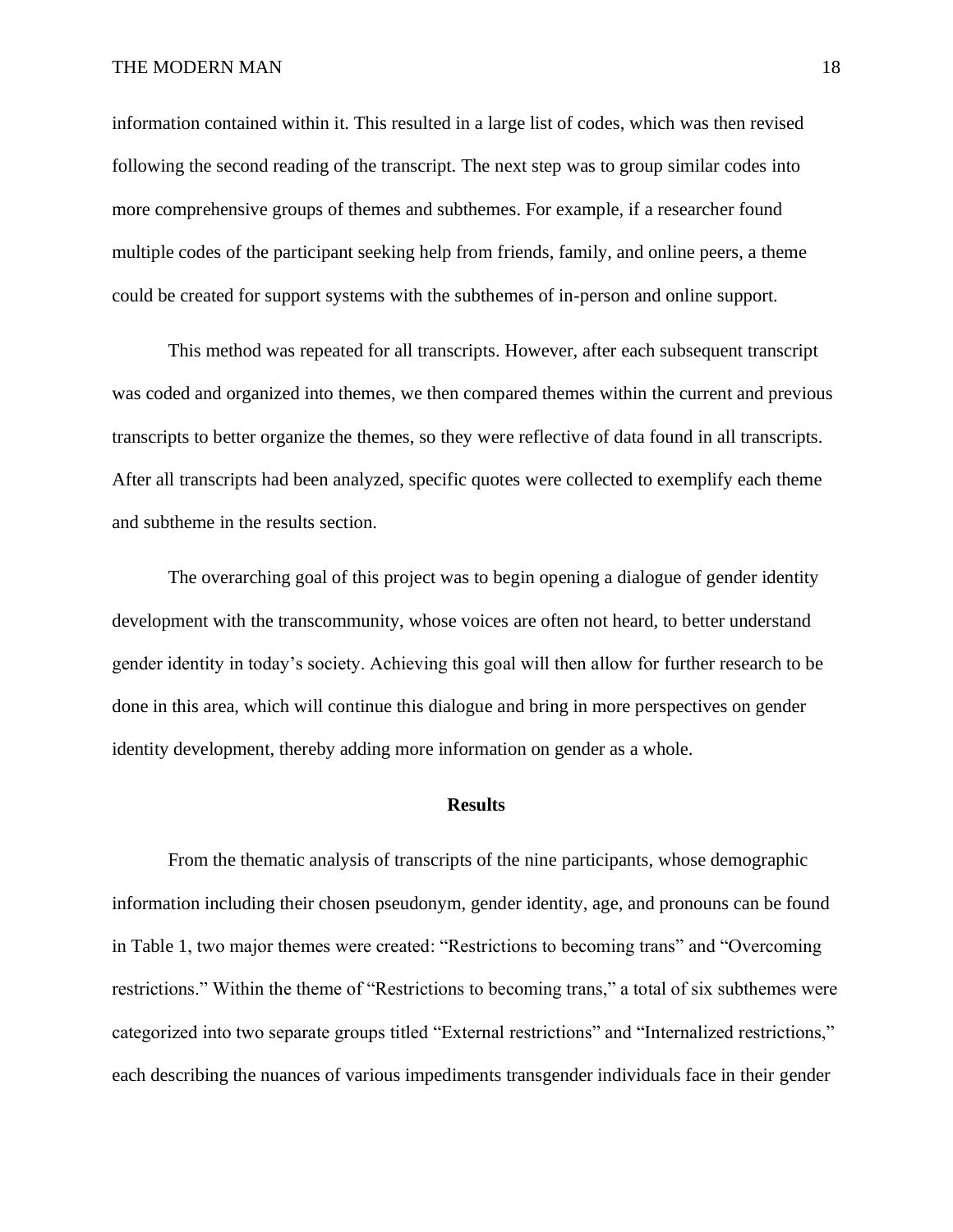development. Within the theme of "Overcoming restrictions", three subthemes, "Support systems", "Safe spaces", and "Cognitive remapping of gender categories", were created which describe how these participants overcame the various restrictions mentioned in the theme "Restrictions to becoming trans." The hierarchical organization of these themes and subthemes are presented visually in Figure 1.

## **Restrictions to becoming Trans**

The first theme describes the various impediments participants encountered, which in some way impeded their transgender development. As there were two main sources of restrictions, the analysis was separated into two subthemes to represent this difference. The first group being external restrictions, which describe restrictions that participants perceived from the external world. Whereas the second category of internalized restrictions describes the restrictions from within the participant, which in some cases were an internalized version of an external restriction as they began to adopt the beliefs that were presented to them.

**External restrictions.** The first group of restrictions are described as those which come from external sources. Simply put, they are forces that are not within the individual that create an impediment to identifying with any gender. Within this category, there are three subthemes: restrictiveness of gender categories, hyperrestrictiveness of masculinity, and negative exposure to transidentities.

*Restrictiveness of gender categories*. This first subtheme of external restrictions includes aspects of life that exemplify how each gender category has strict guidelines to follow in order to identify with that gender category. This also includes experiences in which the individual is attempting to enter a category but is unable to do so.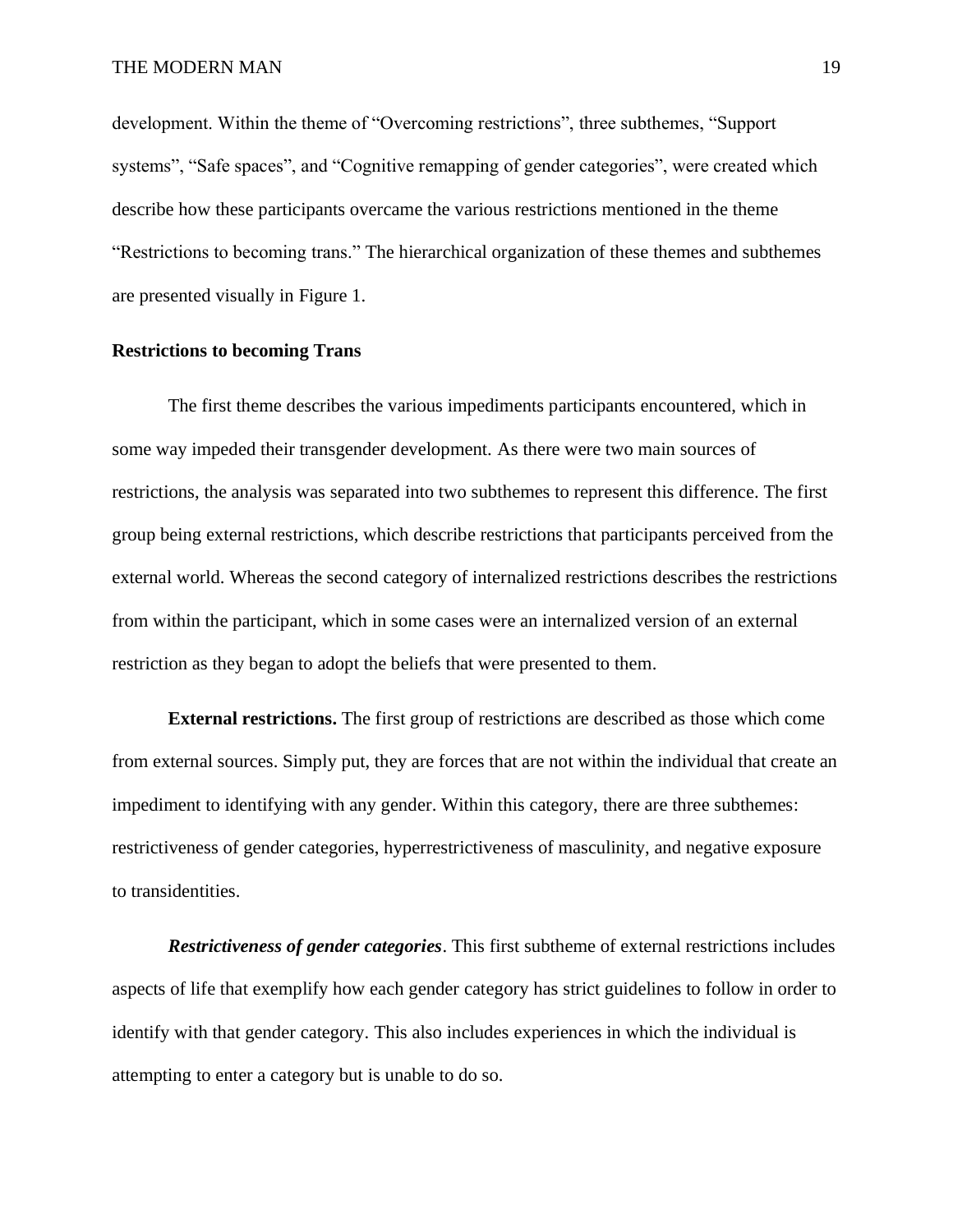Many participants described experiences throughout their life in which they felt that in order to identify as a particular gender, such as a man or a woman, they had to fit into a concrete and rigid model. Jesca, a 19-year-old transwoman, describes her first understandings of gender from a young age:

If you're a boy you do x, y, z and you're not supposed to do a, b , c which girls do... like all the women are like sort of like semi-stereotypical like take care of the house, raise kids sort of stuff and like the men all sort of like they go, their like the sort of people who wear like khaki pants and button up shirts and they g- have- have a desk job like that's sort of like, like, it's not like, again it's not like, it's assumed that that's the default.

In describing these stereotypes as the default, Jesca viewed these descriptions as rigid boundaries that only people who are women can do feminine tasks, while only men can do masculine tasks. In viewing these descriptions as boundaries, Jesca formed a sort of cage around her understanding of what a man and a woman is, not allowing for alternative definitions, indicating that she may have already internalized this information. However, she notes at the end of the quote that these are assumed, indicating that this information likely did not come from just one source, but was a biproduct of her observations of social interactions from her external world. While there were clear examples of participants perceiving gender categories as highly restrictive like Jesca's, other examples describe how participants' felt their identities were judged based on a similar criterion:

You're asked to prove yourself a lot so that kinda induces a little bit of anxiety for like me and other transpeople I know umm and like I had the same problem with my therapist in high school. She asked me like how I know identify a certain way, what makes me feel that way? It's just like intrinsic feeling umm how I feel when I feel that way? I just feel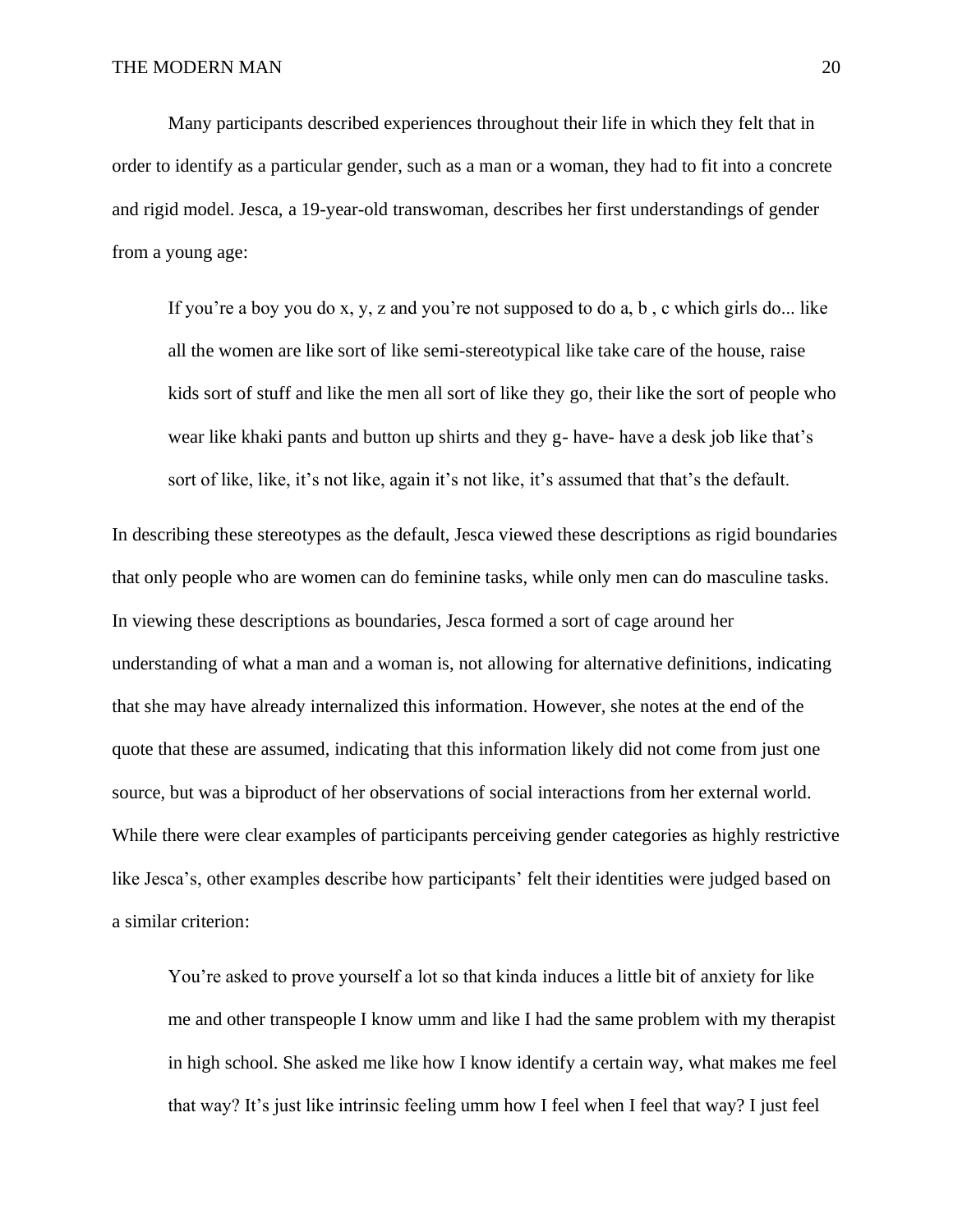masculine, I do- I- it encourages me to perform more masculine acts and dress more masculinely and to be into one- to be accepted more masculine- as a more masculine person. (Mac, 22, gender fluid)

In this example, Mac describes how they felt their gender identity was judged based upon an understanding of gender categories having a strict criterion which must be met. In order for them to prove their masculinity, they had to adopt the qualities of a man for others to accept them as masculine. They also describe how they are asked to "prove" their identity, indicating they perceive that others are looking at them and determining which category they fit in to, so if they do not fit perfectly into that category they felt the need to prove it to others.

*Hyperrestrictiveness of masculinity.* The second subtheme, hyperrestrictiveness of masculinity, describes barriers that most participants believed exist for anyone to identify as a man, which participants perceived to be greater for men than other genders. Trish, a 24-year-old who identifies as neutrois/gender fluid, describes how they perceived masculinity to limit their options of expressing their gender.

Women can wear uhhh more masculine clothes and just be called a tomboy, and like that's just like a quirky thing. And with men, if they dress up in flowery dresses and what not, it's considered a joke or cross-dressing. Umm that's just one of those uhh things that seems to limit uhh expression in men.

Trish describes how for women, they are allowed to express their masculinity, however, when they see a man express his femininity, it is not allowed. In fact, should a man present femininely, Trish perceives that others will see this presentation as a joke, indicating that any gender expression of a man that is not masculine must not be serious, unlike a woman presenting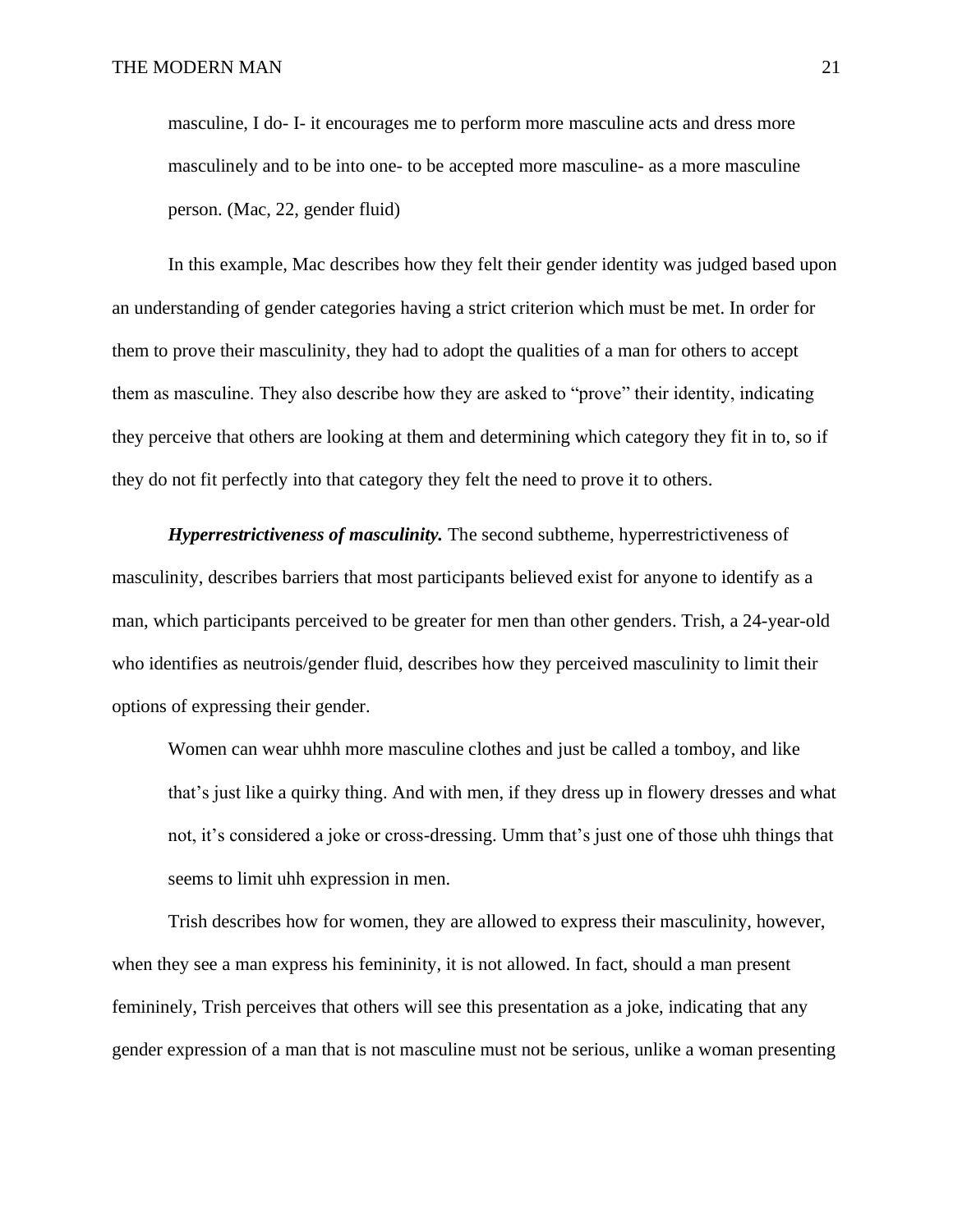masculinely. Similar to Trish, Mac, a 22-year-old who identifies as gender fluid, describes their understanding of masculinity.

Sometimes like I did feel masculine but I didn't feel like hypermasculine or masculine enough, like I was on the brink of being male but I didn't always step over the edge into manhood. Like there was like a barrier like this close and it just didn't get there... I could do my upmost performative best to look masculine and people would just think I'm butch or a dyke, you know like a very masculine lesbian not like a boy like how I want to present.

Mac describes how even at their best efforts to be masculine, and even though they felt masculine, they still felt as though they were not accepted as a man. As they were assigned female at birth, they felt they would always be kept out of the category of men, being called a 'butch' or 'dyke' when they attempted to enter. This indicates how they could never breach the barrier they perceived in male identities, for even at their best attempts of entering manhood, they are still seen as a woman.

*Negative exposure to transidentities.* The final subtheme within external restrictions to becoming trans is negative exposure to transidentities. This subtheme describes participants' experiences in which transidentities are shown in a negative light, thereby encouraging transphobia. Trish, a 24-year-old who identifies as neutrois/gender fluid, describes their first encounters with the LGBT community:

Most of my exposure to the LGBT community was through like SNL skits where they're kind of making fun of it... or like tragic movies about how they are homeless, or just sexual deviants… so I'm like I can't be that cause I'm not a deviant.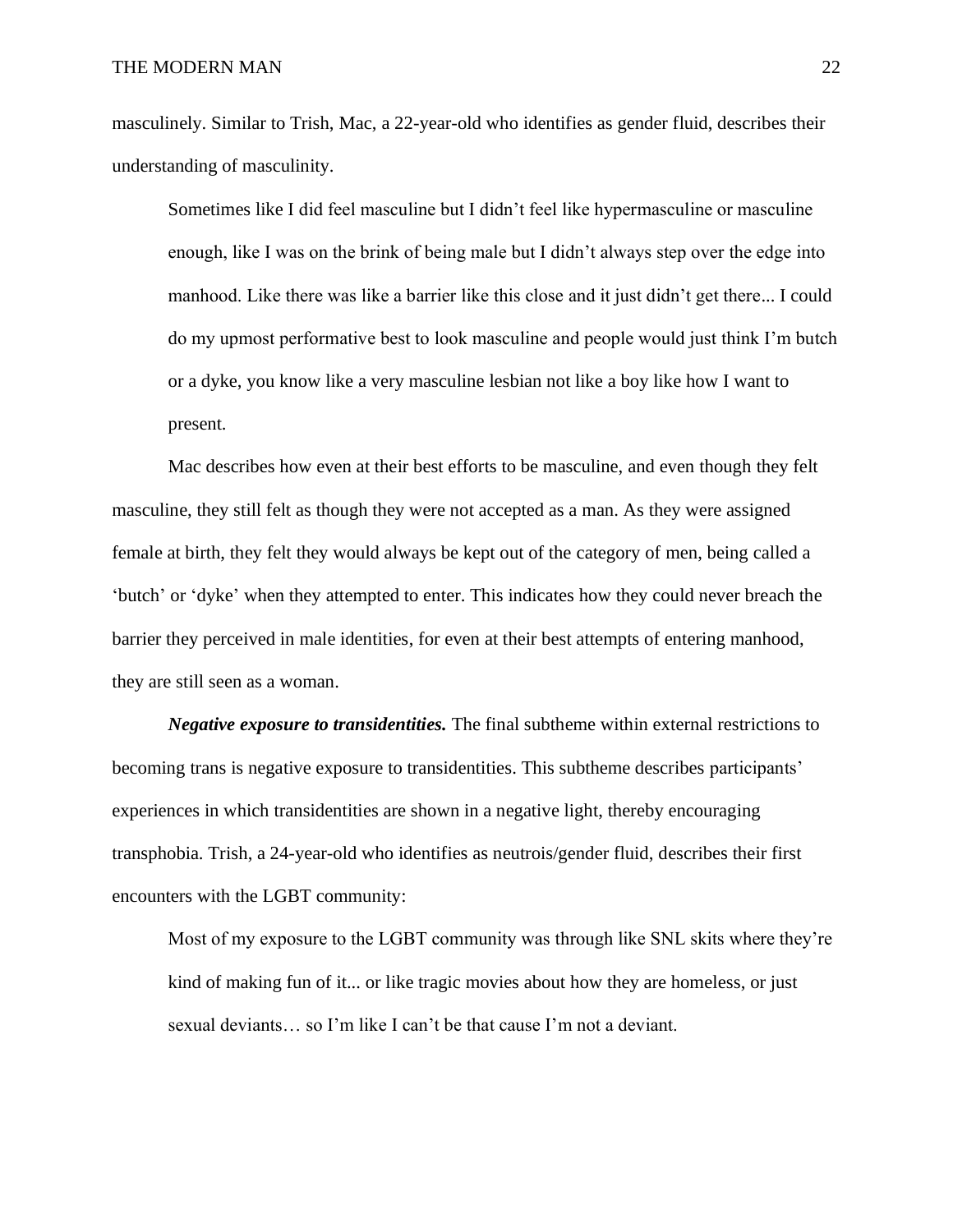From this example, Trish is describing how their first exposure to a transidentity was shown from a negative perspective as a sexual deviant or homeless. They then describe how this turned into their definition of being trans, and since they did not want to be a deviant, they therefore could not identify as trans without also identifying with this negative stereotype.

While this example shows a negative exposure to a transidentity from the media, other excerpts exemplify how participants also experienced a more personal negative exposure to their transidentity, such as when Asher, an 18-year-old who identifies as transmasculine/male stated: "When I came out to her [participant's mother] as genderfluid and pansexual... She kinda just like laughed and was like 'Oh, no that's not like real.'" In addition, Trish, a 24-year-old who identifies as neutrois/gender fluid, also mentions a similar situation: "If I ever talk about like how I want to look physically in the future, she [participant's mother] phrases it in a way that makes me feel kind of gross. Like 'oh you want to do that? Ew.'"

In these two examples, both participants when talking with their mother regarding their gender, experienced negativity regarding their own transidentity. Both participants' mothers responded to their gender in a negative fashion with the first devaluing their identity claiming it was not real and the second showing disgust to the identity, thereby making it seem wrong to identify that way. Both examples work to push the participant away from a transidentity, as they are less likely to want to identify with an identity that is viewed negatively by their loved ones. These various external restrictions, restrictiveness of gender categories, hyperrestrictiveness of masculinity, and negative exposure to transidentities, all impede the participants' gender development by making them feel they cannot achieve the identity they wish due to the external roadblocks. These roadblocks can then become more internalized to the point when the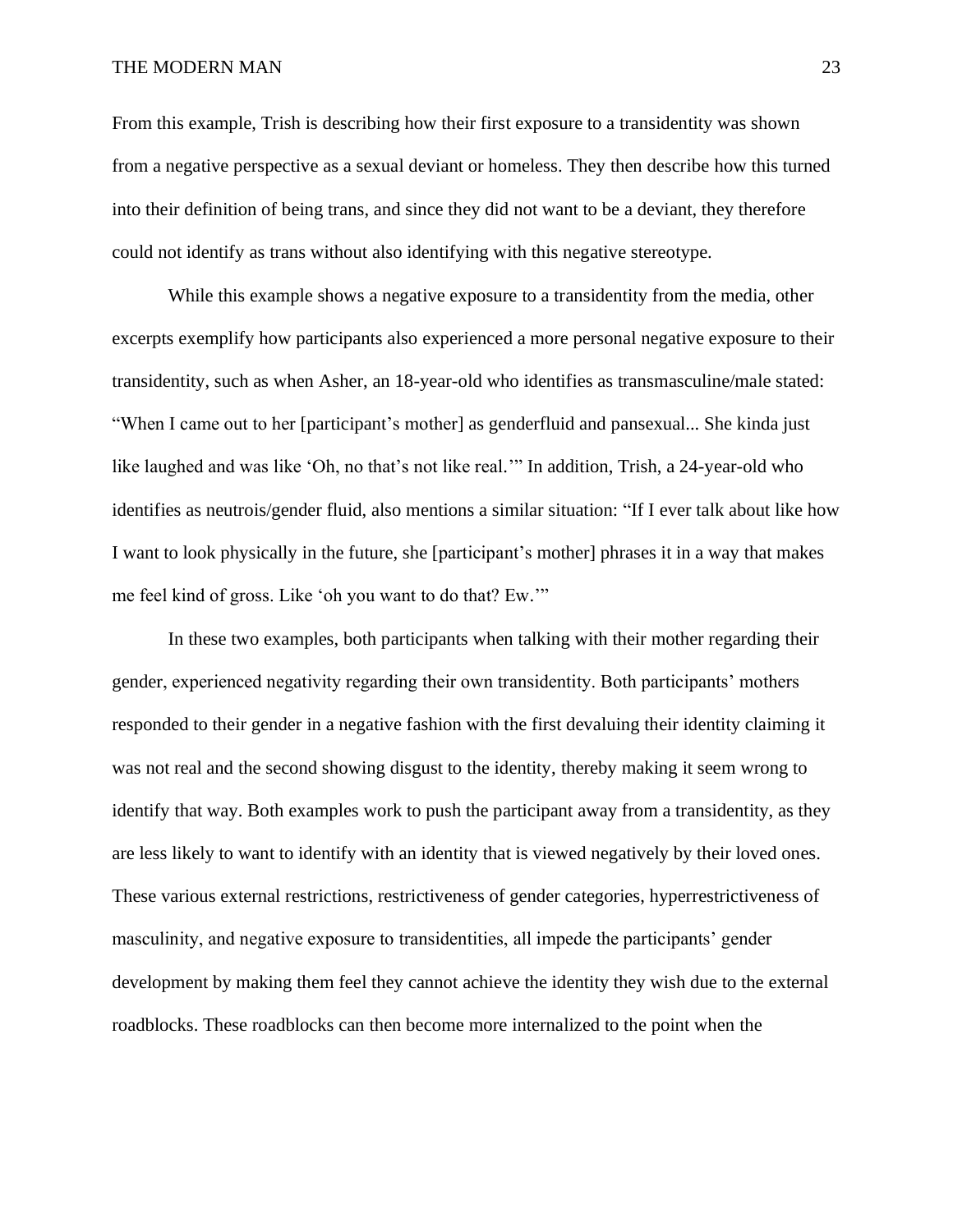participant will not only see them externally, but will act in a way that indicates they have begun to strengthen these restrictions within themselves and act upon them in some instances.

**Internalized restrictions**. While many participants described external restrictions to their gender development, they also spoke about how many of those external restrictions became internalized as they began to believe and sometimes even act upon these newfound beliefs. This describes the second group of restrictions, internalized restrictions, for they occur when an individual creates an impediment for becoming trans by internalizing various external forces, or perceiving a lack of control over their gender expression.

*Gender barriers.* Within the group of internalized restrictions, the first subtheme was gender barriers. This subtheme is described as the individual perceiving each gender category as being highly restrictive and therefore must adhere to the guidelines within each to identify with that category. This is often a result of the internalization of the external restrictions of "Restrictiveness of gender categories" and "hypperestrictiveness of masculinity." Mac, a 22 year-old who identifies as gender fluid, for instance, describes their first memories of gender barriers:

When you're a child you get told about like things boys do and things girls do and I kinda like.. enforced that a little bit too much like as a five-year-old I remember like scolding girls for wearing the color blue because it was a boy's color. And I really don't know why, or who taught me that, or where that came from.

Initially, Mac was told about the various things boys and girls were allowed to do, thus creating rigid guidelines for both genders. However, this then became internalized when they began to correct others who were not following these guidelines thereby showing how what was originally an observation of the restrictiveness of gender categories became an internalized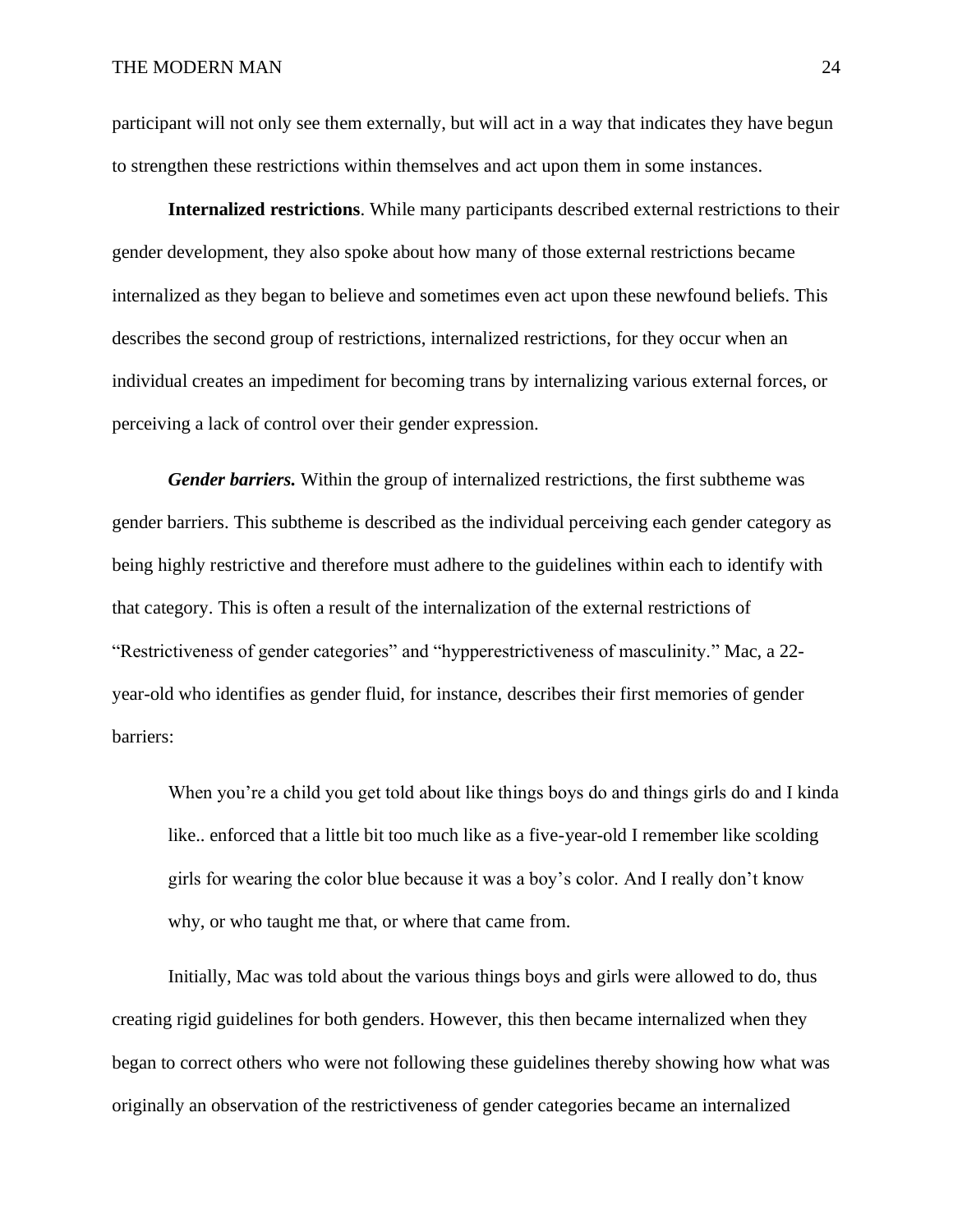gender barrier which was acted upon. While this internalization may or may not have affected Mac's gender development, another participant describes the detrimental effect internalizing gender restrictions can have on their own gender development:

I look at the- the world of... masculinity and I look at umm.. what people see what men look like, and I don't- I'm not gonna be like that, I don't think I ever want to be like that. So, it's a difficult thing of like well does that make me a man or does that not?" (Justice, 21, female-to-male transgender/male)

Within this example, Justice describes how he first viewed masculinity as being a set image that must be matched. However, in endorsing this view, his own gender identity is attacked, for he does not identify with that set image he made. Therefore, he begins to question his own manhood as it is threatened by his own observations of masculinity. While these gender barriers are typically seen in binary standards of men and women, some participants described how these barriers can be perceived for all gender categories.

The options are female, where I am, by birth designation, and that's where I can be feminine. Male, where you have to swear off all femininity, and- and umm this like concrete definition of nonbinary which is umm androgynous… but if you look at it, it's clearly masculine but in a light way. (Hayden, 19, non-binary female-aligned)

Hayden describes how they first see these barriers in the genders of men and women, and that these barriers make it impossible to express one's gender if it does not match the current norm. However, they take it one step further, for they also see a barrier around the gender identity of non-binary, which is still defined by binary standards. This indicates that the participant has internalized these binary barriers and then expanded them to other gender categories not within the binary, suggesting that the internalization of restrictive gender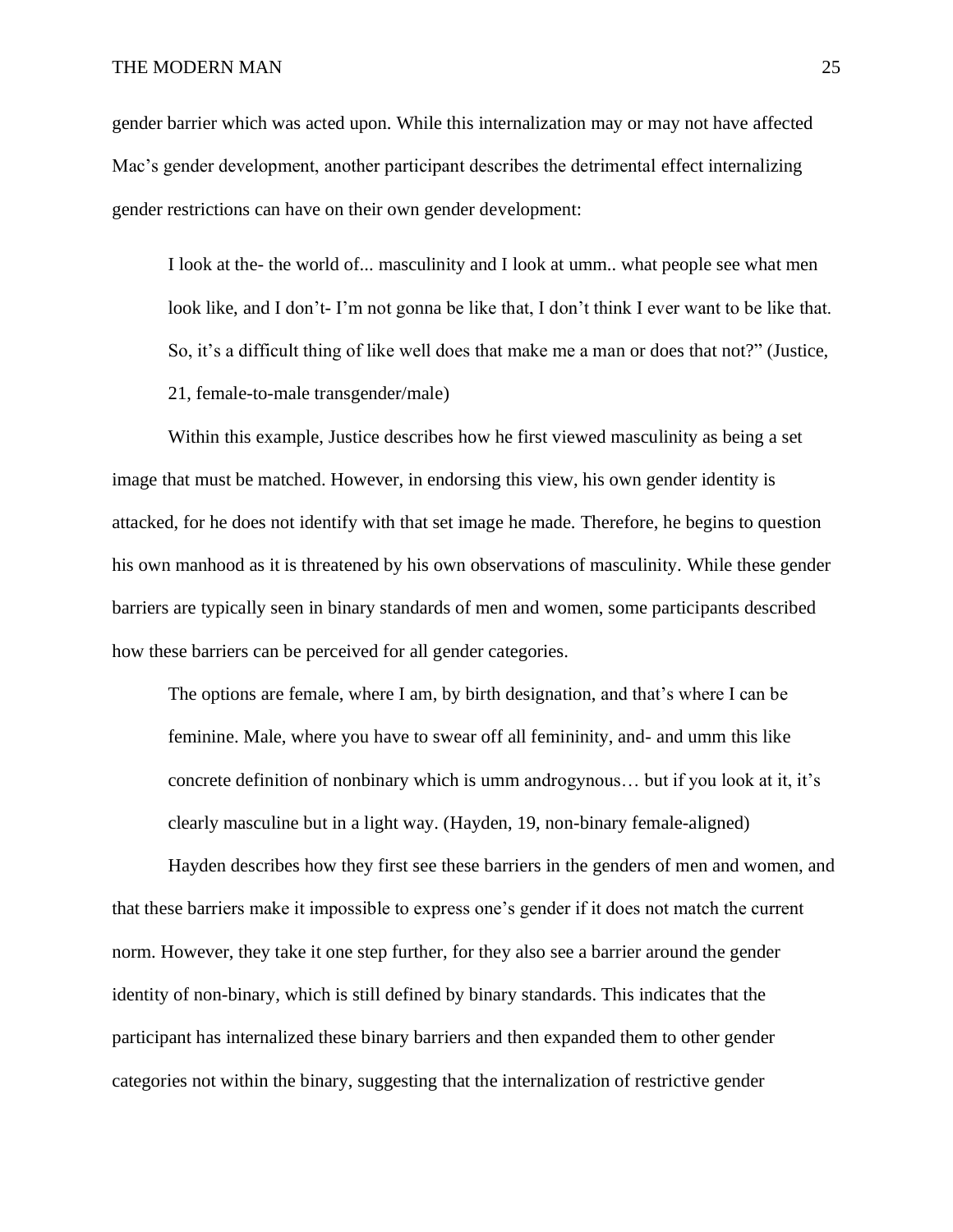categories can be generalized to all genders. This can then create restrictions within the individual regardless of if they are working within the binary or outside of it.

*Internalized transphobia.* A second subtheme under internalized restrictions was internalized transphobia, which can often occur after having a negative exposure to transidentities and stereotypes. However, in general this is described as when the individual internalizes some negative views of transidentities and begins to feel hate or disgust to either their own or others' transidentity. Asher, an 18-year-old transmasculine/male, describes the origin of their fear of medically transitioning:

I was afraid of like, umm, I guess going on hormones while I was in school, because I feel like there's like a lot of times you hear about people say 'Oh I'm fine with transpeople as long as they don't like, medically transition' or whatever, like they think that is like the worst thing.

As one can see, Asher first witnessed opinions of others describing their disgust towards individuals medically transitioning. However, he then internalizes this disgust, which begins to create fear within himself to transition. This ends up delaying his gender development goals, specifically medical transitioning, as he is unable to transition until this fear is overcome. Another participant, previously mentioned in the "negative exposure to transidentities" theme, describes the effects of their mother's negative views of medical transitioning: "I probably would've started it [medically transitioning] by now…. Step one, I'm aware of it, but step two is like actually not feeling gross about me being.. like what I want to look like" (Trish, 24, neutrois/gender fluid).

Trish previously described how their mother would speak in a tone of disgust whenever they mentioned medical transition. However, in this excerpt, they describe how their mother's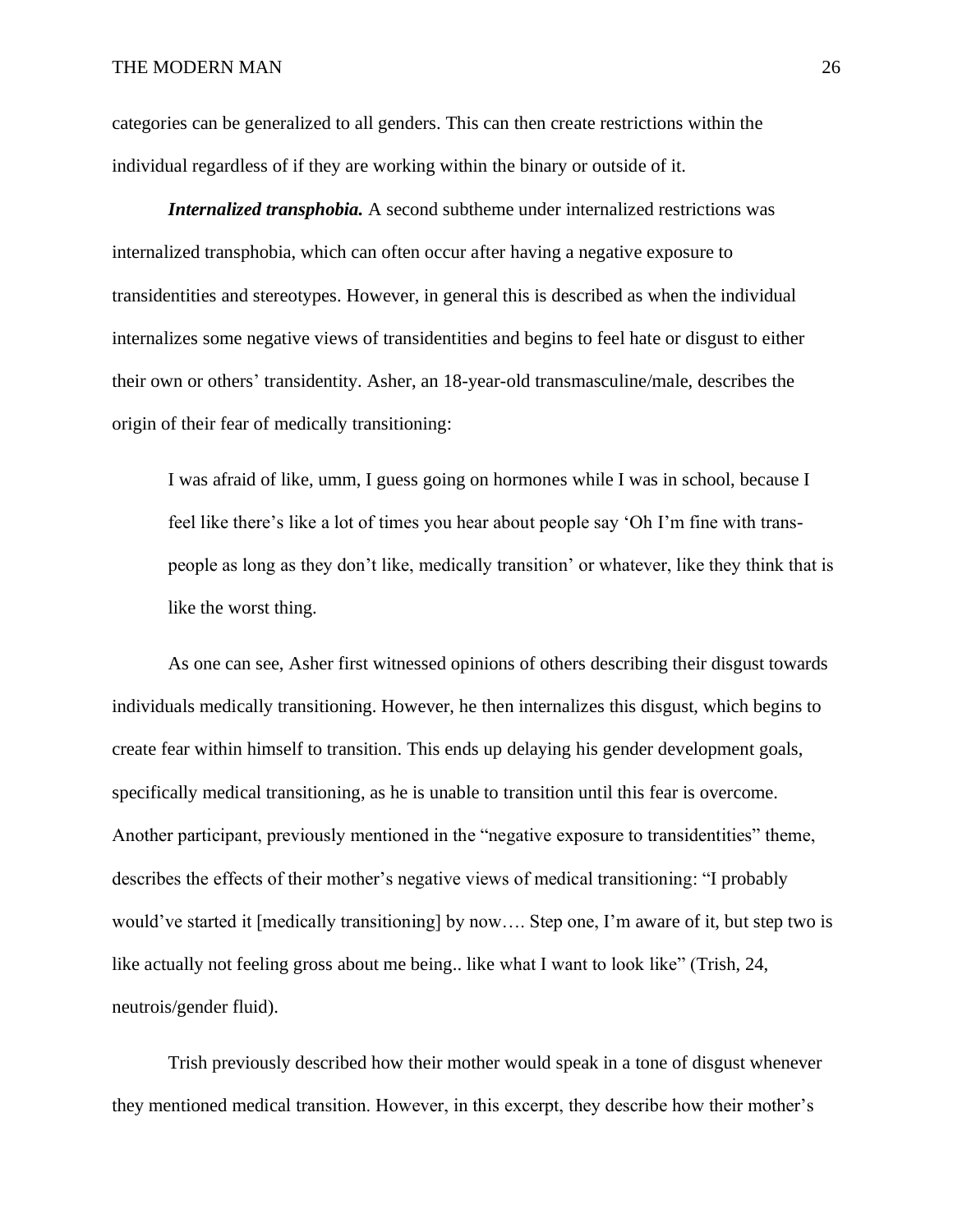view slowly became their own view. Now they too feel disgust at the very idea of them transitioning, when they initially felt happiness in regards to transitioning. This internalized transphobia ends up creating a roadblock for both participants, as they are unable to medically transition, which would encourage further gender development.

*Lack of agency in gender expression*. The final internalized subtheme, lack of agency in gender expression, is described as the perceived lack of control of one's ability to express their gender through restrictions relating to finances, social rules, familial structures, and context. Trish, a 24-year-old who identifies as neutrois/gender fluid, describes two instances of how their initial attempts of expression failed due to a lack of control of those factors in their life: "I associated gender quite a lot with the clothes that you wear and a lot of the clothes that were put in my room were like polos, t-shirts, shorts, sneakers, and khakis", "I know that I didn't have a lot of control over what I got to look like though cause I think it was like a monthly thing where my dad took me to the barber to get a bowl cut."

In these two examples, Trish describes how they perceived their gender expression through clothing and hair style were out of their control. This therefore limits their ability to express the gender they identify with, as those aspects were out of their control. This makes it nearly impossible for Trish to experiment with their gender in this particular way, as the parts of gender they associated with clothing and hair style were not able to be changed. While most participants described parental authority limiting their expression, Nico, a 19-year-old who identifies as non-binary/transmasculine, describes how a general context can also limit their expression when they stated: "Cause then I had to wear formal clothes, and there are- there's not a whole lot of, uh, neutrality I suppose, in... formal clothes."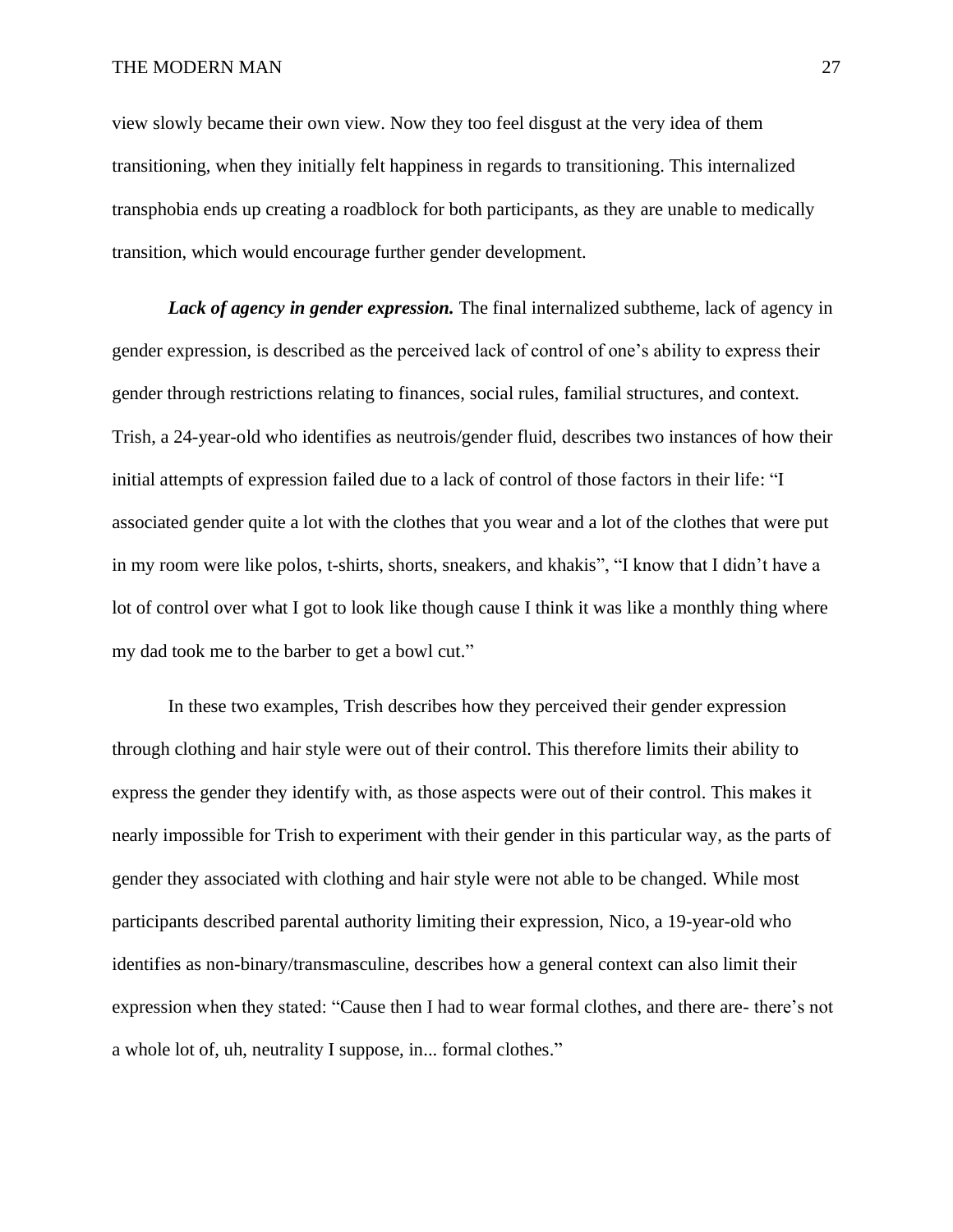In a formal attire setting, Nico is unable to express their non-binary identity, for they perceive all formal attire as being highly binary restrictive. This therefore creates a similar issue Trish faced in the previous example, as Nico is unable to express their identity in certain settings due to the attire they are required to wear. This could then lead to increased feelings of dysphoria, as they may be forced to express their gender in a way they do not identify with.

These internalized restrictions generally seem to initially come from external sources, but are then internalized, creating an impediment to participants' gender development not just from their environment, but from within themselves as well. While these impediments may seem to be too powerful to overcome, many participants explained the various strategies they utilized to overcome these external and internalized restrictions to becoming trans.

## **Overcoming Restrictions**

The second major theme that was revealed was overcoming restrictions. This theme describes how participants were able to overcome the various restrictions described previously through the use of support systems, safe spaces, and cognitive remapping of gender categories.

**Support systems.** The first form of overcoming restrictions to becoming trans, and the first subtheme, is support systems. This subtheme is described as any form of support from people in their life which gives the individual comfort, confidence, and/or information regarding their gender identity. While there are many different forms of support systems, a common support described by many participants took the form of a trans role model. Such as when Trish, a 24-year-old who identifies as neutrois/gender fluid, mentions the benefits of seeing another person in their life transition.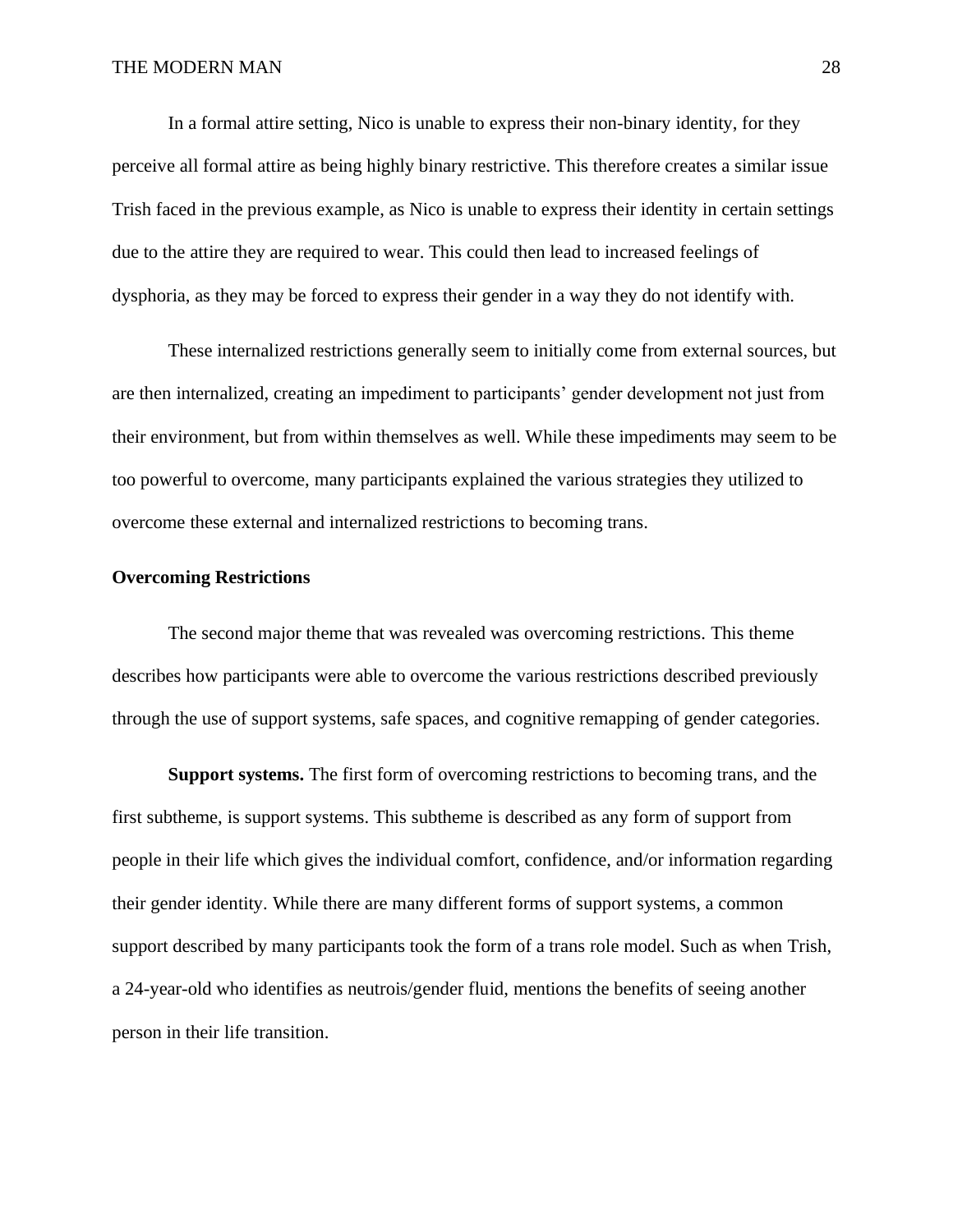Interviewer: Do you think that experience of seeing him [participant's friend] transition like helped support more of an open mind in thinking about it more?

Trish: Yea, definitely, cause once he started transitioning and referring to himself as [MALE NAME], it's like oh that's a person that exists instead of a caricature. Like oh there's more people like that, and maybe I'm one of them.

In this example, Trish expresses how seeing their friend transition gave them not only information to see that transitioning is possible, but also gave them a role model to follow on their path to becoming trans. Before seeing an actual person transition, Trish had no example of a transperson to relate to. But after seeing someone transition, they now get real-life information of one example of a transperson, while also gaining some reassurance in exploring their own identity. While Trish's friend provided a clear example for them to follow in transitioning, Justice, a 21-year-old who identifies as female-to-male transgender/male, describes another role model and friend who provided a different form of support.

He [Participant's cismale friend] is someone where I've learned and grown with him and we've learned and grown together and we've been able to communicate and work things out and talk and.. let our outlets out together with each other. Like in the way that we show each other the things that we've been creative about and things like that and I think that's the closest model of the kind of man I'd want to be.

Here, Justice's friend is not seen as a role model to follow, but instead a collaborator in understanding Justice's identity. Together, they talk openly about personal topics in their life, thereby creating their own model of what a man is for themselves. What is most interesting, is that Justice's friend identifies as a cisman, but seems to help Justice break through the hyperrestrictive barrier that many participants perceived around masculinity, allowing for both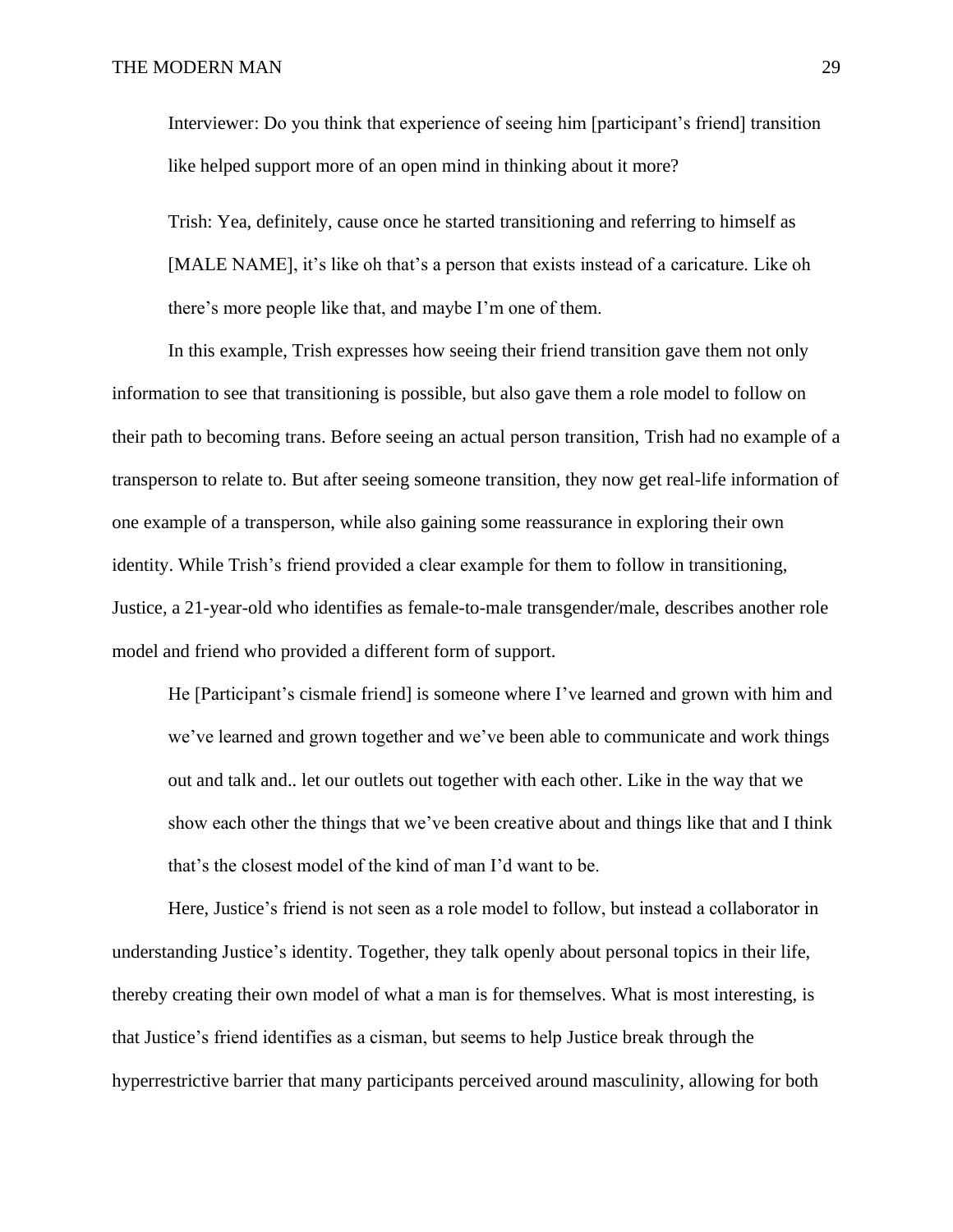men to reconstruct a new type of man that best suits them. While many support systems that participants described were in-person, they also described how Tumblr, a social media outlet, was used in lieu of an in-person support. For example, Asher, an 18-year-old who identifies as transmasculine/male, talks about his first exploration into transidentities online:

I think it was like around the beginning of eighth grade, um, when I started learning more about like the LGBT community, which a lot of it was from Tumblr... of all places. Um, and like, I remember like right away when I was learning about those things I was like "Oh hey maybe this is me."

Asher used the online resource of Tumblr to gather more information regarding his identity as well as other LGBT identities by communicating with this online community. This provides him with not only information, but also a sense of confidence as Asher, in particular, frequently mentioned his fear of coming out to people as trans in public when he says: "I was like terrified about like coming out at school um, because I feel like  $I - I$  had never really heard many stories of people doing that, um and it just felt like a really ostracizing experience." Tumblr, therefore, provides an alternate area for him to continue his gender development without the fear of some sort of backlash from his peers.

**Safe spaces.** The second subtheme is safe spaces, which is described as an environment in which the individual feels comfortable and confident in their gender identity, allowing them to actively engage in expressing their identity freely without fear of backlash from others. This differs from a support system, as safe spaces add in active engagement from the participant in working to create or further understand their gender identity. On the other hand, the primary function of support systems is to provide information and confidence in a less active fashion.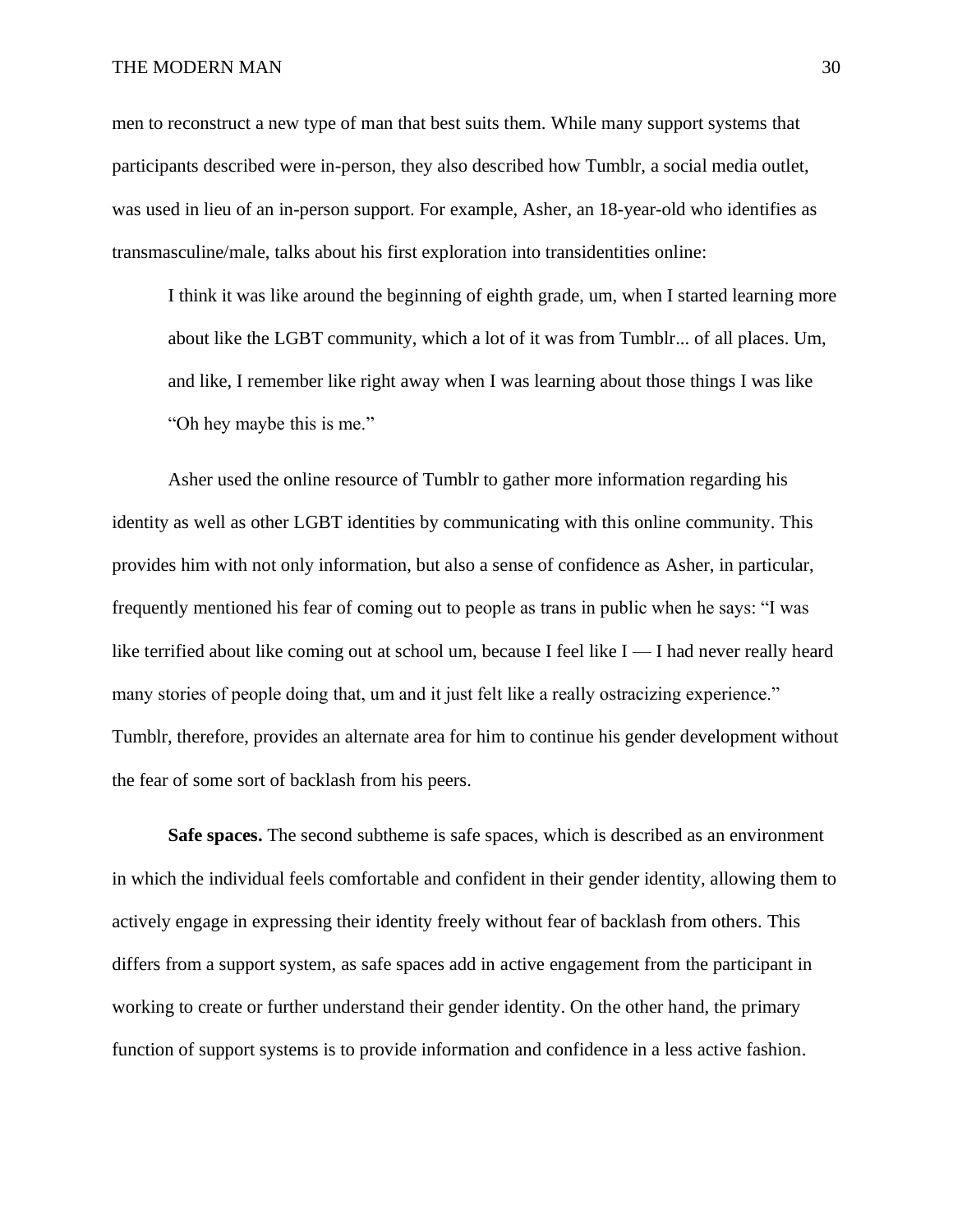Trish, a 24-year-old who identifies as neutrois/gender fluid, describes their experience of a queer space acting as a safe space for them:

I like dressed up in like a suit and sunglasses, put mousse in my hair and like my roommate at the time was like wow you look- that's the most masculine I've seen you... it didn't feel dysphoric for once like dressing like that. Cause I think it was just a queer space like a queer community sort of viewing me instead of just everyone else on campus and everyone at work.

Since Trish does not identify as a man, they often feel uncomfortable being masculine in heteronormative spaces, as they are often misgendered as a man. However, in stepping into a queer space, in which the definition of masculinity becomes more fluid, Trish is able to express their masculinity without the need to identify as a man. In this sense, their dysphoria that was previously present when they were masculine is alleviated as a direct cause from the environment they are in. Another participant, Asher, an 18-year-old who identifies as transmasculine/male, also discussed a safe space in an LGBT summer camp he went to:

It's so interesting to see like all these people like experiment in gender in like different ways, like I have a friend um, he's a transguy, and like uh the week of camp this summer like he just wore dresses all week and like he never does otherwise and like I don't know it's just like really interesting to see people like just kinda play around with that and like have fun with it I guess....I feel like um, like when I was there this year I was definitely a lot more feminine while I was there um which I guess like, shows me that that's kind of how I want to be like if I'm in a comfortable place I am more feminine, um, and I feel like while I'm there like that's so much easier to accept and like you leave there and it's kind of like, harder um, to be that like free with yourself.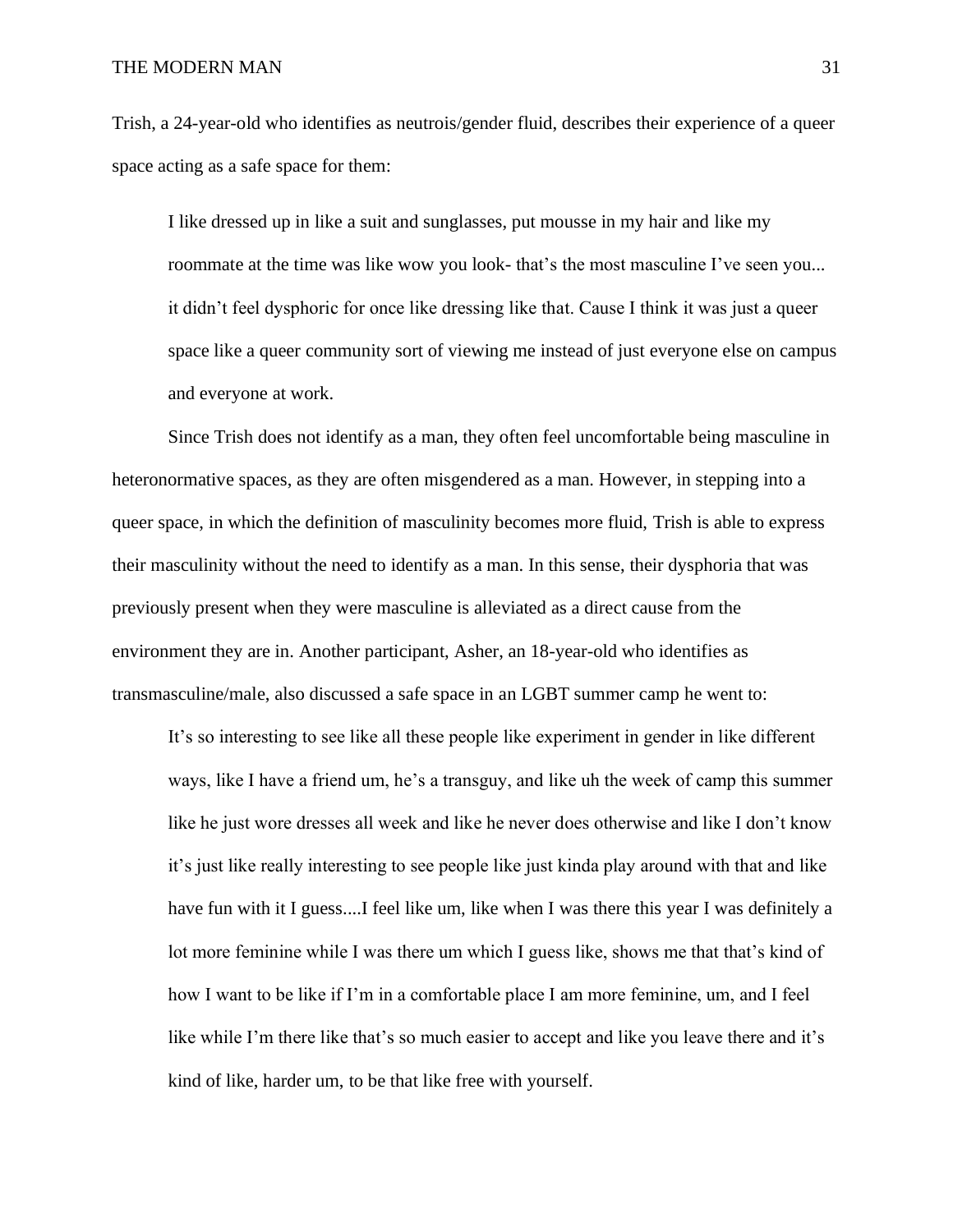In this example, Asher first sees how other people around him are expressing their gender identity freely within this new environment. This not only provides some support, in the sense of a role model, but allows him to feel more comfortable expressing his own identity. Therefore, he is able to be more feminine even though he identifies as a transmasculine male. He also discussed how when he leaves this space, he again must act more masculinely in order to be perceived as a man, thereby showing the importance of a safe space for the individual to act out the identity they want to be, rather than the identity that is expected of them.

**Cognitive remapping of gender categories.** The last subtheme within overcoming restrictions to becoming trans is cognitive remapping of gender categories. This subtheme is defined as the participant using gender categories to loosen the barriers they previously perceived in gender categories. Once these barriers are loosened, the participant is more easily able to fit their identity into a more fluid model of gender categories. For instance, Asher, an 18 year-old who identifies as transmasculine/male, talks about the cognitive change he made from when he was younger to where he is now.

When I was like younger and I was transitioning, being male definitely meant being masculine, and now I feel like I kind of separated it from that. It doesn't necessarily mean being masculine, or, another way that I've heard people put it um, is that like, if there's like a guy and he says that he's masculine and he wants to like wear nail polish and say that's masculine then that could be masculine to him.

Within this excerpt, Asher acknowledges that earlier in his gender development, he perceived very strict boundaries around each gender category, in particular the category of men. However, after having experiences of support systems to understand his gender and safe spaces to act out his identity, he began to remap gender categories to allow for fluidity within each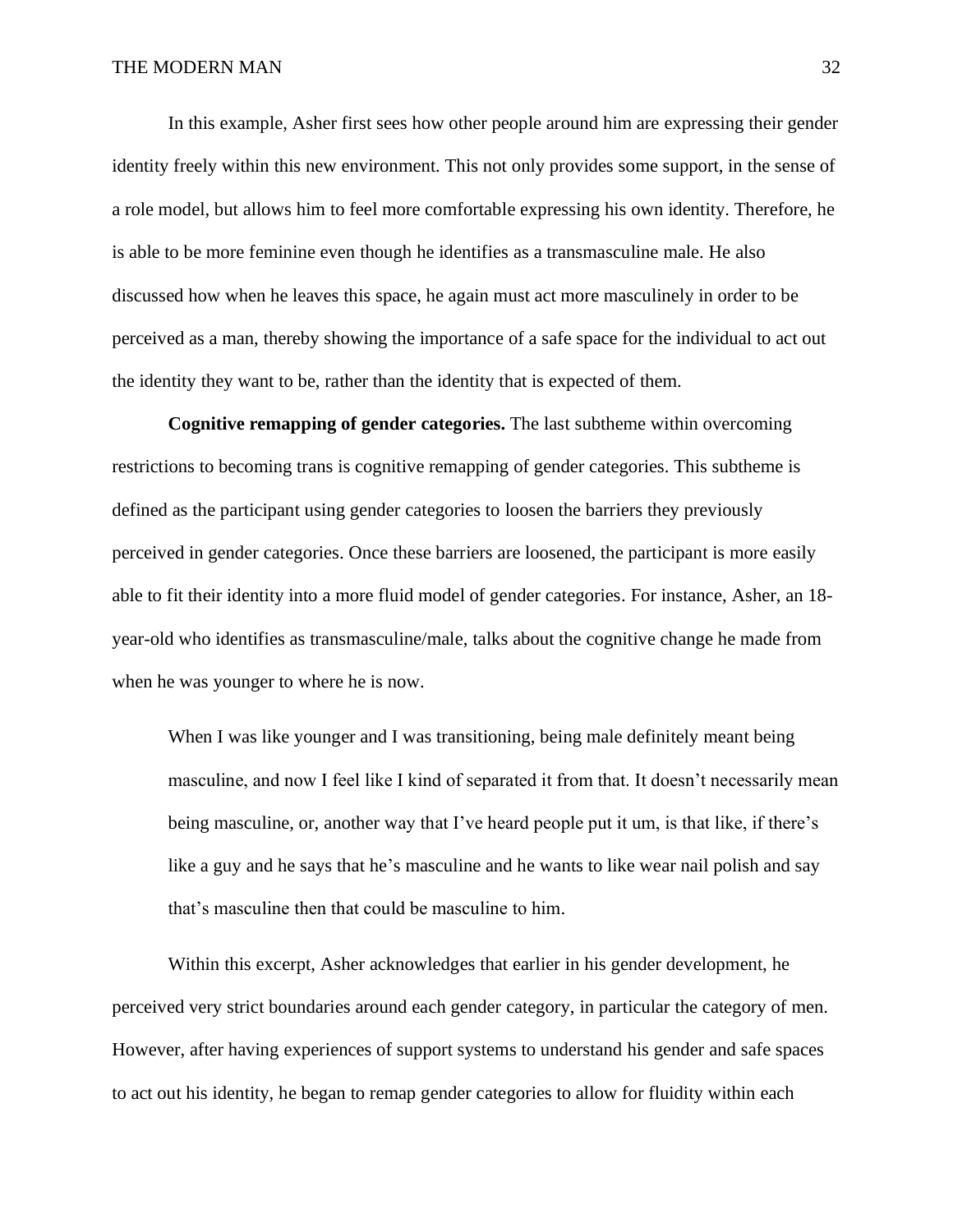category. This then allowed him to create a definition of gender for himself, which will then help him to feel even more comfort within his identity. Mac, a 22-year-old who identifies as gender fluid, also describes how their current understanding of gender is now fluid:

I wrote a poem about my gender fluidity about how like there's like different islands of gender, there's like the masculine island, and there's the feminine island, and I'm usually out at sea, but I get washed into.. an island every now and then and I stay there for a little bit and the tides pull me back in.

Mac now perceives these gender categories as still being restrictive in the sense that each "island" or gender described is separate from the others, however they are able to step into each category now. They also note how they are not confined to just one gender, but are pulled from one to the other and able to experience all of them. When previously, they perceived these categories as being highly restrictive. While some participants simply remapped gender categories to make them more fluid, allowing them to more easily enter each one, Justice, a 21 year-old who identifies as female-to-male transgender/male, described how this loosening of categories allowed for him to strive to become a new kind of man.

Justice: I also don't think I want to be that kind of man. That big, strong house; goes to work every day and then comes home and sits on the couch. I want to contribute and have an equal partnership and do everything I can.

Interviewer: So [you want to] be your own man?

Justice: Yeah and figure out what it means to be my own person and not be stuck to expectations like I feel like a lot of... assigned male at birth men feel like, especially cis gender men.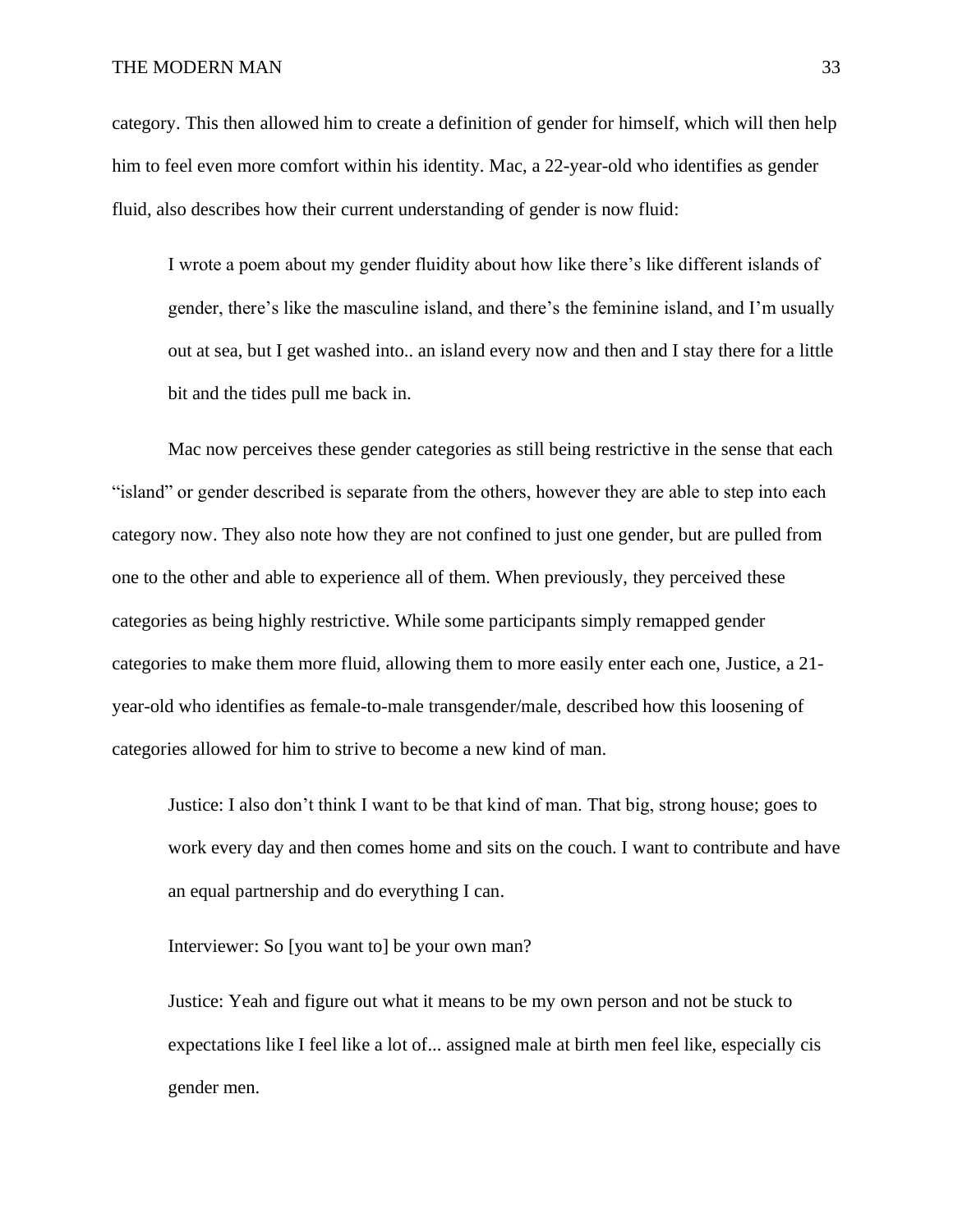Justice expresses how after working with his friend to understand what it means to be a man, and receiving support in this endeavor, he is now able to become the man he wants to be. While previously, when he acted in a non-masculine way, he felt his identity as a man was threatened, he is now more comfortable in rejecting masculine norms and still identifying as a man. Therefore, he has loosened the perceived restrictive nature of masculinity to allow for his identity to fit within the definition of a man.

Many participants told stories of the various restrictions they encountered in their transgender identity development. These restrictions seemed to first be viewed externally through participants' observations of the restrictive nature of gender categories, as well as negative attitudes towards becoming transgender. These external restrictions were often then internalized as the participants began to endorse or act upon the very attitudes they observed externally. While these restrictions created impediments in their gender development, they were able to utilize strategies to overcome these restrictions. Most participants noted multiple avenues for gaining confidence and comfort in their identity through the use of support systems and safe spaces. They also noted that after gaining enough experience with support systems and safe spaces, they were then able to cognitively remap their understanding of gender categories to best suit their own identity.

## **Discussion**

## **Summary**

As with most individuals' gender development, the transcommunity has its own unique set of challenges it must face. These challenges were described in terms of restrictions for becoming trans, which seemed to first occur externally through the participants' observations of the world. Then these restrictions were often internalized as participants began to believe and, in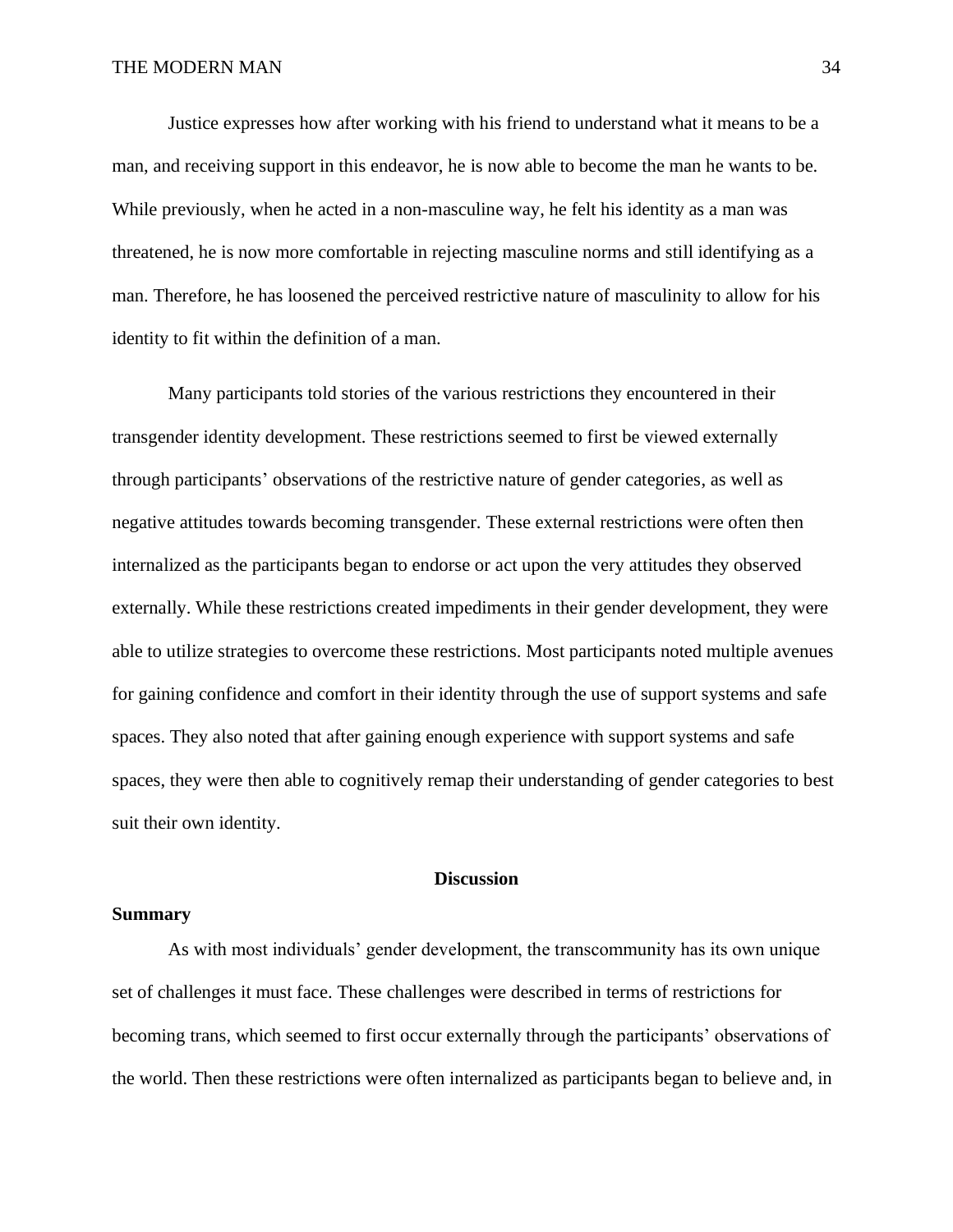some cases, act upon them. As noted from the participants' examples, these challenges can seem insurmountable at first. However, they are not impossible to overcome, as each participant discussed at least one avenue of support or one strategy they utilized to overcome these restrictions that challenged their transgender identity development.

## **Connections to previous research**

The data from this study shows how complicated gender development can be, and the unique perspective the transcommunity has on gender. As previous research suggested, it was expected that transgender individuals would be likely to endorse gender norms in order to create a smoother developmental trajectory that would prevent backlash from society (Herman-Jeglinska, Grabowska, & Dulko, 2002). However, this finding was then challenged by Vegter (2013), who found that transmen, in particular, no longer believed they needed to endorse stereotypical masculine qualities to identify as a man. The data from this current study seems to suggest that whether transgender individuals are endorsing gender norms is more complicated than a simple "yes or no" question.

While many participants did note that following the gender norms dictated by society would likely lead to less backlash, they also noted that this was only the case in an environment which is focused on the binary model of gender. However, when participants were engaging with their gender in a safe space, these norms then changed to allow for more fluidity in one's gender expression. This suggests that the best avenue for future research may not be in whether or not the transcommunity endorses gender norms, but how the specific contexts they are in dictate which norms are best to follow. This may also reveal another strategy for overcoming restrictions to becoming trans in adopting a gender fluid identity.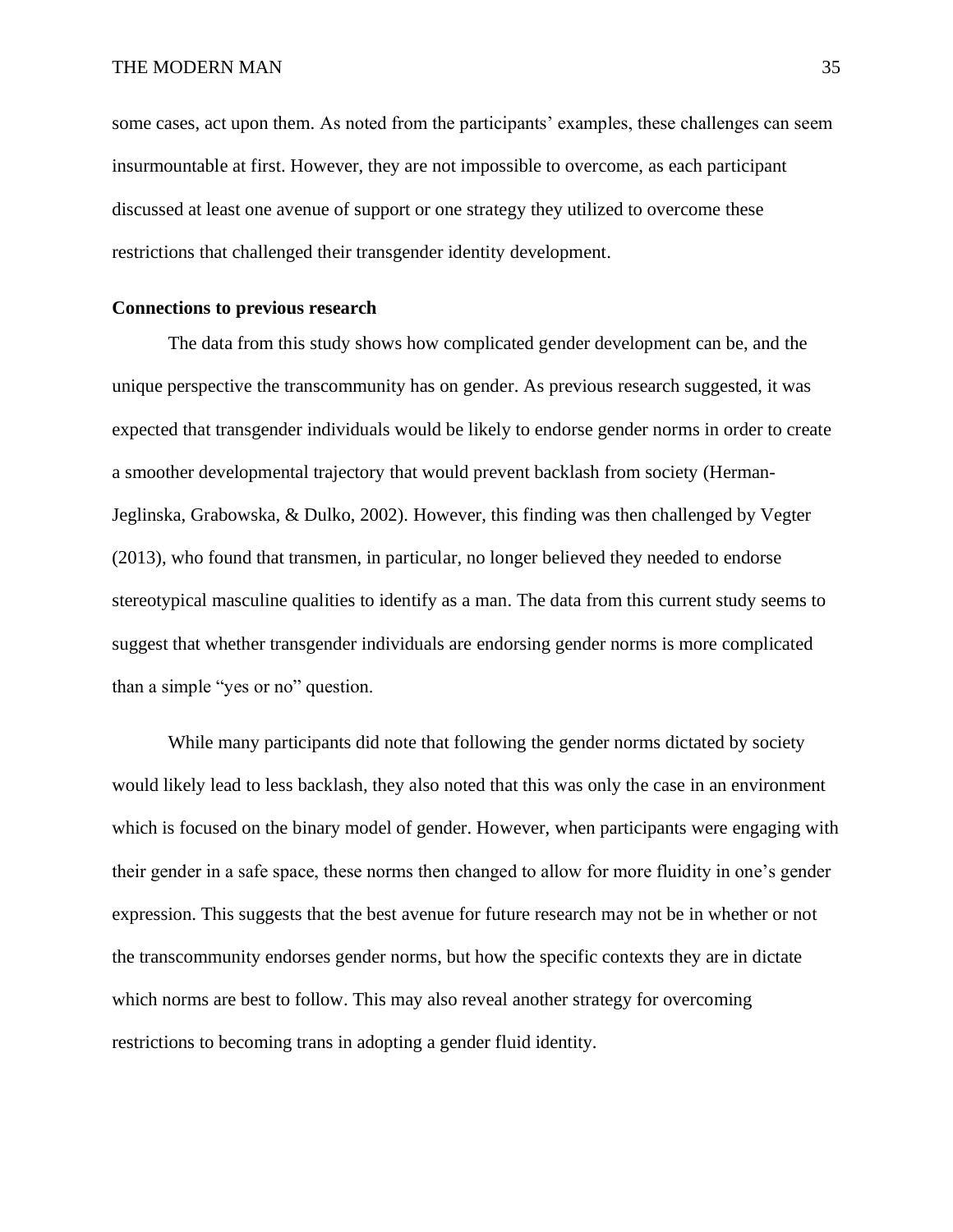Since many participants felt that they had to adopt certain gender norms depending on the specific context, a solution to allow for the least amount of backlash from society could be adopting a gender fluid identity. This could then relieve the tension within the individual to fit into a specific gender category across all contexts. For they would be able to flow between gender norms depending on the context, allowing them to prevent some social backlash while still being able to develop their transgender identity.

Devor's (2004) model of transgender identity development through the use of witnessing and mirroring was also seen within many participants. Many participants noted in their interview that they felt "different" from their cisgender peers since an early age. Additionally, many mentioned that unlike their peers of the same gender they were assigned at birth, they tended to have friends from the opposite side of the binary spectrum of gender. This suggests how these participants were engaging in witnessing by noticing the difference between themselves and peers who were the same gender they were assigned at birth. Many participants also showed cases of them engaging with the other side of the model: mirroring.

In particular, Justice, who identified as a female-to-male transgender/male individual, shared stories of how he grew into his own masculine identity by engaging with his close cisgender male friend. While Devor (2004) described mirroring as the individual seeing a similar peer and literally mirroring their behaviors to better fit into that identity, Justice's case suggests a slight alternative, for Justice was taking a much more active role in his gender development. He was not watching his friend and mirroring his behavior, but instead the two worked together to create their own identity simultaneously. This specific example of mirroring could appear in more participants in the future, which could add another level of complexity to Devor's theory of transgender identity development.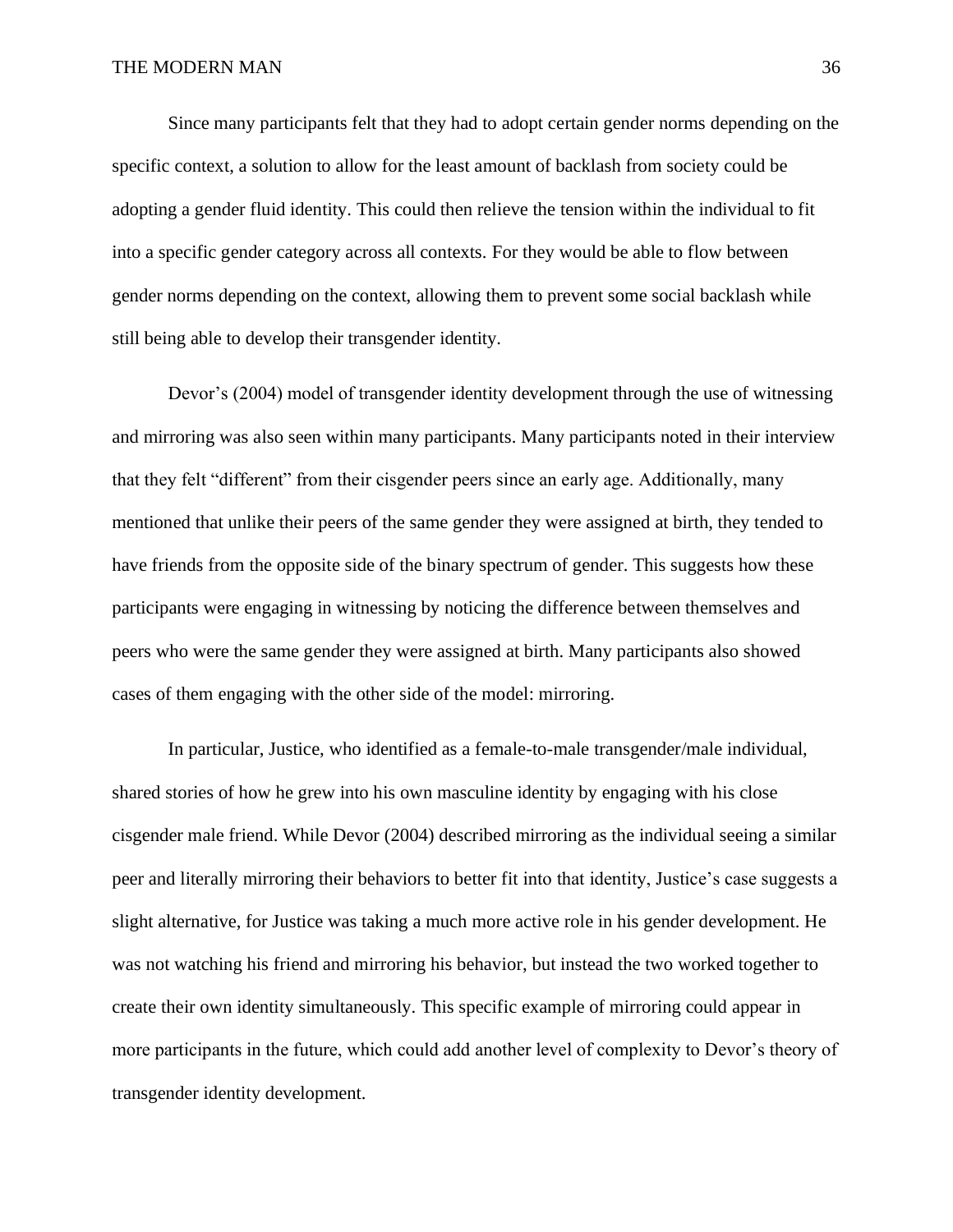Similar to previous findings related to increased difficulties in transitioning from male to female as compared to female to male (Devor, 2004; Levitt & Ippolito, 2014; Pollock & Eyre, 2012), participants from the current study also mentioned their perceived difficulties in entering the realm of masculinity. While participants did not explicitly state that transitioning from a male gender to a female gender is more difficult, they did note how the realm of masculinity is perceived as being more restrictive for people not only leaving masculinity, but also entering it as well. When discussing female genders, participants noted how, in society, it is accepted to be a masculine woman, however, if someone identifies as a feminine man, they believe they will be more likely to receive backlash from society. These findings add to previous research by demonstrating that transgender individuals perceive difficulties in not only leaving masculinity, but entering it as well. Participants noted how even with their best efforts to be identified by others as a man, they were unable to do so. On the other hand, participants who were attempting to identify as a woman were successfully identified as women by others, even when the participants noted they were not attempting to present as overtly feminine. This perception that being identified as a man, when someone is not assigned male at birth, is more difficult than being identified as a woman suggests a perceived greater restrictiveness around masculinity than femininity.

Another interesting concept that came up in interviews with the participants was their general understanding of "discovering" their own gender identity. Many participants noted how their transgender identity was not something that was necessarily hidden away as they began to discover their "true self." Instead, many participants saw their gender development as constantly in flux. This therefore indicates that their "true self" is not just a single image they are trying to achieve, but they are instead just growing and learning more about the world and themselves.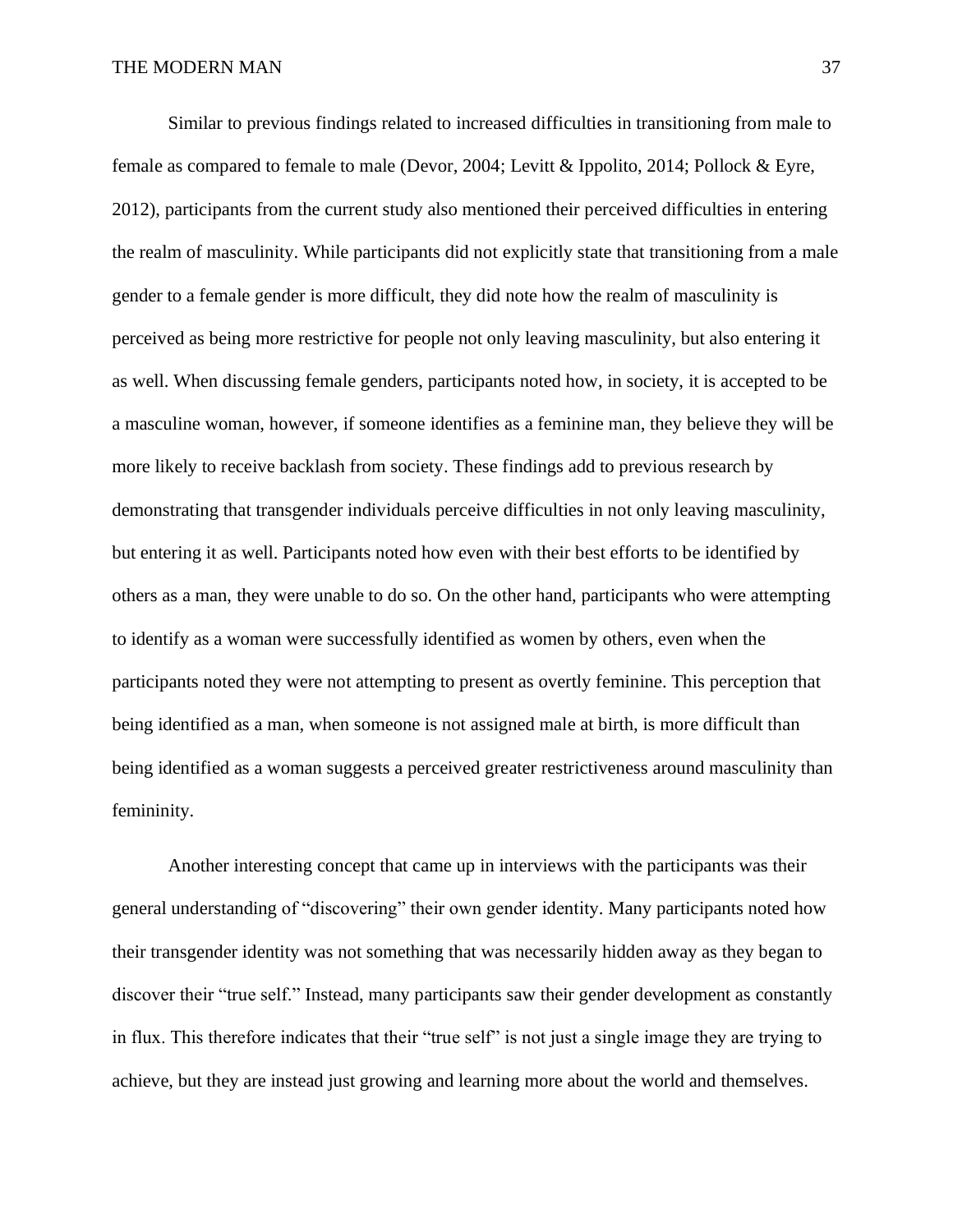However, if the individual perceives gender categories as highly restrictive, this would then limit their ability to grow. This makes it crucial for the individual to be capable of finding a way to cognitively remap the restrictiveness of gender categories to allow for their own personal growth.

## **Limitations**

While this current study has revealed more complexities in gender development, there were limitations. The first limitation was the size and representativeness of the sample. As the transgender population in the US is roughly 1.4 million (Flores, Herman, Gates, & Brown, 2016), a sample of 9 participants cannot describe the community as a whole. This is especially true as the participants for this project were all current college students recruited primarily from the Pride Center at Bridgewater State University, which is considered a safe space. This would then suggest that all participants will be able to note at least one support system and/or safe space during their interview. However, what is yet to be found are the stories from transgender individuals who are not able to find a safe space or support system. Furthermore, this sample was relatively homogenous in terms of their age, education level, ethnicity, and location, suggesting that some of the themes found in this project may or may not be unique to this population. With further investigation in a more diverse sample, we would be better able to understand the nuances of how transgender individuals from various backgrounds develop their gender identity.

## **Future Directions**

Future research could look to investigate the effect of support systems and safe spaces in regards to transgender individuals' developmental trajectory over time. As this study had all participants mention at least one support system and safe space, it is impossible to determine, without further investigation, if these are necessary in order to cognitively remap one's own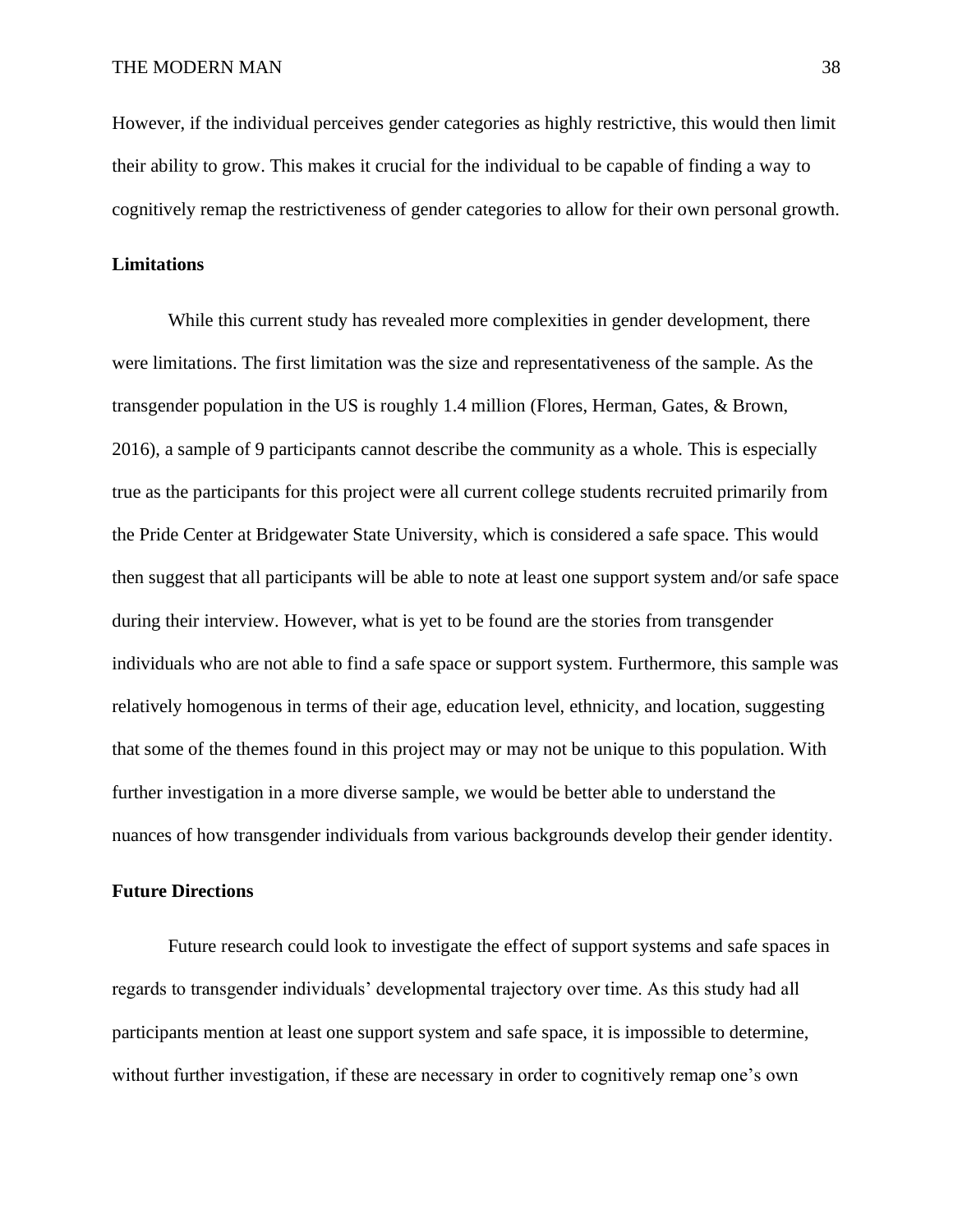beliefs on gender categories to better benefit their own gender identity. While participants did make note of the importance of both support systems and safe spaces in providing them support through their gender development, it is yet to be determined the magnitude of this support and if one is more beneficial than the other or if a combination of both is most beneficial for the individual. In order to measure this effect, a scale could be created to determine the level of cognitive remapping the individual is engaging, which could then be compared to various challenges they faced, support they received, and general measures of physical and mental health to quantitatively determine the benefit or harm of each.

## **Implications**

This project is able to provide mental health specialists who work with the LGBTQ community further information on the specific challenges faced by the transcommunity in terms of their gender identity development, as well as various strategies to overcome these challenges. This data could be used to devise treatment plans for individuals who are struggling to develop their transgender identity by providing similar solutions the participants in this study used. Additionally, the data found from this project can be used not just for professionals who work with the LGBTQ community, but for the transcommunity as a whole. Individuals who are developing their transgender identity can seek out similar support systems the participants in this study utilized, including support systems such as Tumblr and safe spaces such as queer spaces. In noting the importance of safe spaces and support systems, public policy could focus on creating more access to safe spaces for the LGBTQ population. Additionally, many participants noted the financial burden that was put on them while transitioning and how this burden added another level of stress to their lives. In response to this, public policy could focus on providing more access to things such as binders and gender-neutral clothing, both of which are often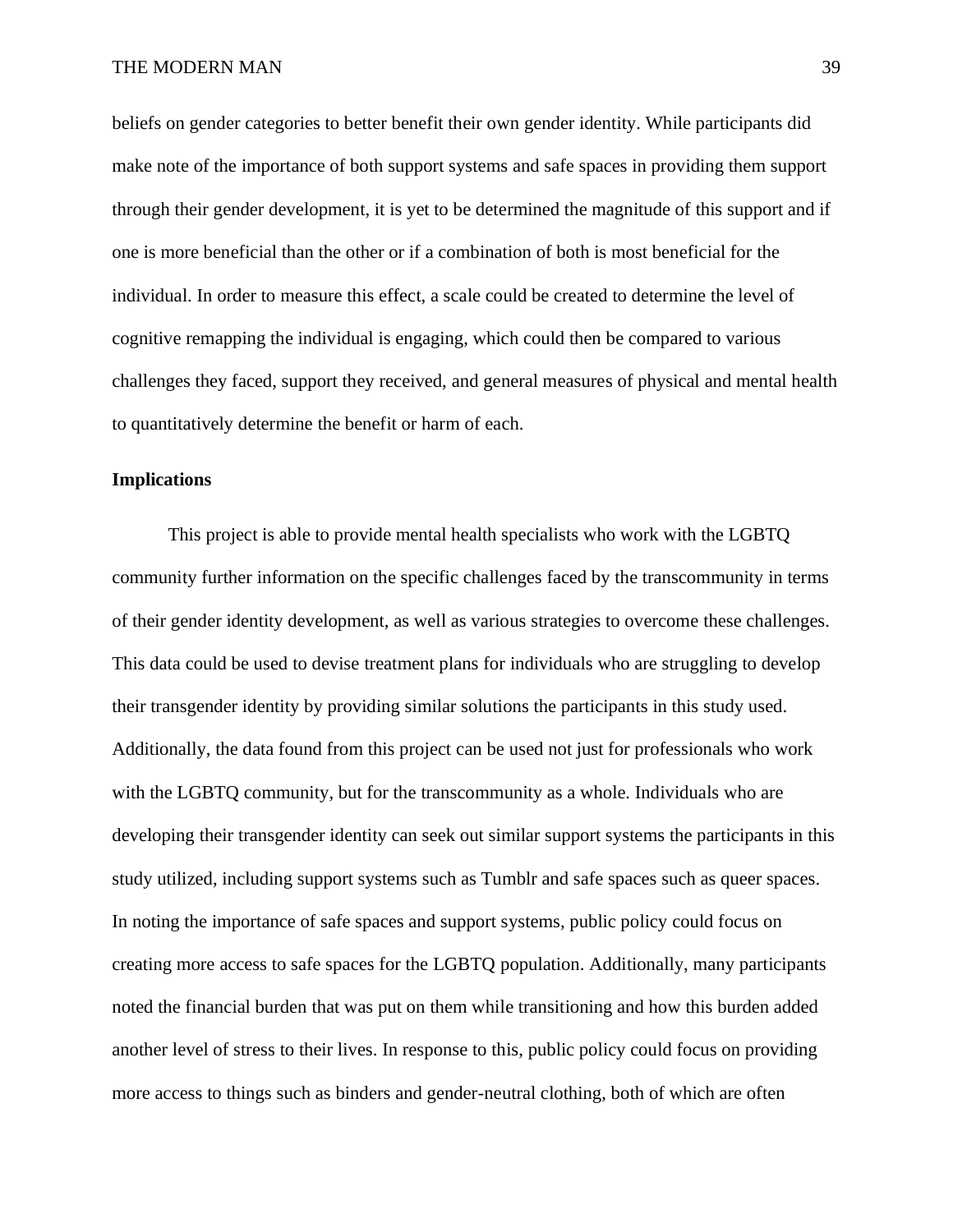expensive and/or difficult to obtain. For the general population, this study can provide a better understanding of what it means to be transgender. This would act to possibly decrease the amount of transprejudice acts in the U.S. sparked by fear or misunderstandings. Overall, this project has shed more light on the complexities of gender, providing new perspectives on past research, and avenues for future investigations, as there is still much more information to gather before we can fully understand the complex nature of gender identity development.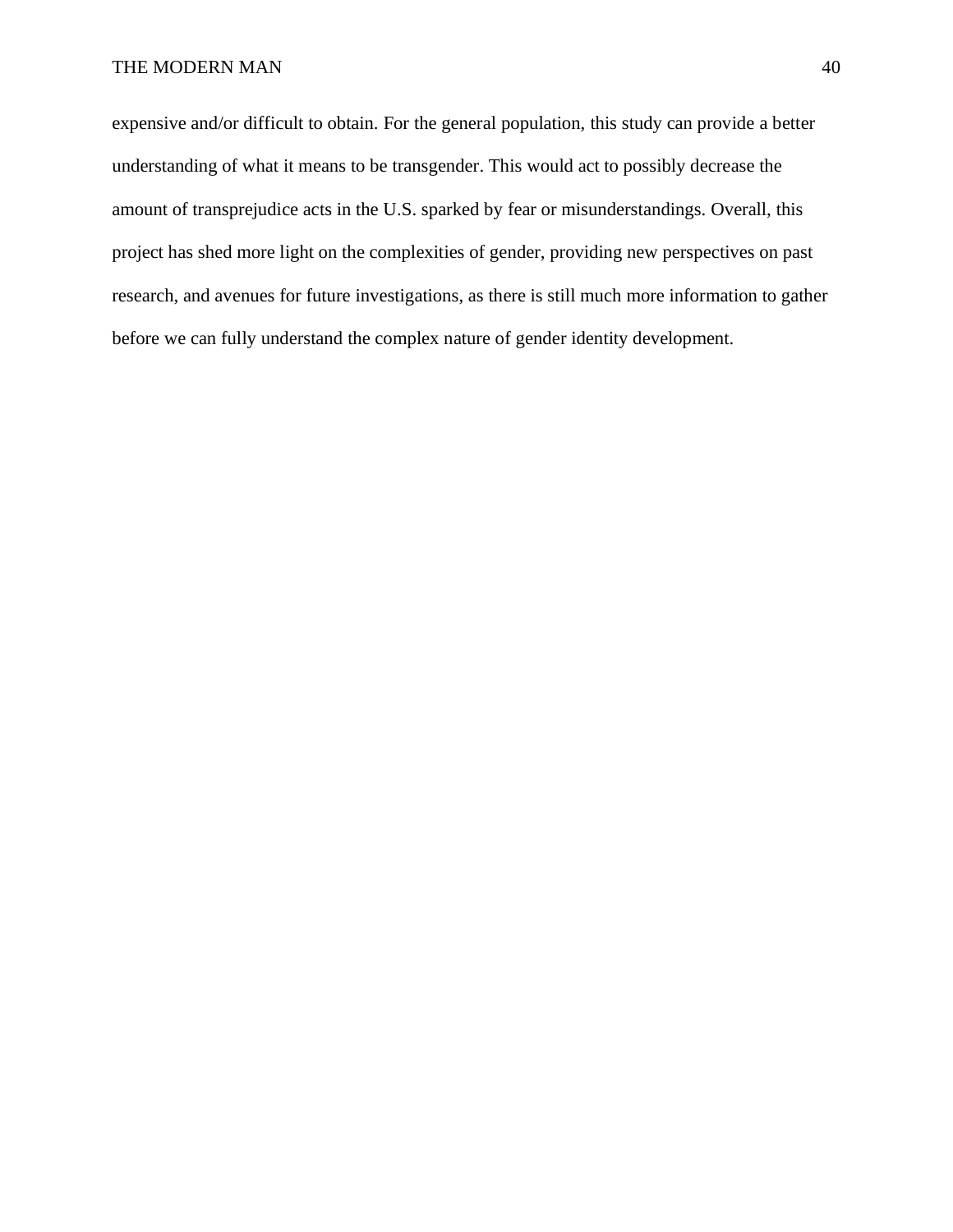## **References**

- Addis, M., Reigeluth, C., & Schwab, J. (2016). Social norms, social construction, and the psychology of men and masculinity. In J. Wong & S. R. Wester (Eds.), *APA Handbook of Men and Masculinities* (pp. 81-104). Washington, DC: American Psychological Association.
- Atkinson, R. (1998). *The life story interview.* Thousand Oaks, CA: Sage Publications.
- Braun, V., & Clarke, V. (2006). Using thematic analysis in psychology. *Qualitative Research in Psychology, 3*(2), 77-101.
- De Santis, J., Hauglum, S., Deleon, D., Provencio-Vasquez, E., & Rodriguez, A. (2016). HIV risk perception, HIV knowledge, and sexual risk behaviors among transgender women in South Florida. *Public Health Nursing, 34*(3), 210-218.
- Devor, A. (2004). Witnessing and mirroring: a fourteen stage model of transsexual identity formation. *Journal of Gay & Lesbian Psychotherapy, 8*(1/2), 41-67.
- Diamond, L. M., Pardo, S. T., & Butterworth, M. R. (2011). Transgender experience and identity. In S. J. Schwartz, K. Luyckx, & V. L. Vignoles (Eds.), *Handbook of identity theory and research* (Vol. 2, pp. 629–647). New York, NY: Springer.
- Ekins, R., & King, D. (1999). Towards a sociology of transgendered bodies. *The Sociological Review*, *47*(3), 580-602.
- Flores, A., Herman, J., Gates, G., & Brown, T. (2016). *How many adults identify as transgender in the United States?* Los Angeles, CA: The Williams Institute.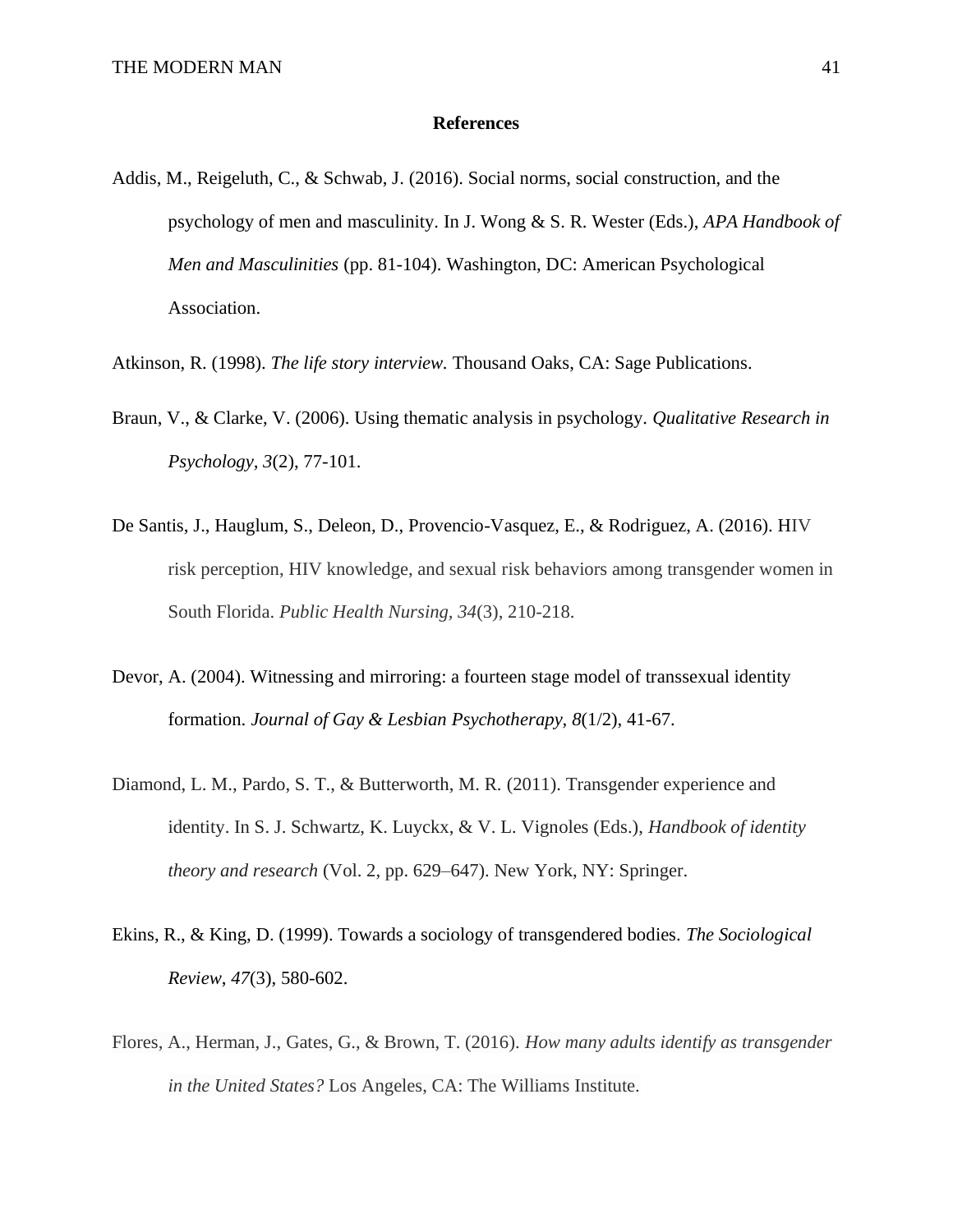- Holstein, J. & Gubrium, J. (2003). Active interviewing. In J. F. Gubrium & J. A. Holstein (Ed.), *Postmodern Interviewing* (pp. 67-80) Thousand Oaks, CA: Sage.
- Hanke, R. (1992). Redesigning men: Hegemonic masculinity in transition. In S. Craig (Ed.), *Men, masculinity, and the media* (pp. 185-198). Thousand Oaks, CA: Sage Publications*.*
- Heilman, M. E. (2012). Gender stereotypes and workplace bias. *Research in Organizational Behavior*, *32*, 113-135.
- Herman-Jeglinska, A., Grabowska, A., & Dulko, S. (2002) Masculinity, femininity, and transsexualism. *Archives of Sexual Behavior, 31*(6), 527-534.
- Levitt, H., & Ippolito, R. (2014). Being transgender: the experience of transgender identity development. *Journal of Homosexuality*, *61*(12), 1727-1758.
- McLean, K., & Syed, M. (2015). Personal, master, and alternative narratives: An integrative framework for understanding identity development in context. *Human Development, 58*(6), 318-349.
- Pollock, L., & Eyre, S. (2012). Growth into manhood: Identity development among female-tomale transgender youth. *Culture, Health & Sexuality, 14*(2), 209-222.
- Riggle, E., Rostosky, S., McCants, L., & Pascale-Hague, D. (2011). The positive aspects of a transgender self-identification. *Psychology & Sexuality*, *2*(2), 147-158.
- Rubin, H. (2003). *Self-made men: Identity and embodiment among transsexual men.* Nashville, TN: Vanderbilt University Press.
- Taliaferro, L., McMorris, B., & Eisenberg, M. (2018). Connections that moderate risk of nonsuicidal self-injury among transgender and gender non-conforming youth. *Psychiatry Research, 268*(72), 65-67.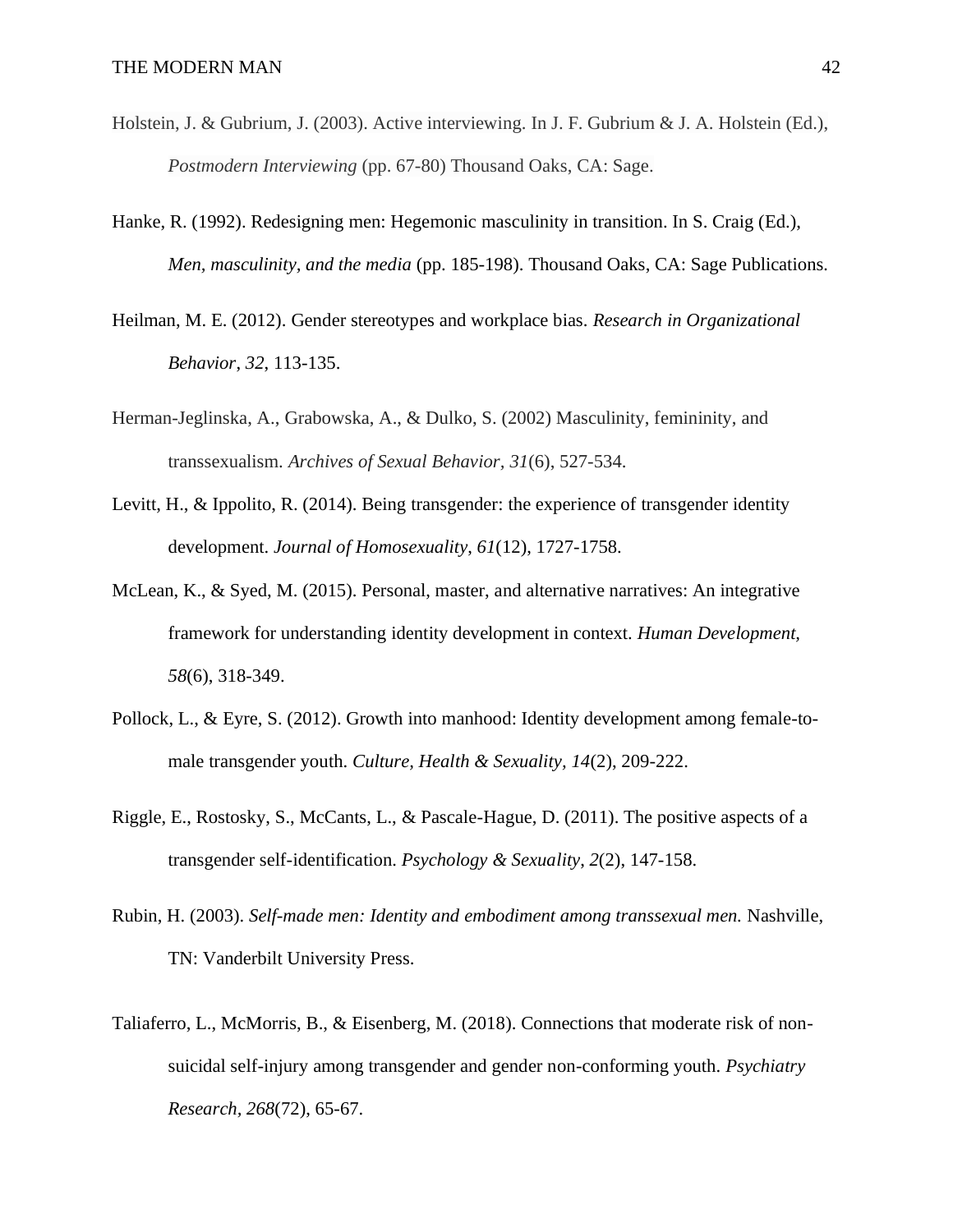- Vegter, V. (2013). Conceptualizing masculinity in female-to-male trans-identified individuals: A qualitative inquiry. *Canadian Journal of Counselling and Psychotherapy, 47*(1), 88-108.
- White, C., & Jenkins, D. (2017). College students' acceptance of trans women and trans men in gendered spaces: The role of physical appearance. *Journal of Gay & Lesbian Social Services*, *29*(1), 41-67.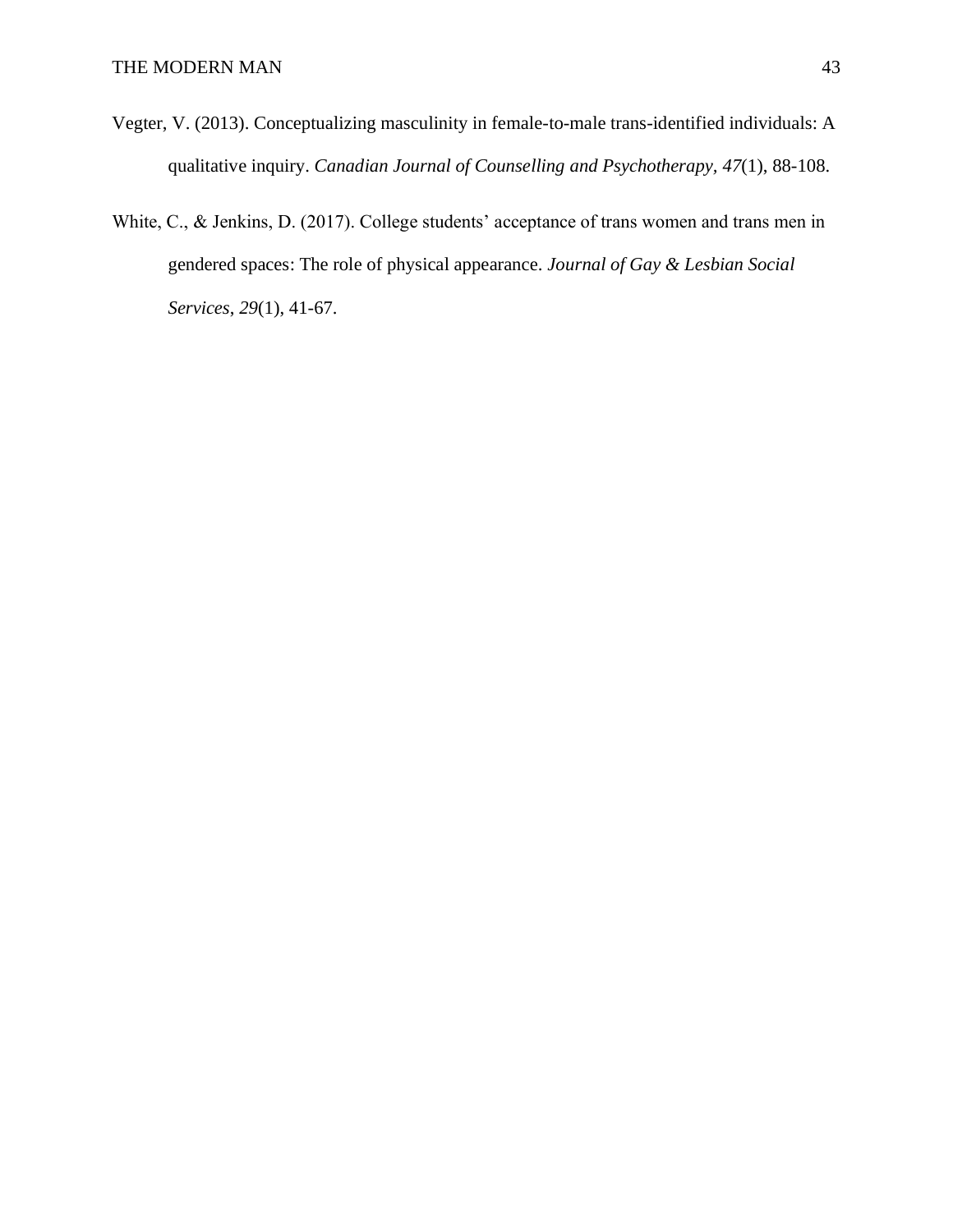# **Table 1.**

# *Demographic Information of Participants*

| Pseudonym   | Age | Gender                   | Pronouns          |
|-------------|-----|--------------------------|-------------------|
| Jamie       | 28  | Transwoman/female        | She/hers          |
| Trish       | 24  | Neutrois/gender fluid    | They/them         |
| Hayden      | 19  | Nonbinary/female-aligned | They/them         |
| Justice     | 21  | FtM transgender/ male    | He/him            |
| Mac         | 22  | Gender fluid             | They/them         |
| Jesca       | 19  | Transwoman               | She/her/they/them |
| Asher       | 18  | Transmasculine/male      | He/him/they/them  |
| <b>Nico</b> | 19  | Nonbinary/transmasculine | They/them         |
| Al          | 18  | Male                     | He/him            |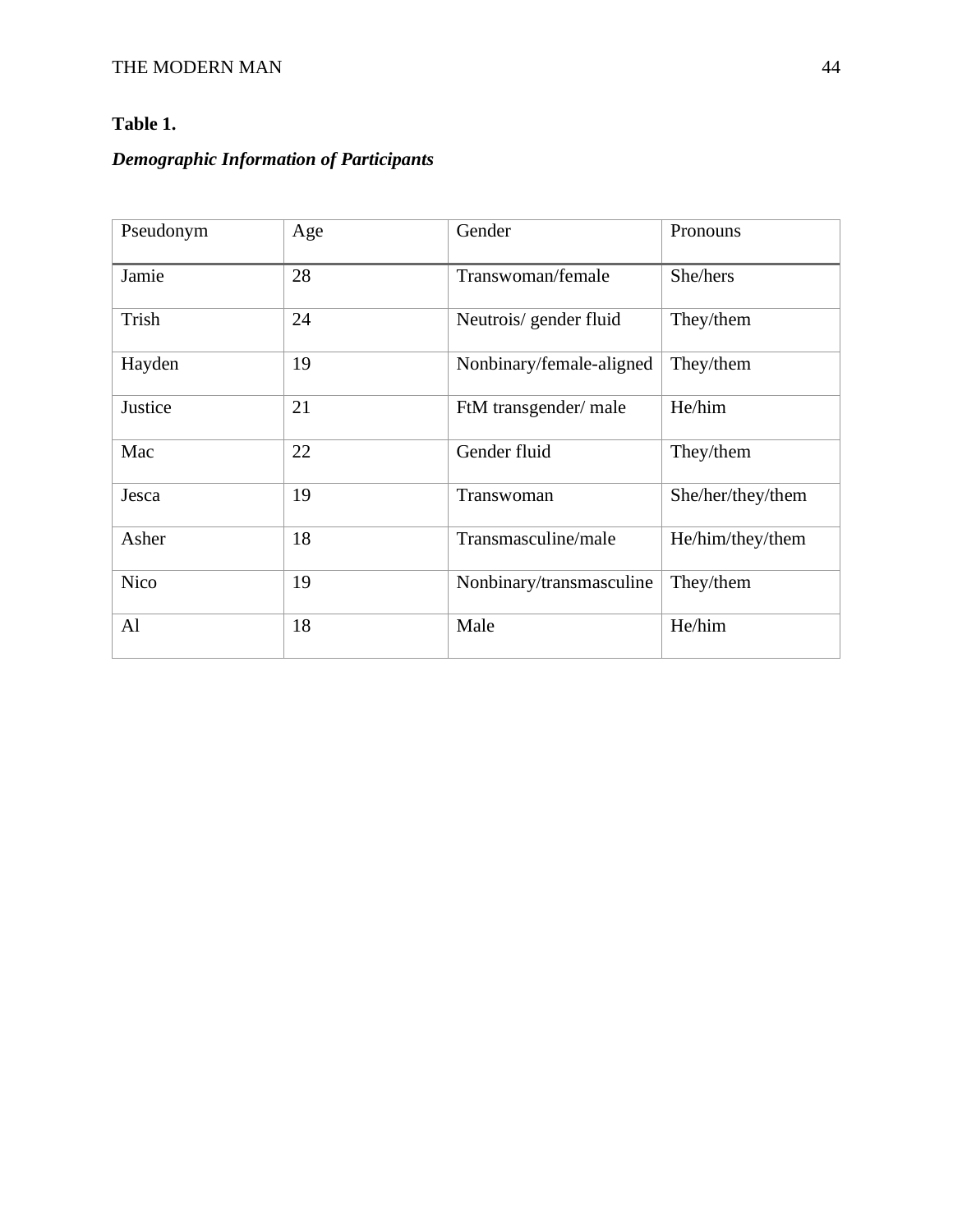# **Figure 1**

Thematic Map of Themes and Subthemes

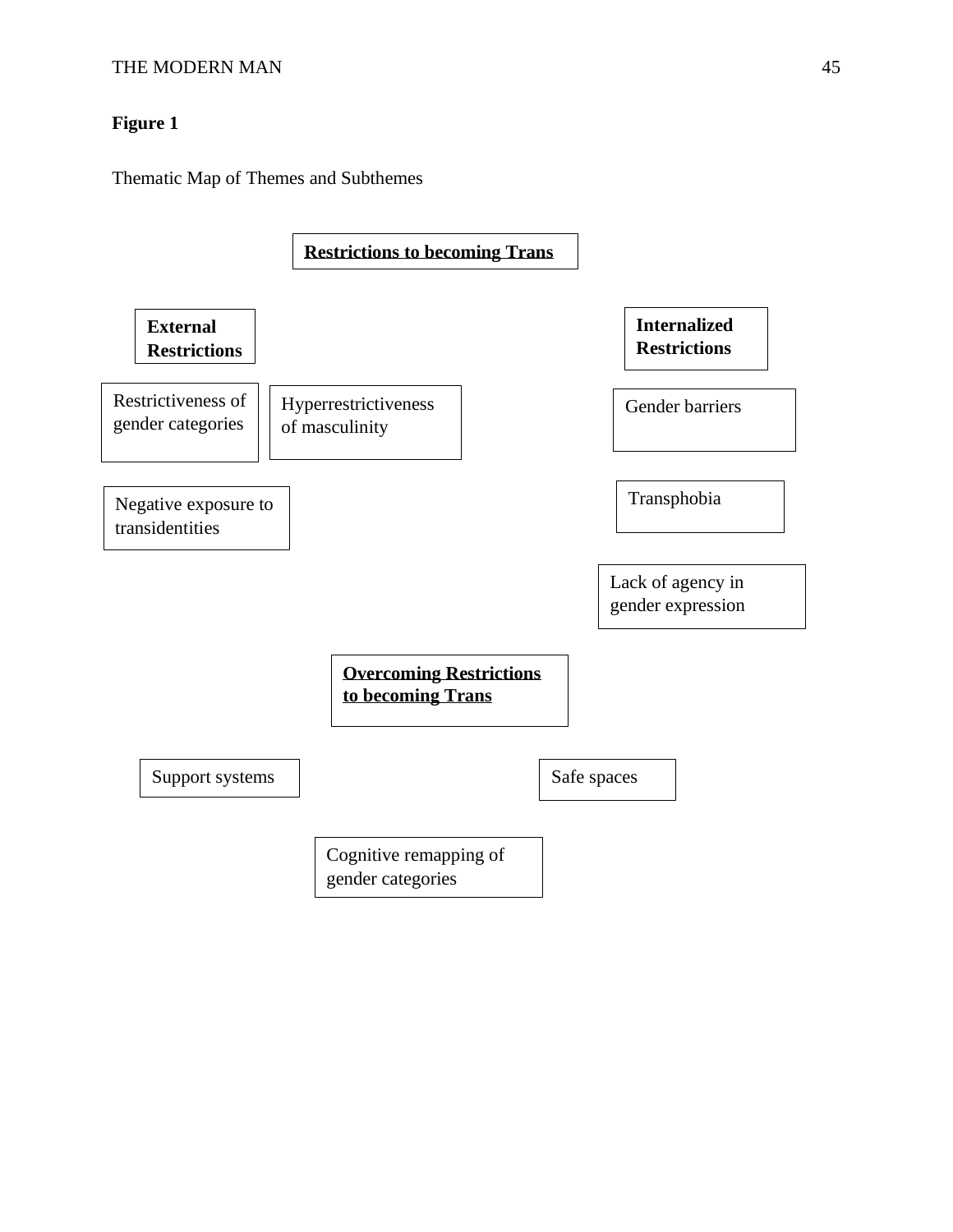## Appendix A

Hello, my name is \_\_\_\_\_ and I use the pronouns \_\_\_\_\_, \_\_\_\_, and \_\_\_\_\_. I wanted to introduce a study that you may be interested in participating in regarding transgender identity. This study is focused on how the transcommunity and individuals within the community align with norms and concepts of masculinity in modern society and whether adhering to these norms helps or hinders one's identity development. We are looking for participants who identify as transgender and are willing to participate in a loosely structured interview about their experiences with gender and masculinity throughout their life that will last approximately one hour, and they will be paid \$20 cash for their participation. We are hoping these interviews will help society to understand not only transgender identity development, but also gender as a whole, while initiating a dialogue with the transcommunity in the field of identity research. If you are interested in participating, or would like more information on this study, please e-mail either Dr. Joseph Schwab at [jschwab@bridgew.edu](mailto:jschwab@bridgew.edu) or Alan Stamper at [astamper@student.bridgew.edu.](mailto:astamper@student.bridgew.edu) Additionally, if you know someone who you think might qualify for this study, please forward this information to them.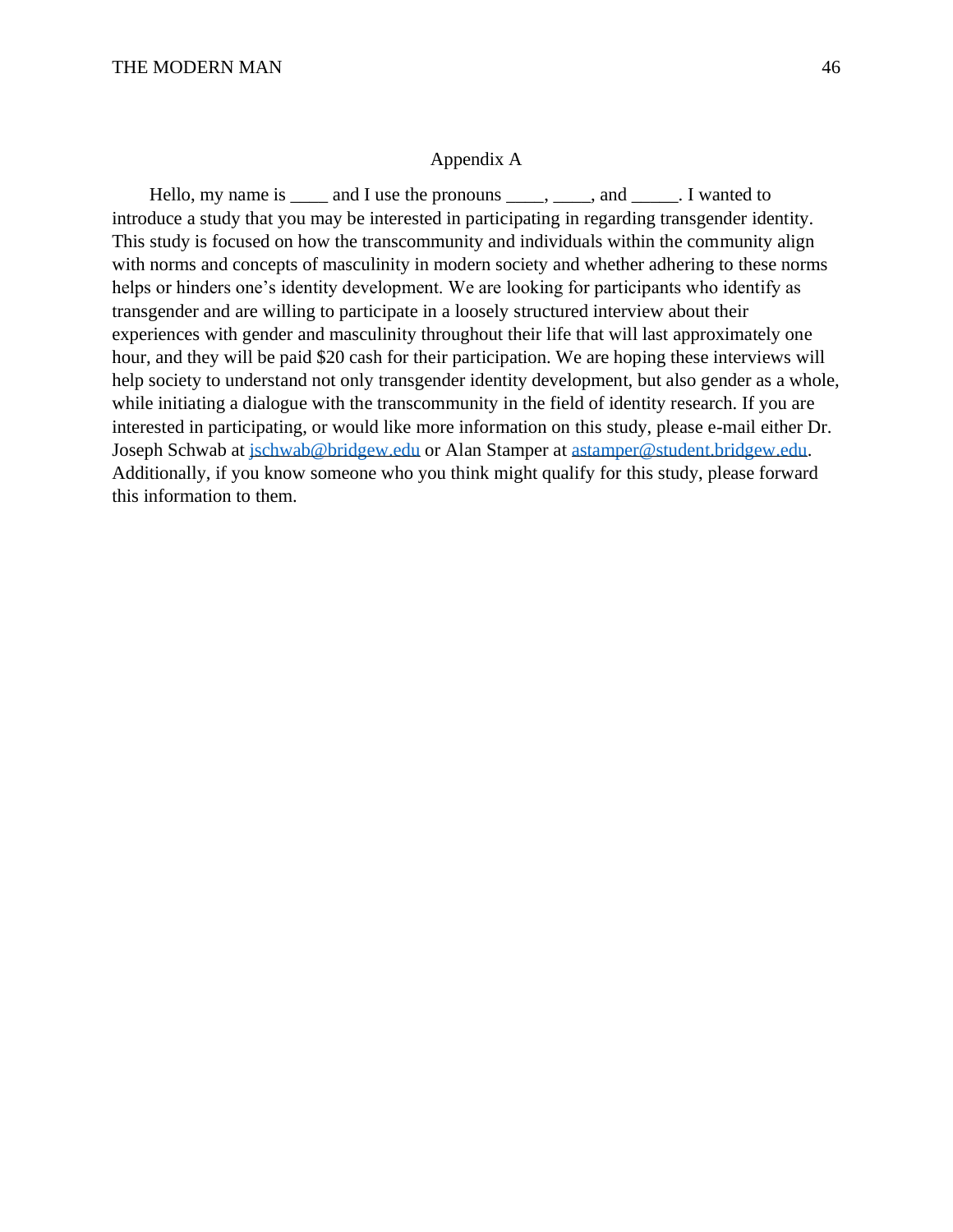# Appendix B

# **SEEKING PARTICIPANTS!!**

Looking for study participants who identify as transgender and are between the ages of 18-29 for a one-hour interview to talk about their experiences.

You will be asked to talk about moments in your life that you define as important to your gender development as well as your thoughts on masculine norms in society.

# **Compensation will** be \$20 cash

For more information contact either Dr. Joseph Schwab at jschwab@bridgew.edu or Alan Stamper at Astamper@student.bridgew.edu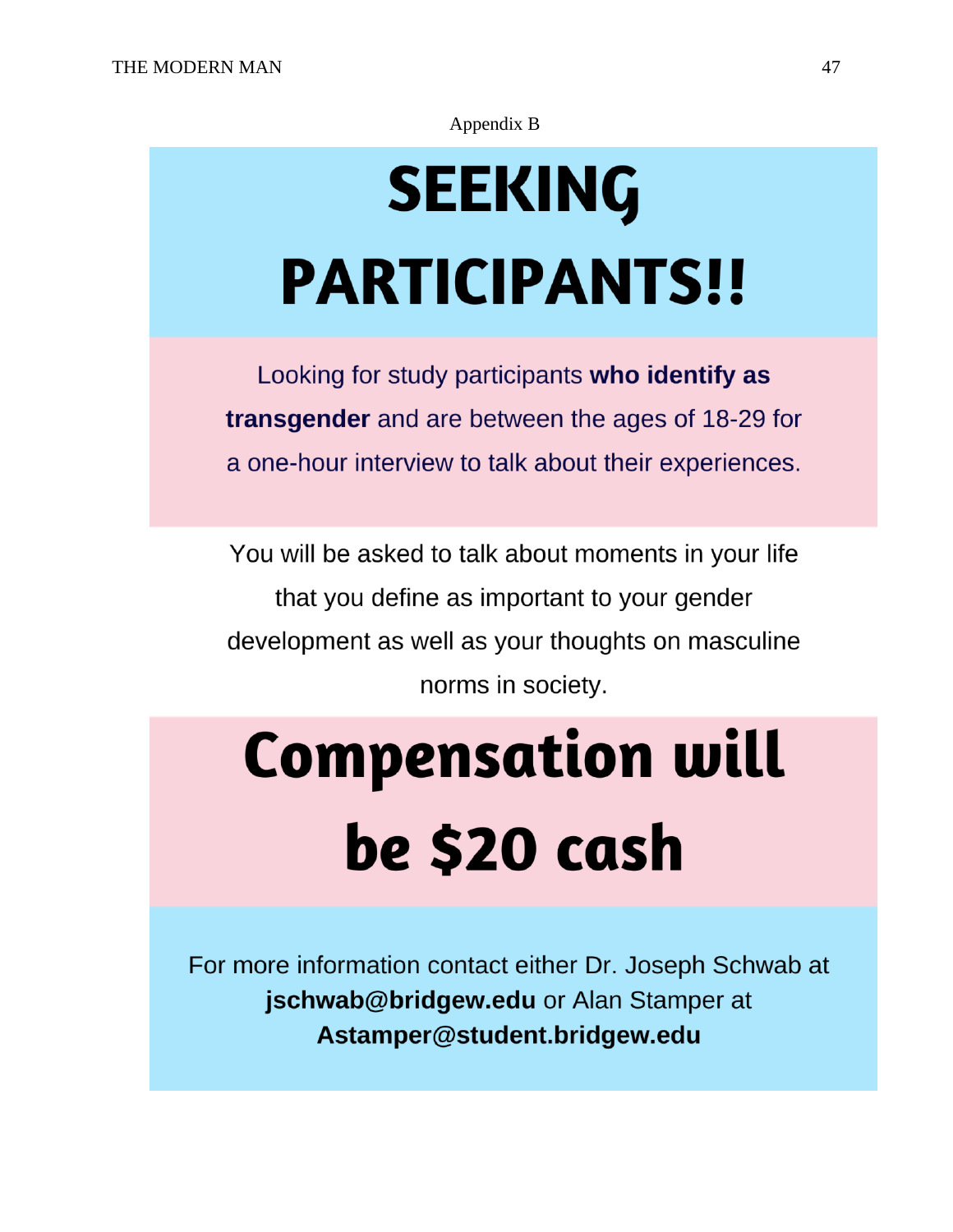Appendix C

Participant # \_\_\_\_ Pseudonym: \_\_\_\_\_\_\_\_\_\_\_\_\_\_\_\_\_\_\_\_ Participant # \_\_\_\_ Pseudonym: \_\_\_\_\_\_\_\_\_\_\_\_\_\_\_\_\_\_\_\_

# **Demographic Survey: The Modern Man: A Transgender Perspective**

What is your age (in years)? \_\_\_\_\_\_\_\_\_\_

What is your current year in college?

- <sup>o</sup> Freshman
- <sup>o</sup> Sophomore
- <sup>o</sup> Junior
- <sup>o</sup> Senior
- <sup>o</sup> Graduate school
- <sup>o</sup> Other: \_\_\_\_\_\_\_\_\_\_\_\_\_\_\_\_\_\_\_\_\_\_

What is the highest level of education your mother (or primary female guardian) has completed?

\_\_\_\_\_\_\_\_\_\_\_\_\_\_\_\_\_\_\_\_\_\_\_\_\_\_\_\_\_\_\_\_\_\_\_\_\_\_\_\_\_\_\_\_\_\_\_\_\_\_\_\_\_\_\_\_\_\_\_\_\_\_\_\_\_\_\_\_\_\_\_\_\_\_\_\_\_\_

\_\_\_\_\_\_\_\_\_\_\_\_\_\_\_\_\_\_\_\_\_\_\_\_\_\_\_\_\_\_\_\_\_\_\_\_\_\_\_\_\_\_\_\_\_\_\_\_\_\_\_\_\_\_\_\_\_\_\_\_\_\_\_\_\_\_\_\_\_\_\_\_\_\_\_\_\_\_

- <sup>o</sup> Less than high school degree
- <sup>o</sup> High school degree
- <sup>o</sup> Some college or vocational school
- <sup>o</sup> Vocational school degree
- <sup>o</sup> College degree
- <sup>o</sup> Some graduate school
- <sup>o</sup> Graduate school degree

What is your ethnicity/race?

What is your gender identity?

Do you identify as transgender in any way?

What pronouns do you use?

What is your sexual orientation?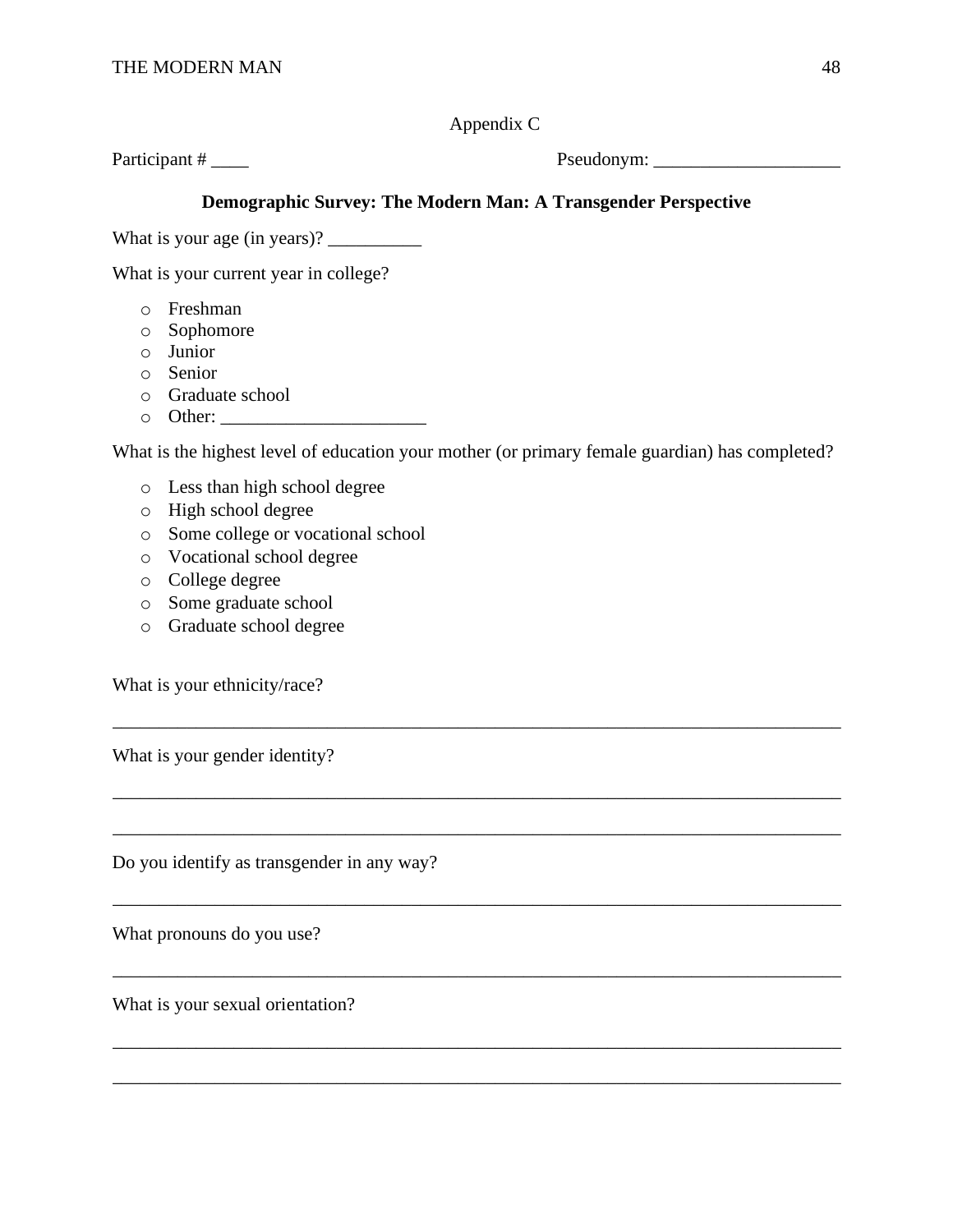# Appendix D

# **Bridgewater State University Informed Consent Document**

# **Title of Research:** The Modern Man: A Transgender Perspective

## **Researchers:**

Dr. Joseph R. Schwab, Primary Investigator, Psychology Department [\(jschwab@bridgew.edu\)](mailto:jschwab@bridgew.edu))

Alan J. Stamper, Co-Investigator, Psychology Major [\(astamper@student.bridgew.edu\)](mailto:astamper@student.bridgew.edu)

## **Introduction**

You are being asked to participate in a project that is being conducted through Bridgewater State University. The University requires that you give your signed agreement to participate in this project. The investigator will explain to you in detail the purpose of this project, the procedure(s) being used, and the potential benefits, as well as the possible risk of participation. You may ask him/her any clarifying questions that you have that will help you understand the project. A basic explanation of the project is written below. Please read this explanation and discuss with the researcher any questions or concerns you may have. If you then decide that you would like to participate in the project, please sign on the last page of this form in the presence of the investigator that has explained the project to you. You will be given a copy of this form to keep.

# **Nature and Purpose of Project**

This study is being completed in order to investigate how the transcommunity align themselves with concepts and norms of masculinity and whether adhering to masculine norms helps or hinders an individual's gender identity development. This study's purpose is also to understand how transgender individual's thoughts on gender have developed over time.

# **Explanation of the Procedures**

You will be interviewed and asked a series of questions pertaining to your gender identity developmental experiences from childhood to present as well as your thoughts on masculinity and gender. You will be audio recorded and your participation in this study is estimated to last about one hour.

# **Discomfort and Risks**

Talking about your feelings and experiences with gender identity while growing up may cause discomfort or feelings of stress. If you are to experience any discomfort or stress during the interview you are welcome to not answer any questions you do not wish to, and you are welcome to end your participation in the study at any time. If you wish to talk to someone about your feelings upon completion of this interview, there are free resources available to you that are listed at the end of this consent form.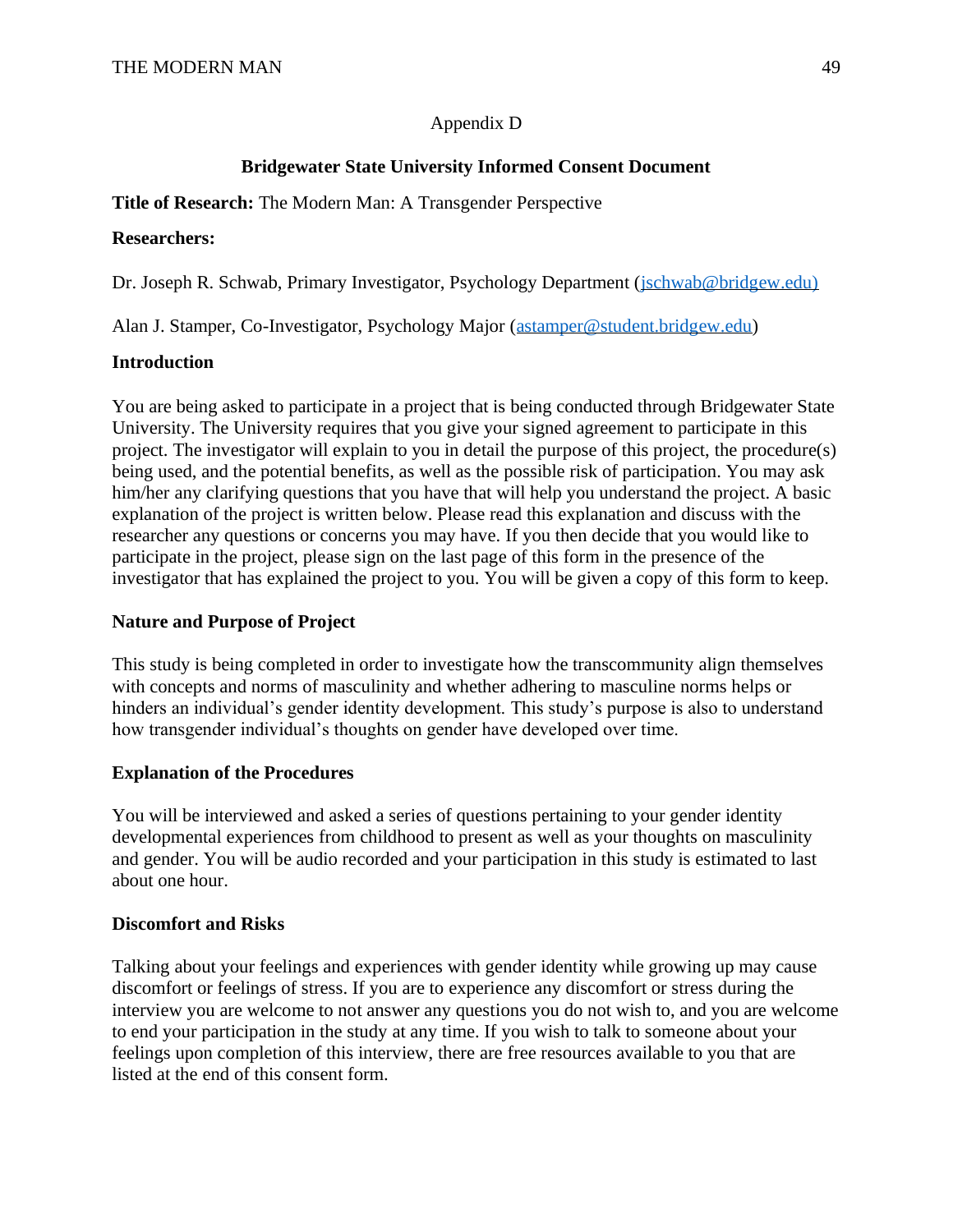## **Benefits**

You may find that reflecting on your feelings and experiences may help your understanding of yourself, while also giving you a chance to share your experiences as a member of the transcommunity. We hope that this study can be useful for you and others who may have encountered similar feelings or experiences during their development.

Additionally, this study is beneficial for the scientific world and society as a whole because it will provide professionals with a better understanding of transgender identity development as well as gender as a whole. We hope this study will also initiate a dialogue between the transcommunity and the world of research to encourage more research that is inclusive to the transcommunity.

## **Confidentiality**

Your information will be kept confidential. Your name on this consent form will not be connected to the audio from our interview. The transcript that will be made from this interview will not include your name, and no identifying information will be included. The audio will be kept locked on a password-protected computer, and it will be destroyed upon the completion of the project.

Additionally, while every effort will be made to keep your study-related information confidential, there may be circumstances where this information must be shared with:

\* Federal agencies, for example the Office of Human Research Protections, whose responsibility is to protect human subjects in research;

\* Representatives of Bridgewater State University, including the Institutional Review Board, a committee that oversees the research at BSU.

## **Refusal/Withdrawal**

Refusal to participate in this study will have no effect on any future services you may be entitled to from the University. Anyone who agrees to participate in this study is free to withdraw from the study at any time without penalty.

By signing below, I am indicating that I understand that it is not possible to identify all potential risks in an experimental procedure, and I believe that reasonable safeguards have been taken to minimize both the known and potential but unknown risks. I agree that all known risks to me have been explained to my satisfaction.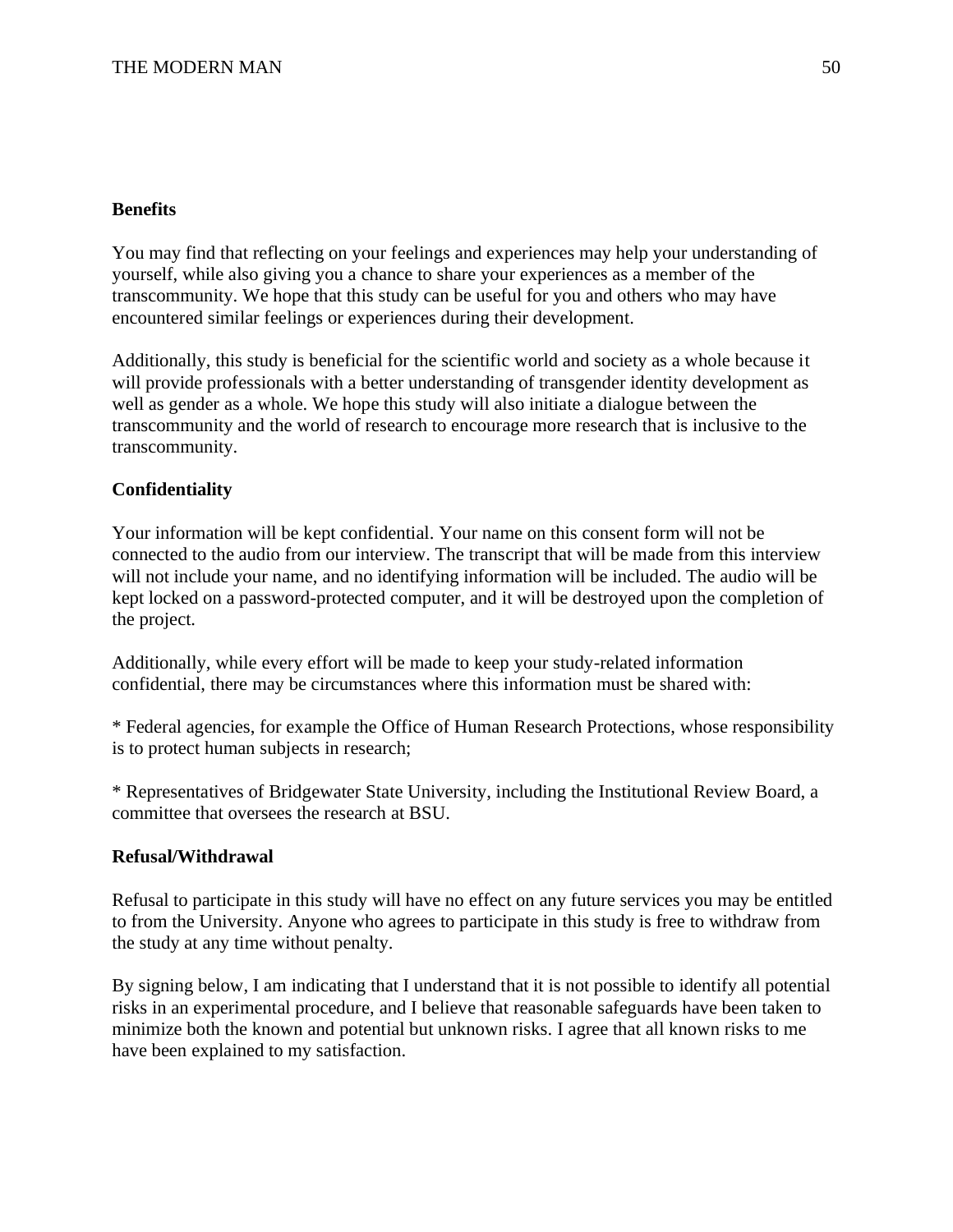Participant Signature and Date

Witness Signature and Date

Any questions regarding the conduct of the project, questions pertaining to your rights as a research subject, or research related to injury, should be brought to the attention of the IRB Administrator at (508) 531-1242.

Any questions about the conduct of this research project should be brought to the attention of the principal investigator Dr. Joseph R. Schwab (jschwab@bridgew.edu) and/or Alan Stamper (astamper@student.bridgew.edu).

Should you wish to discuss your feelings or topics mentioned during the interview, please contact the Bridgewater State University Wellness Center, Counseling Services, located in Weygand Hall at (508) 531-1331. You can also contact the Pride Center located in the Rondileau Campus Center in room 109 at (508) 531-1408, or the Director of the Pride Center, Lee Forest, at lforest@bridgew.edu.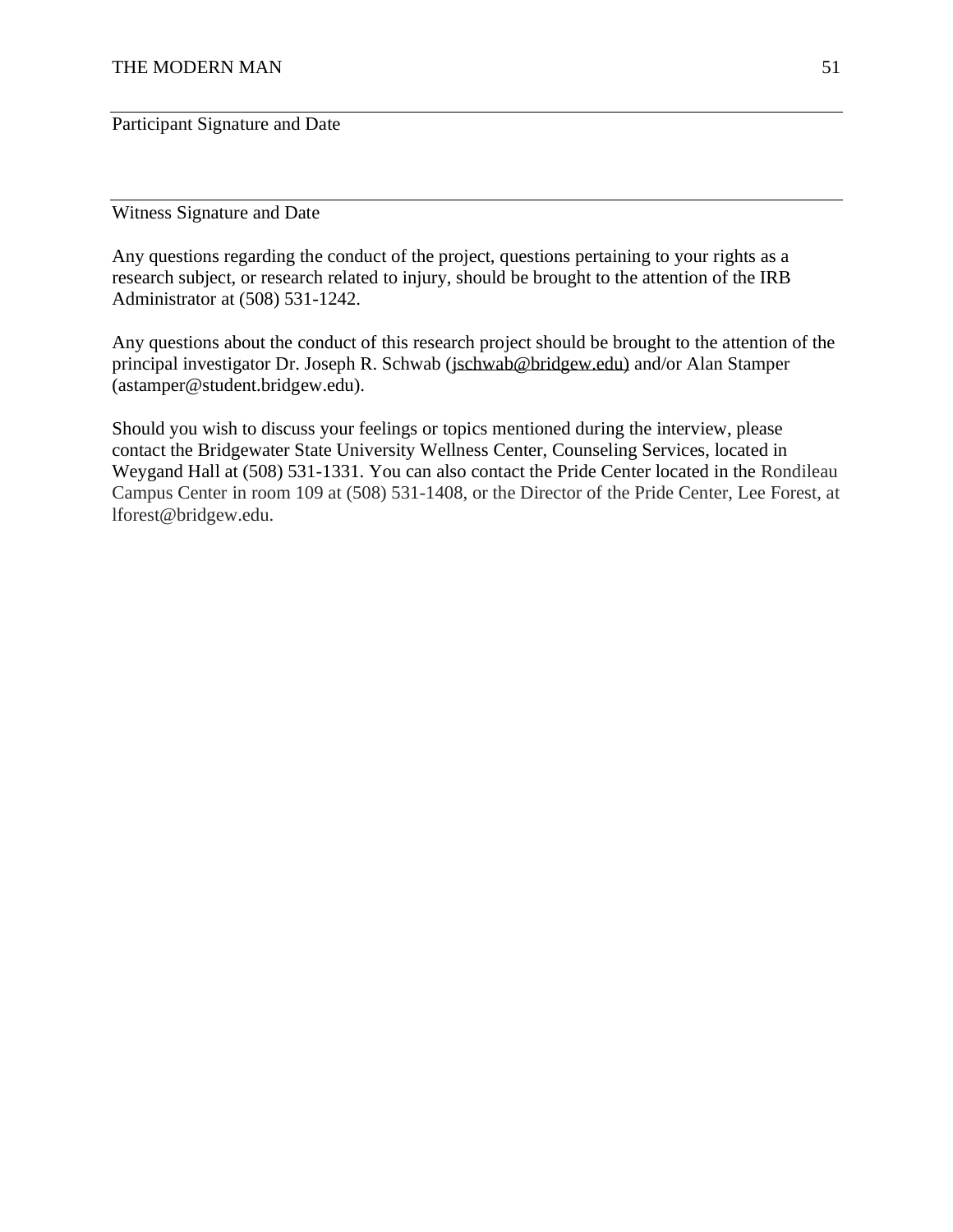# Appendix E

# **Interview Script: The Modern Man: A Transgender Perspective**

I would like to thank you for agreeing to participate in this study. Before we begin, I would like to introduce myself and go over the purpose of this study and its intended goals.

My name is Alan and I use the pronouns he, him, and his. This interview study will be part of my honors thesis that is focused on understanding transgender identity development, while also focusing on the role of masculinity.

For you, this study can help you to reflect on your past experiences regarding your gender identity development. This study can also give you a chance to tell your story of your gender identity.

I have a notepad here with me that I will be using to take notes in case you mention something that I want to ask about further, or if a question pops into my head that I do not want to forget. I also want to make sure you understand that I am by no means a therapist. I am simply a researcher interested in hearing your story and gaining a better understanding of who you are. If we come across any sensitive information that you find troubling and would like to talk to someone further about it, then I will provide you with resources that can help.

Do you have any thoughts or questions about the study so far?

Before we begin, I will administer a consent form stating that you agree to participate in this study and that you acknowledge your right to withdraw from this study at any point should you feel the need to do so.

# **Administer Consent Form**

Additionally, I am going to administer this demographic survey to give me a little bit of background information about you.

## **Administer Demographic Survey**

As it is written in the consent form, this interview study will be audio recorded. If you are ready, then I would like to turn on the recorder and begin the interview.

## **Turn on audio recorder**

# **Interview Protocol**

## **Part 1: Explaining the Interview Protocol**

As it has been described to you, this study is aimed at revealing the potential experiences and/or people that have influenced your gender identity development throughout the years. Therefore, I will begin by asking you a series of questions starting in early childhood and following chronologically to your present-day experiences. In childhood, we will discuss some of your first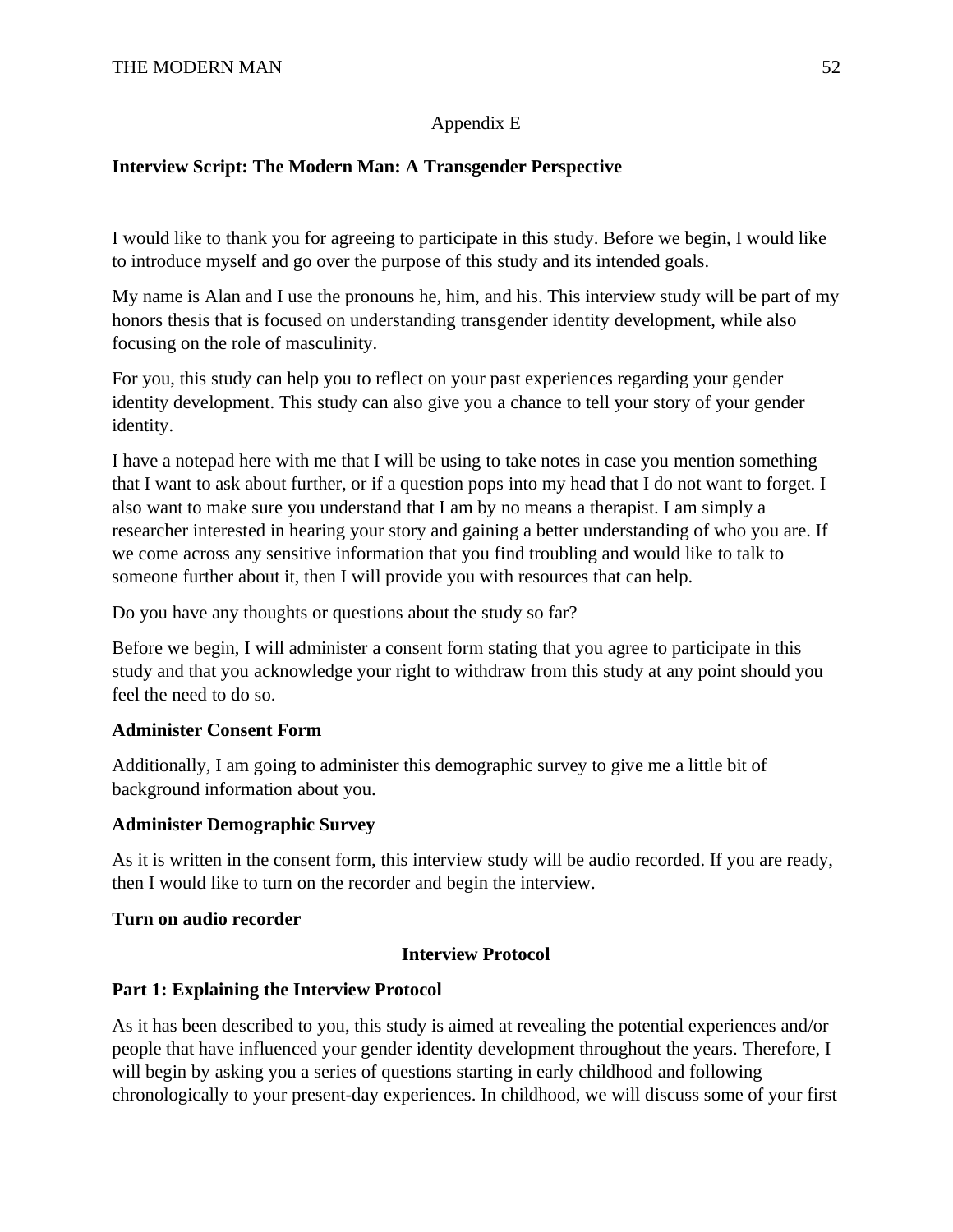experiences with gender. In adolescence, we will discuss how those initial experiences of gender influenced your gender identity. These discussions will lead into the present-day section of the interview where will discuss your current gender identity and how you believe your past experiences led to this identity. After the present-day experiences section, I will ask some more questions focused on your view of masculine norms in our society, and generally what it means to be a man. As everyone's gender identity is unique and often complex, the questions I have listed in the transcript as well as the sections themselves may change depending on the flow of our discussion. My goal is to open a dialogue between the transcommunity and researchers so that we can add your perspective on gender which will help us to understand gender as a whole and move past dated beliefs of gender. In addition, I am interested in hearing your personal story of how you came to align with a transgender identity, and how masculinity may or may not have played a role in adopting this identity. With all of this being said, I would like for you to begin sharing your life story with me, so let's begin with your earliest memories of childhood.

# **Part 2: Childhood experiences**

*Goal: To learn about the participant's earliest experiences with gender.*

- What was your family life like? Who did you live with? Who were you closest to?
- What was the first experience you had with gender?
- What gender did you first identify with? Why?
- Generally speaking, what was your childhood (experiences before 12-years-old) like? How was school, friendships, involvements?
- What one or two stories do you remember most clearly about your childhood?
- What were your interests like as a child?

# **Part 3: Adolescent experiences**

*Goal: To begin connecting some early childhood experiences to adolescent experiences and learning about how the participant's gender developed.*

- What was your adolescence like (middle school, junior high, high school)?
- What was your relationship with your parents and closest friends like during this stage?
- What was your experience of gender in adolescence?
- How did your views/opinions of gender change or not change from childhood?
- What were a few events in your adolescence that you feel influenced your gender identity?

# **Part 4: Present-day experiences**

*Goal: To bridge the gap between early experiences and present experiences and to understand how they affected the participant's identity in present day.* 

- What gender do you identify as now? Why?
- Overall, how positive do you feel about your self-identification as a transgender individual?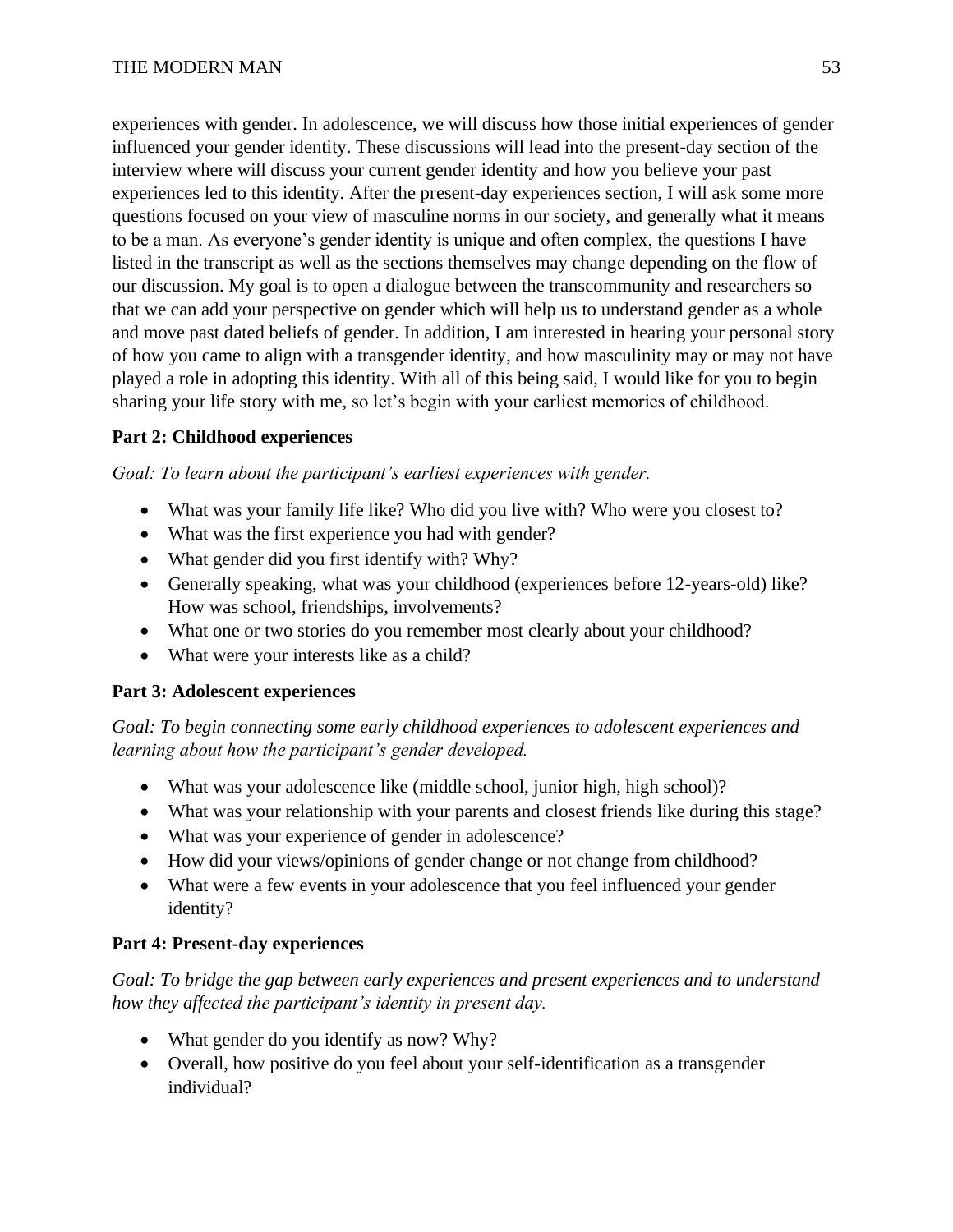- How do you express your gender? What about the clothing you wear, the day-to-day activities you do, and the pronouns you use?
- How do you think others perceive your gender?
- What are your friends and relationships like? Family life?
- Who have you come out to? What helped you come out to that person or group? What prevented you from coming out to others?
- Have you found a community as a transgender individual?
- What sort of reactions do you typically see from people when you tell them about your gender?
- Was there a moment in your life where you felt right or complete in your gender identity? If yes, could you describe this moment? If no, why not?

# **Part 5: Views of masculinity norms and concepts**

*Goal: To further investigate the ways the participant has aligned with masculinity and to understand their perspective on masculinity and gender.*

- You told me earlier you identify as  $\bullet$ , how much of your identity do you see is male? Why? What characteristics do you believe are associated with being a man?
- What does it mean to be a man?
- How is a man different from other genders?
- What do you believe is required for someone to pass as a man?
- Is identifying as a transman different from identifying as a man? If so, how?
- What characteristics do you associate with masculinity?
- Do you believe other people share the same ideas you do about masculinity?

# **Part 6: Closing Statements**

*Goal: To ensure that the participant has had the chance to say anything they believe is important and related to gender.*

- Is there anything that you feel we missed or did not go over?
- Do you have any other thoughts or opinions on masculinity or gender as a whole that you feel is important to talk about?
- In general, is there anything that you wish to clarify?
- Given all that we have talked about, when you imagine yourself in the future, what do you hope to see?
- What did you think about the questions asked in this interview? Are there any you thought were particularly good? Were there any you thought should be revised or removed? Are there any questions you think should be asked or topics that should be included in this interview in the future?

# **Remind Participants of Information on Consent Form**